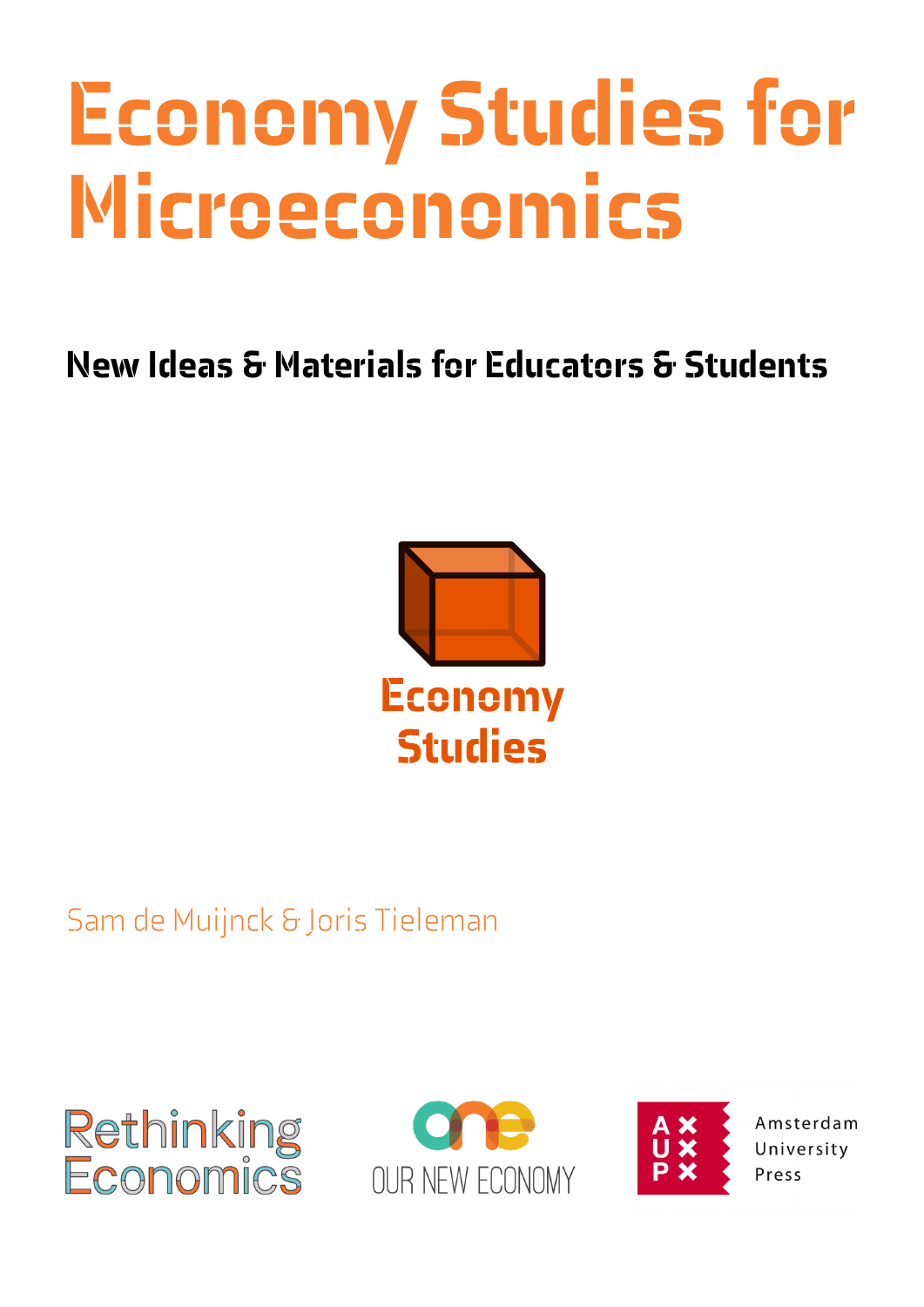#### The book Economy Studies

This booklet is part of a series based on Economy Studies, a project for re-envisioning and redesigning economics courses and programs. The project emerged from the worldwide movement to modernise economics education, spurred on by the global financial crisis of 2008, the climate crisis, and the COVID-19 pandemic. It envisions a wide variety of economics graduates and specialists, equipped with a broad toolkit, enabling them to collectively understand and help tackle the issues the world faces today.

This is a practical guide for (re-)designing economics courses and programs. Based on a clear conceptual framework and ten flexible building blocks, this handbook offers refreshing ideas and practical suggestions to stimulate student engagement and critical thinking across a wide range of courses.

#### **Key features**

1 Adapting Existing Courses: Plug-and-play suggestions to improve existing economics courses with attention to institutions, history, values and practical skills.

2 Teaching materials: A guide through the rapidly growing range of innovative textbooks and other teaching materials.

3 Example Courses and Curricula: How to design pluralist, real-world economics education within the practical limits of time and resources.

#### What others say about Economy Studies

*"A tremendous resource for both teachers and students of economics."*

Prof. **Wendy Carlin** (UCL), director of the CORE Economics Education Project

*"This is precisely the book that economics has been crying out for. It should fundamentally alter the way in which we teach, learn and practise economics and help us all appreciate what economics education has been missing for so long."*

Prof. **Colin Mayer** (Oxford), Peter Moores Professor of Management Studies

*"This book is a tour de force. The mastery of the subject that the authors and their team display is astonishing. It was a source of inspiration for the development of the new program at the Vrije Universiteit of Amsterdam."*  Prof. **Arjo Klamer** (EUR & VU)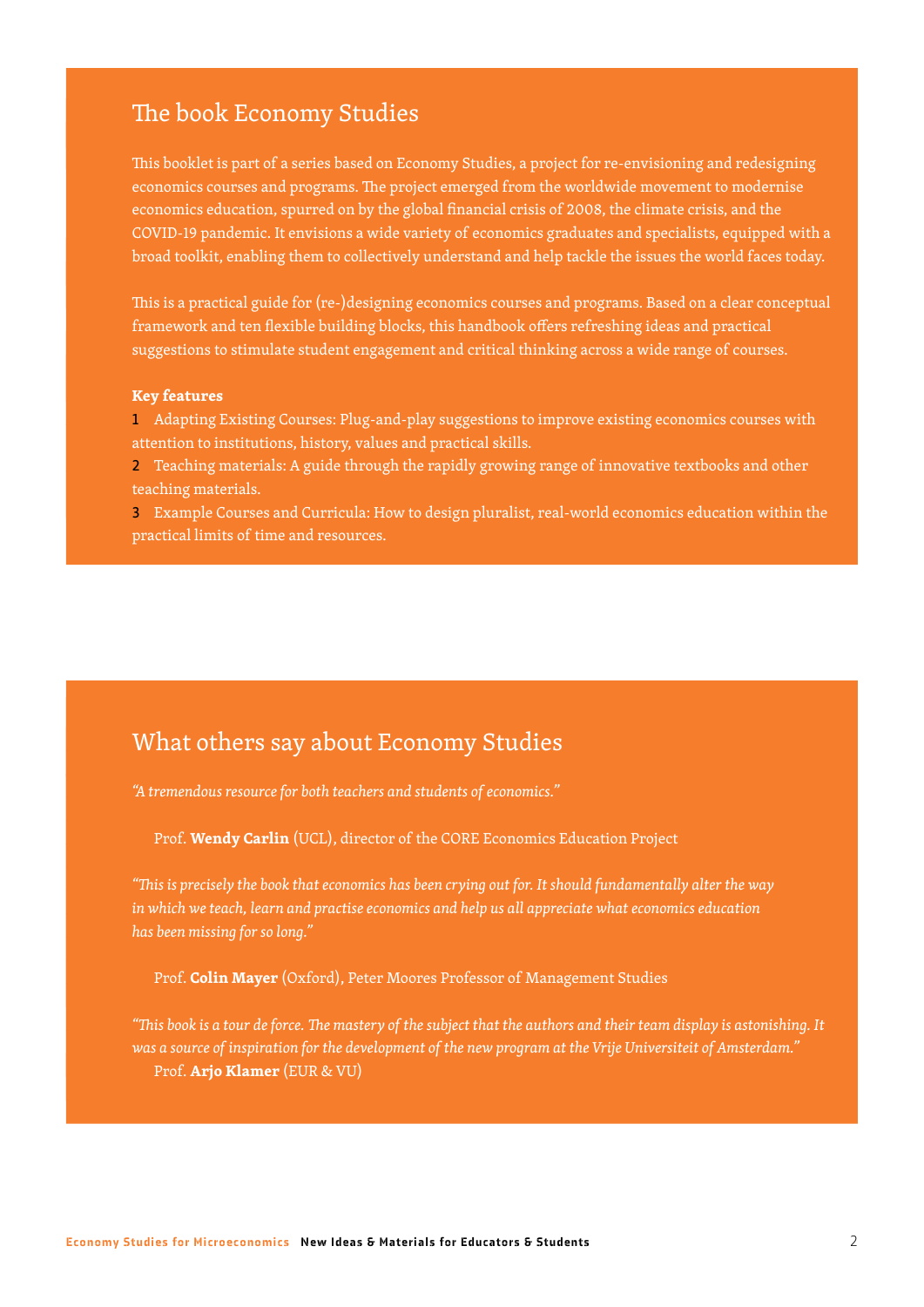#### Why this booklet

In this booklet, we provide suggestions, content and teaching material for how to modernise and enrich microeconomics courses. In doing so we hope to assist educators in improving and adapting the courses they teach, as well as helping students make suggestions for how this could be done. It is important to note that we pose all these suggestions as potential sources of inspiration, not a checklist of all the things that necessarily should be included. After all, there is a practical limit to what can be taught within a single course.

Other booklets in this series available via www.economystudies.com:

- 1 Economy Studies for Students
- 2 Economy Studies for Program Directors and Deans
- 3 Economy Studies for Secondary Education
- 4 Economy Studies for Business Schools
- 5 Economy Studies for Public Administration & Law Programs
- 6 Economy Studies for Economics 101
- 7 Economy Studies for Microeconomics
- 8 Economy Studies for Macroeconomics
- 9 Economy Studies for Econometrics
- 10 Economy Studies for Labour Economics
- 11 Economy Studies for Public Economics
- 12 Economy Studies for Environmental Economics
- 13 Economy Studies for Development Economics
- 14 Economy Studies for Industrial Organisation
- 15 Economy Studies for Finance
- 16 Economy Studies for Monetary Economics
- 17 Economy Studies for International Economics
- 18 Economy Studies for Game Theory
- 19 Economy Studies for Behavioural Economics

Cover and interior design: Matterhorn Amsterdam

Publisher: Amsterdam University Press

Authors: Sam de Muijnck and Joris Tieleman, Our New Economy, Amsterdam 2021

**Open Access and Creative Commons (CC-BY)**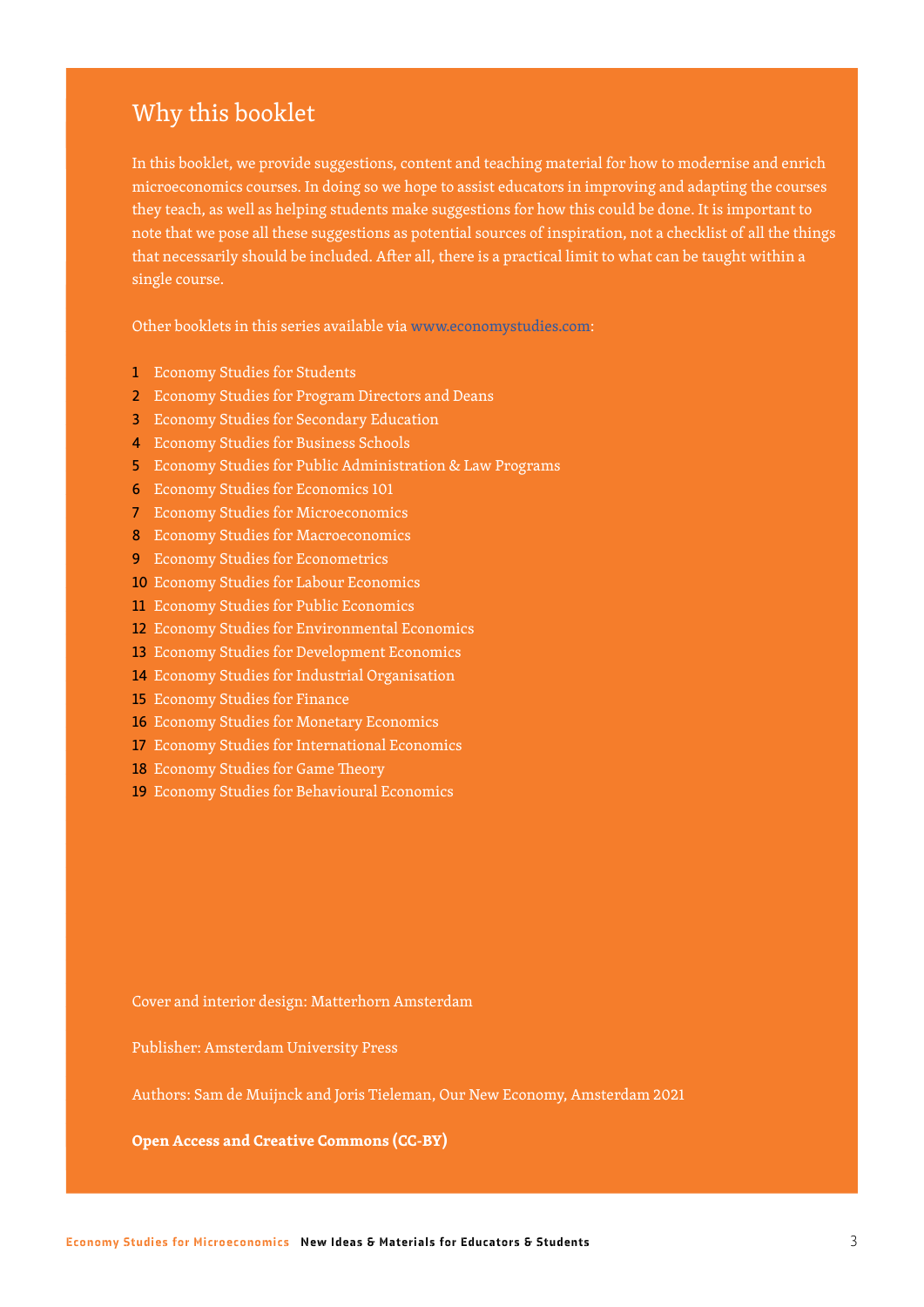# Table of Contents

|    | Summary of the book                                               | p. 5  |
|----|-------------------------------------------------------------------|-------|
|    | <b>Adapting Microeconomics Courses</b>                            | p. 10 |
| ×. | Pragmatic Pluralism: Overview                                     | p. 16 |
|    | Pragmatic Pluralism 3: Consumption                                | p. 21 |
|    | Pragmatic Pluralism 7: Households                                 | p. 24 |
| ۰. | Pragmatic Pluralism 8: Inequality                                 | p. 28 |
| ٠  | Pragmatic Pluralism 11: Markets                                   | p. 34 |
| ٠  | Building Blocks: Overview                                         | p. 38 |
|    | Building Block 5: Economic Organisations & Mechanisms             | p. 40 |
|    | Conclusion: How to change economics education at your university? | p. 49 |

# Reading Guide

To get an overview of the Economy Studies project as a whole, start with the Summary.

For concrete suggestions on topics and material to enrich your own course, go directly to Adapting Microeconomics Courses.

For a sketch of how the theory part of a pluralist microeconomics course could like, see the Pragmatic Pluralism chapters.

For ideas and materials on teaching students about economic organisations and mechanisms, take a look at the Building Block chapters.

To see what you can do to help modernize economics education at your own university, see the Conclusion.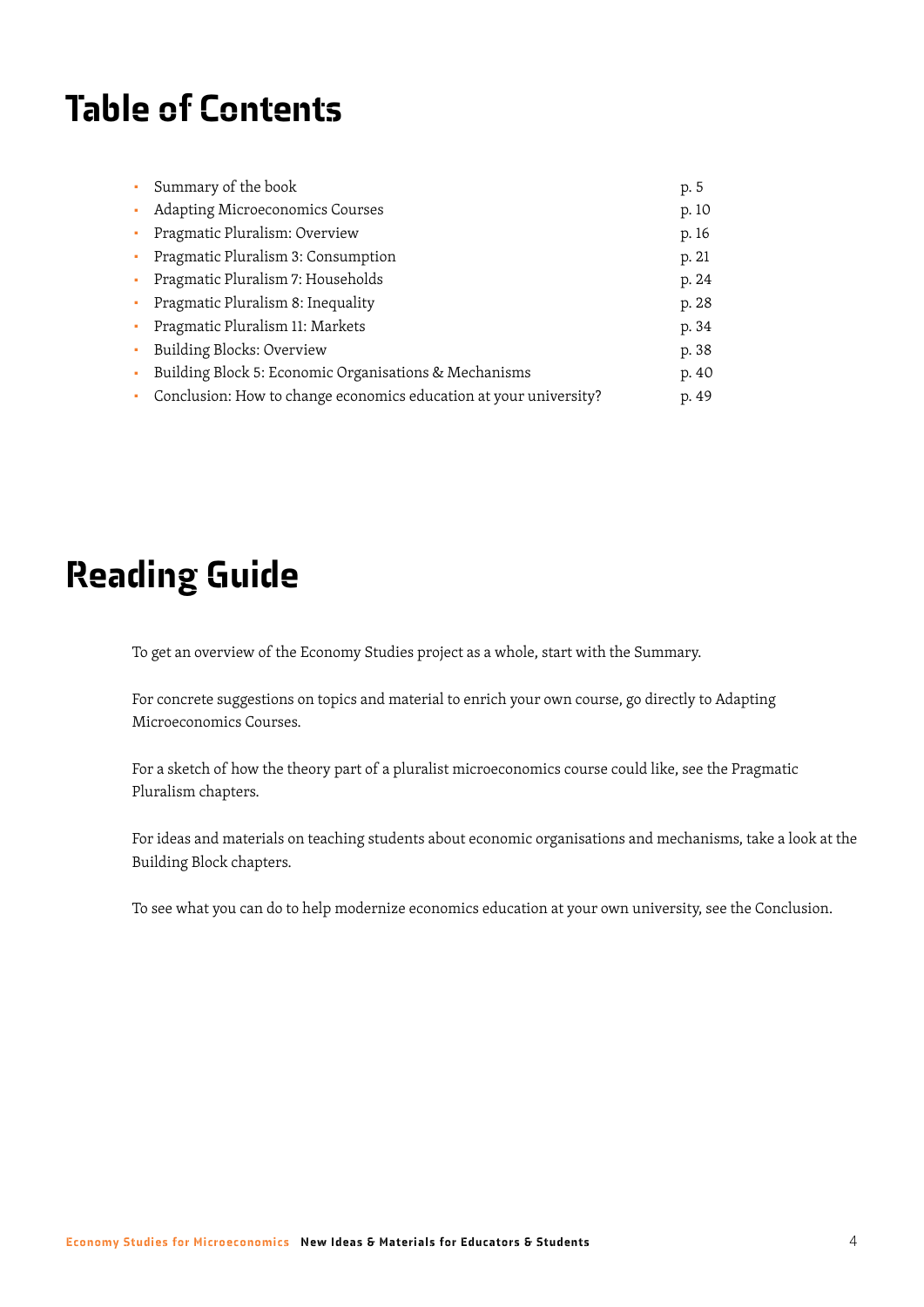# Summary

## *"I don't care who writes a nation's laws, if I can write its economics textbooks."*

#### **Paul Samuelson**

# 1 Rethinking Economics Education

Humanity is wealthier, more connected and more technologically advanced than ever. Access to healthcare is rapidly expanding and poverty levels keep dropping in most parts of the world. At the same time, societies around the globe are facing a multitude of challenges. To name a few: climate change, biodiversity loss and resource depletion, growing inequalities and power concentrations, economic instability and soaring levels of private and public debt, ageing and migration, social polarisation and rising authoritarian nationalist populism. And, back on the table since 2020: pandemics.

Tackling such challenges requires a deep comprehension of the economy, which the current system of economics education does not sufficiently provide. Economists need a real-world understanding of how various industries work, how they are intertwined with each other, how economic power works, what roles states play and how these are embedded in our society at large. It also requires open minds which can look at issues from a variety of perspectives. A single theoretical framework cannot provide the answers to every question. A range of approaches which prioritise different methodologies, assumptions, units of analysis and outcomes, is necessary for gaining a good understanding of the economy and its issues. Economists need to be able to think critically, select the tools which are most relevant for the context and problem at hand, and understand the limitations and uncertainties of the conclusions that they draw from them. Finally, it requires an awareness and an explicit discussion of the moral dilemmas and normative trade-offs involved in economic decisions. In short, economists have a lot on their plate.

Economists also have a lot of influence, for good and for bad. Firstly, as key policy experts and advisors, economists largely run many of the most powerful public-sector organisations in the world: central banks, ministries of finance, social and economic affairs, the IMF and the World Bank. In the private sector, economists co-direct the behaviour of banks and other large companies. Secondly, the economic ideas that float around most prominently in our society exert an influence far beyond the formal advisory reports of professional economists, guiding decision-making of citizens everywhere. Economic thinking influences even those who do not become economists, as economists have a central role in the public debate and many citizens are taught basic economics in secondary or tertiary education.

The growing societal importance of economists and economic ideas has sparked a lively debate around the content and structure of economics education. A worldwide movement of students and academics calls for more pluralist, real-world focused and socially relevant programmes that would enable economics graduates to better understand and tackle the economic issues that the world faces today. This movement has accelerated over the last decade, spurred on by the global financial crisis of 2008, the climate crisis and the COVID-19 pandemic.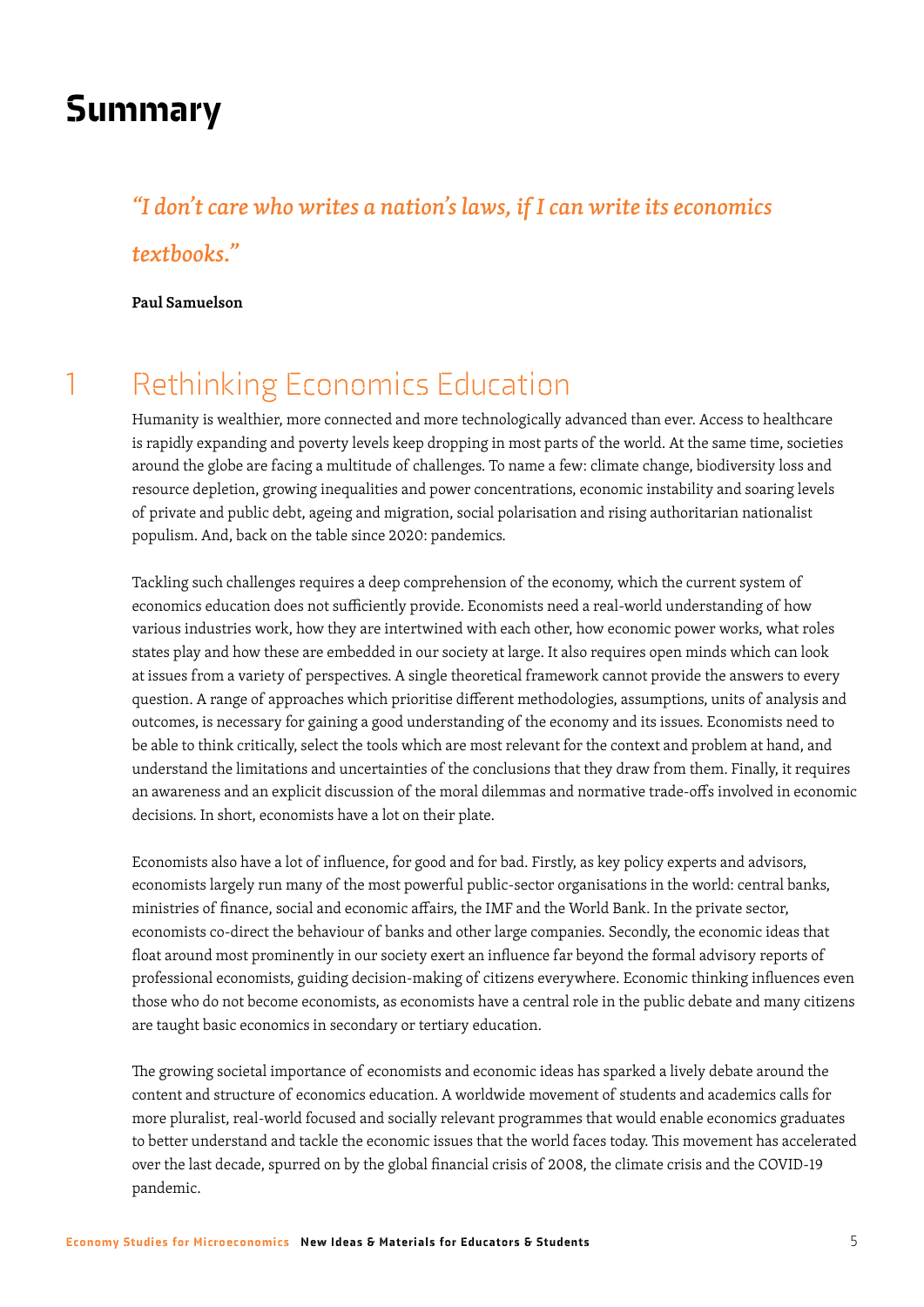Under names such as Rethinking Economics, Netzwerk für Plurale Ökonomik, Institute for New Economic Thinking (INET), International Student Initiative for Pluralist Economics (ISIPE), International Confederation of Associations for Pluralism in Economics (ICAPE), Diversifying and Decolonising Economics, Economists for Future, Reteaching Economics, and Oikos International, these groups come together for dissent, discussion, self-education, action, campaigning, disseminating ideas and engaging with wider audiences.

Research by these groups indicates that many current programmes are not sufficient to prepare students for their future roles in society. They are often organised around the notion of 'thinking like an economist': training students to think exclusively from the neoclassical perspective and having skills in econometrics, while neglecting other valuable theoretical approaches and research methods. Furthermore, these analytical tools are taught in an overly abstract way and are presented as being value-free.

These groups and others have also produced a growing amount of innovative teaching material, beyond how economics programmes are traditionally structured. From online educational resources such as the open access CORE project and the bottom-up e-learning platform Exploring Economics, to multiple new pluralist and real-world focused textbooks. Many departments have introduced a wealth of new courses, or even started entirely new programmes.

# 2 This Book: Purpose and Overview

What has been missing so far in this field is an integral approach for constructing economics curricula and courses. This book aims to fill that gap. We bundle the ideas and materials of renewal and reform into a coherent multi-level vision for economics education: its overarching structure, its goals and its principles. We also provide the concrete building blocks for this in terms of academic content, including detailed overviews of teaching materials and practical suggestions. Finally, we translate these to the level of actual programmes and courses, providing a wide range of practical tools for implementation.

This entire book carries a CC-BY Creative Commons licence, which means that any part of the book may be freely copied, redistributed, remixed, transformed or built upon, without restrictions. As such, our proposal for a new integral approach to economics education can also be adopted and used partially, rather than being accepted as a whole. Each idea and suggestion can be judged and incorporated independently. You can totally disagree with principle 1 yet support principle 3. Or you might find little value in building block 5 and yet fall in love with building block 9. That's the idea: it's modular. Thus, the book as a whole can be used as a source of inspiration and overview of options for improving and renewing economics education.

#### Part I: Foundations

The first part of the book, Foundations, sets out our philosophy and the three guiding principles that should underpin any economist's education. In contrast to the currently common approach of teaching students to 'think like an economist', the Economy Studies approach is this: We envision an education where economics is not centred on a specific method of analysis or thought, but rather centred on a study matter, the economy. Economies can broadly be described as open systems of resource extraction, production, distribution, consumption and waste disposal through which societies provision themselves to sustain life and enhance its quality.

Based on this philosophy, we formulate three principles: Pluralism, Real-World and Values.

First, a discipline centred around a single subject matter requires a plurality of theoretical frameworks: one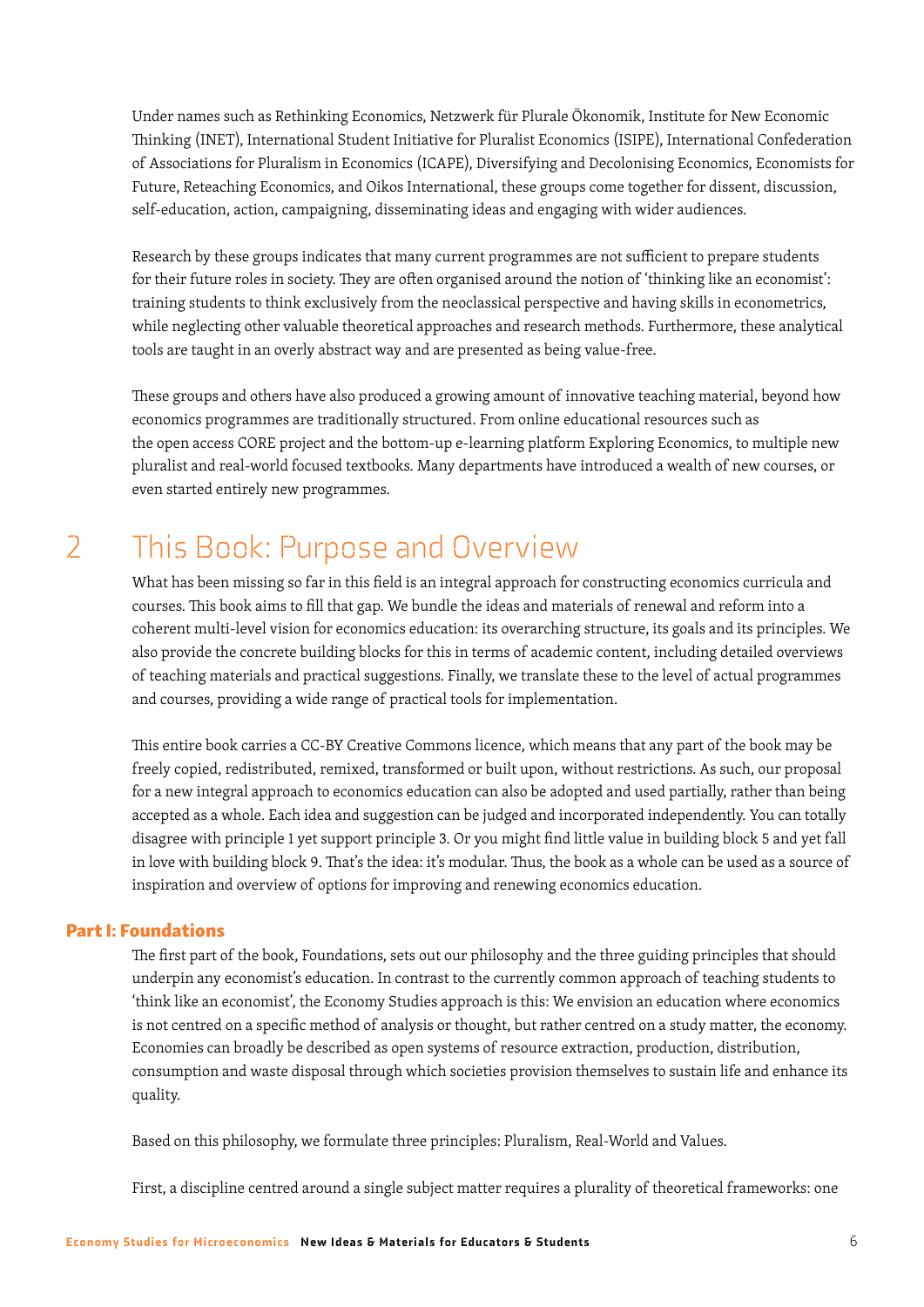single set of basic assumptions is not enough to understand such a multifaceted subject matter. Here it is important that students learn which ideas are compatible with each other and which are in conflict with each other. Some of these theories fall within the current economic mainstream, others exist on its fringes, and yet others are currently at home in other disciplines. It also implies a plurality of research methods, from basic statistics and regression analysis to interviews, network analysis and survey analysis. Such pluralism means that there is no single dominant framework, which might be more difficult for those receiving economic advice, but is ultimately beneficial for the quality of analysis and the resulting decisions.

Second, the notion of a programme centred on the subject matter of the economy implies a continuous and conscious orientation towards the economy as it exists in the real world. Students benefit from studying practical questions and gaining concrete knowledge, not just abstract analytical tools. For instance: How is the German car industry structured? What hurdles does the global energy transition face? What happens at a central bank? The Real-World principle ranges from studies of economic sectors and key institutions in the local or (inter-)national economy, to the histories of economies and case studies of specific economic challenges.

Third, we draw attention to the wide variety of normative principles and visions that can guide economic decisions and action, and which are often subtly embedded in economic theories. There is little sense in trying to 'solve economics problems' without considering what things exactly are worthwhile or problematic, and what values are at stake. Profits, sustainability, power, equal chances, equal outcomes, job creation, labour conditions, ownership, accountability, GDP growth, wellbeing – what should we focus on?

Economics has historically been, and is still, dominated by upper- and middle-class white men based in the Global North. This has consequences for each of the three principles. In terms of Real-World, it is important to pay attention to the lived economic realities of working-class citizens, women, minorities, and those living in the Global South. For Pluralism, we need to incorporate often ignored but valuable ideas and contributions of lower class, female, and non-western scholars. For Values, it is key to realise that people from different backgrounds have different priorities and values, and work to ensure that these are reflected in the questions we focus on and the theories and methods we use. In sum, we need to diversify and decolonise economics education.

The Foundations part ends with a chapter on didactics. Improving economics education is not simply a matter of changing what is taught, but also how it is taught. Various surveys among employers of economists show that more attention for communication and collaboration skills is needed. There are also worrying indications that economics classes often fail to facilitate open, critical, but also respectful, discussions. Finally, to make economics education more lively, interesting for students and connected to the real world, a greater variety of teaching and examination methods could be used. On all these fronts we provide practical suggestions.

The second part of the book is devoted to the Building Blocks. Where the Foundations part discusses the purpose and principles of economics education in general, the building blocks are more applied: ten thematic areas of knowledge and skills, which form the meat and bones of the Economy Studies course design method. Each of the ten building blocks covers an area of knowledge and set of skills that we see as essential for the education of future economists.

#### Part II: Building Blocks

The second part of the book is devoted to the *Building Blocks*. Where the *Foundations* part discusses the purpose and principles of economics education in general, the building blocks are more applied: ten thematic areas of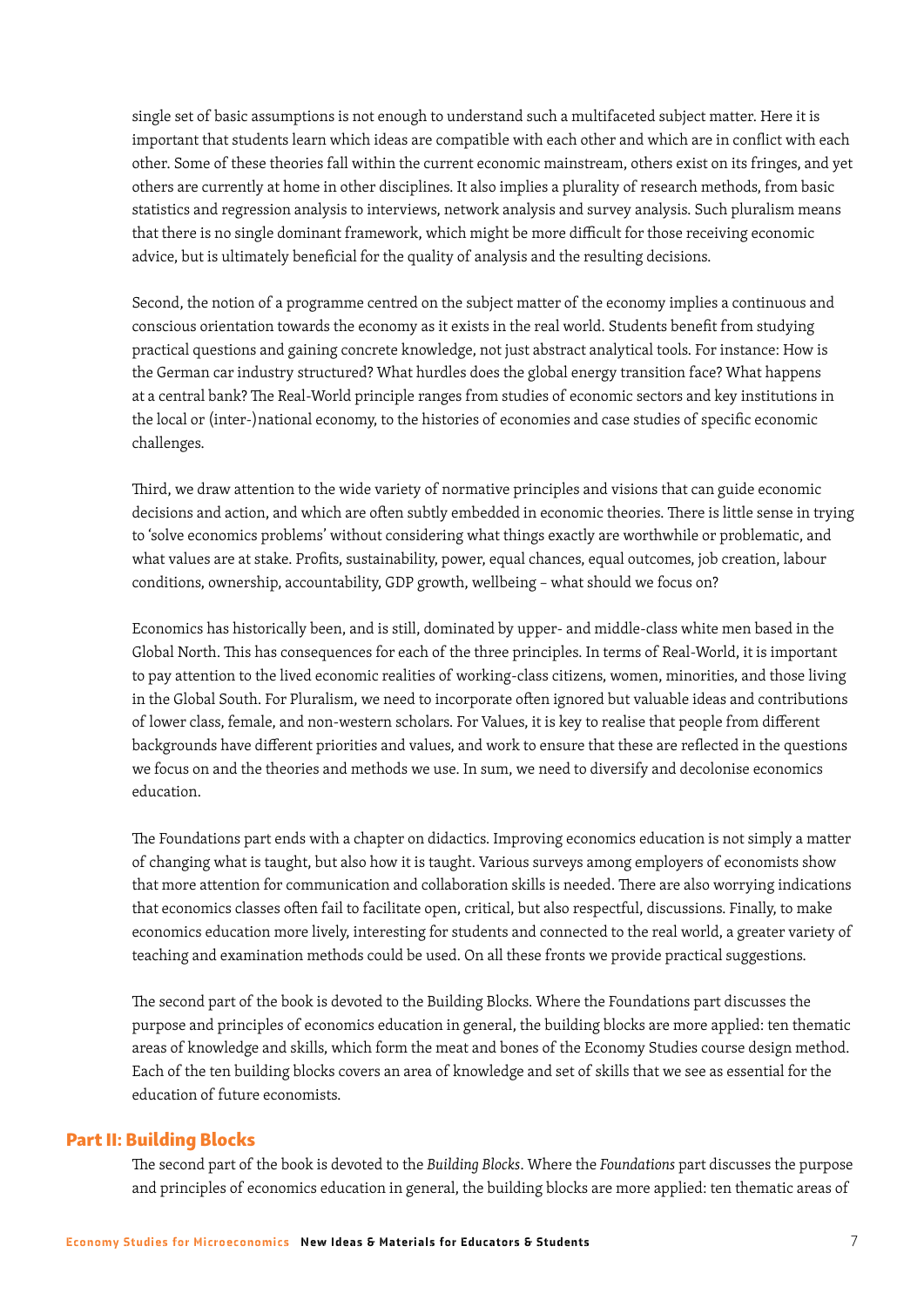knowledge and skills, which form the meat and bones of the Economy Studies course design method. Each of the ten building blocks covers an area of knowledge and set of skills that we see as essential for the education of future economists.

We start out with two building blocks that focus on acquiring basic economic knowledge, one conceptual and one focused on the real world. Introducing the Economy is about getting a feeling for economic matters, discussing what the economy is in the first place, why it is relevant, how it is related to other aspects of the social and natural world, and what societal roles economists have. Know Your Own Economy, on the other hand, has a more concrete focus as it is about knowledge of the actual (national and local) economy and its structures, institutions, and sectors.

The third and fourth building blocks deal with history: History of the Economy and History of Economic Thought & Methods. The fifth and sixth building blocks are more conceptually oriented, dealing with how economies can and have been organised, at micro and meso levels – Economic Organisations & Mechanisms – and at the macro level – Political-Economic Systems.

The seventh and eighth building blocks provide a broad and diverse analytic toolkit: Research Methods & Philosophy of Science and Economic Theories. These two, especially the latter, are relatively large. In most programmes, they will require more space than the other building blocks. Finally, building blocks nine and ten deal with practically contributing as an economist: Problems & Proposals is about analysing concrete economic challenges and formulating or evaluating proposed policies and actions, and Economics for a Better World asks how normative principles and visions can guide action to address the major challenges of our times, and helps students to be reflective of their own role as an economist

These building blocks can be used as templates to create stand-alone courses or modules, or they can be combined in courses. They can be re-ordered, combined or integrated in many ways to suit the specific needs of each programme. For instance, Building Block 3: Economic History could be taught as a stand-alone subject, or integrated with the fourth building block into a course History of Economic Thought and Reality, or integrated as a minor component in an existing Labour Economics course. In our ideal world, these building blocks would be combined to form a wide range of economics programmes. Different contexts and challenges require differently trained economists.

#### Part III: Tools

The third part of the book, titled Tools, provides material that is directly actionable. It starts with Pragmatic Pluralism, a suggested format (including references) for teaching theory in a pluralist manner without drowning students in the enormous diversity of ideas out there. We list thirteen core economic topics and set out for each topic the two main opposing perspectives, a key complementary perspective and additional insights coming from other approaches.

Often there is no space in programmes for completely new courses but there is room for adjustment in some existing courses. In Adapting Existing Courses, we offer ready-to-use sets of suggestions and material to do so, for courses like Micro, Macro, Public Economics and Finance. The Curriculum Review Tool offers a clear starting point for applying our building blocks to an existing programme. This tool helps identify possible blind spots of a programme and suggests ways to strengthen it. The Example Courses that follow illustrate how the building blocks can be used to create completely new courses. The next chapter maps out several complete Example Curricula, demonstrating how the building blocks might be combined to form a complete bachelor or master programme in Economics.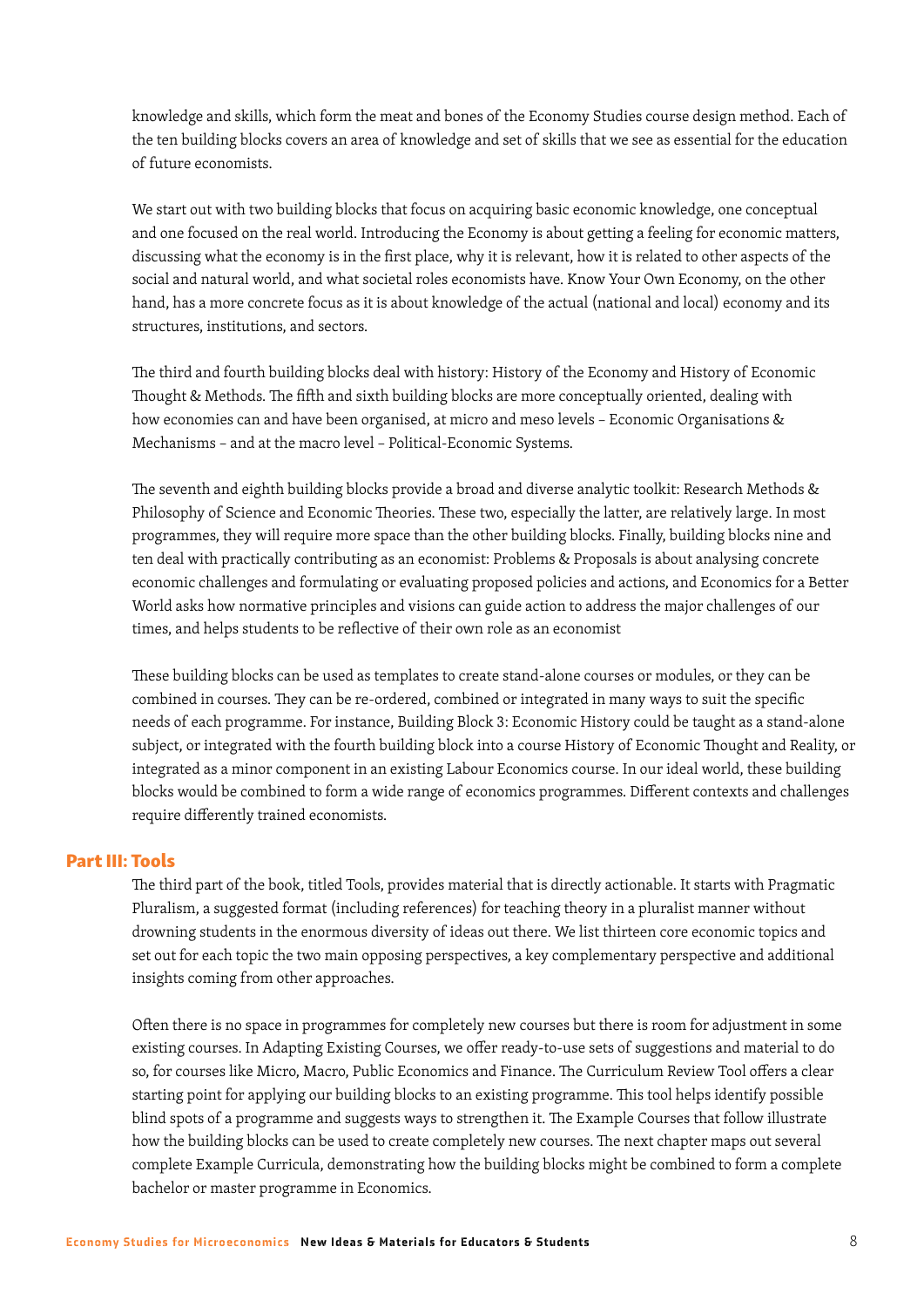While this book is primarily oriented towards full economics programmes in academic education, in the chapter Courses for Non-Economists we suggest limited packages of core economic ideas that may be useful for business schools, secondary school economics programmes, in an academic minor or for self-study. Finally, Learning Objectives offers tools for designing the learning objectives behind economics courses, starting not from the question 'what does the teacher know best?' but from 'what do the students need to know, to be prepared for their future societal roles?'.

#### Part IV: Online Materials

Economy Studies is more than a book. On the website, we offer an extended version of the Pragmatic Pluralism chapter, a broader range of Adapting Existing Courses topics, additional Example Courses and Example Curricula. We also provide background material on each of the Economic Approaches described in this book, as well as neighbouring sub-disciplines such as economic sociology and economic geography. In addition, we provide a more complete overview and discussion of research methods, coordination and allocation mechanisms, and the history of economic thought and methods. Finally, we offer much more extensive lists of teaching materials for each of the building blocks.

Online, we also work together with the INET Education Program, at the Institute for New Economic Thinking. This platform will host free educational resources online, accessible to students, teachers and the general public. This includes video lecture series, syllabi, teaching modules, lecture notes, readings, sample quizzes and exams. The platform will also serve as a center to build up an online community of teachers and learners, working together to improve the way economics is taught and learned. Each of the chapters in this book has a discussion page on that platform.

What kind of graduates would a programme based on these ideas and materials produce? It is important to acknowledge that they would not have all the skills that current-day graduates have. Less mathematical sophistication, less expertise in econometric analysis, less knowledge of neoclassical theory. In exchange for these losses, students gain: a deeper understanding and more concrete knowledge of the economy in which they live and will work. An awareness and understanding of the various ways in which economic processes are organised at the micro, meso and macro levels. Practical skills for investigating and tackling questions of economic policy: understanding the context and choosing the right tools, from a variety of theoretical and methodological approaches. And the ability to argue morally as well as analytically, and to clearly distinguish the two.

With this *creative commons* work, we hope to inspire economists and all students of the economy to rethink how we learn economics. The economic challenges we face as societies are enormous, so we desperately need well-prepared economic experts and a citizenry able to participate in economic discussions. Economics education has the vital task of preparing these people as best as possible.

This booklet provides a preview of the *Economy Studies* project. The full book also includes the complete set of building blocks, additional teaching materials, a curriculum review tool, example courses and curricula and suggestions for learning objectives. If you are interested to learn more, visit our website and buy or download the whole book, open access, or contact us. economy.st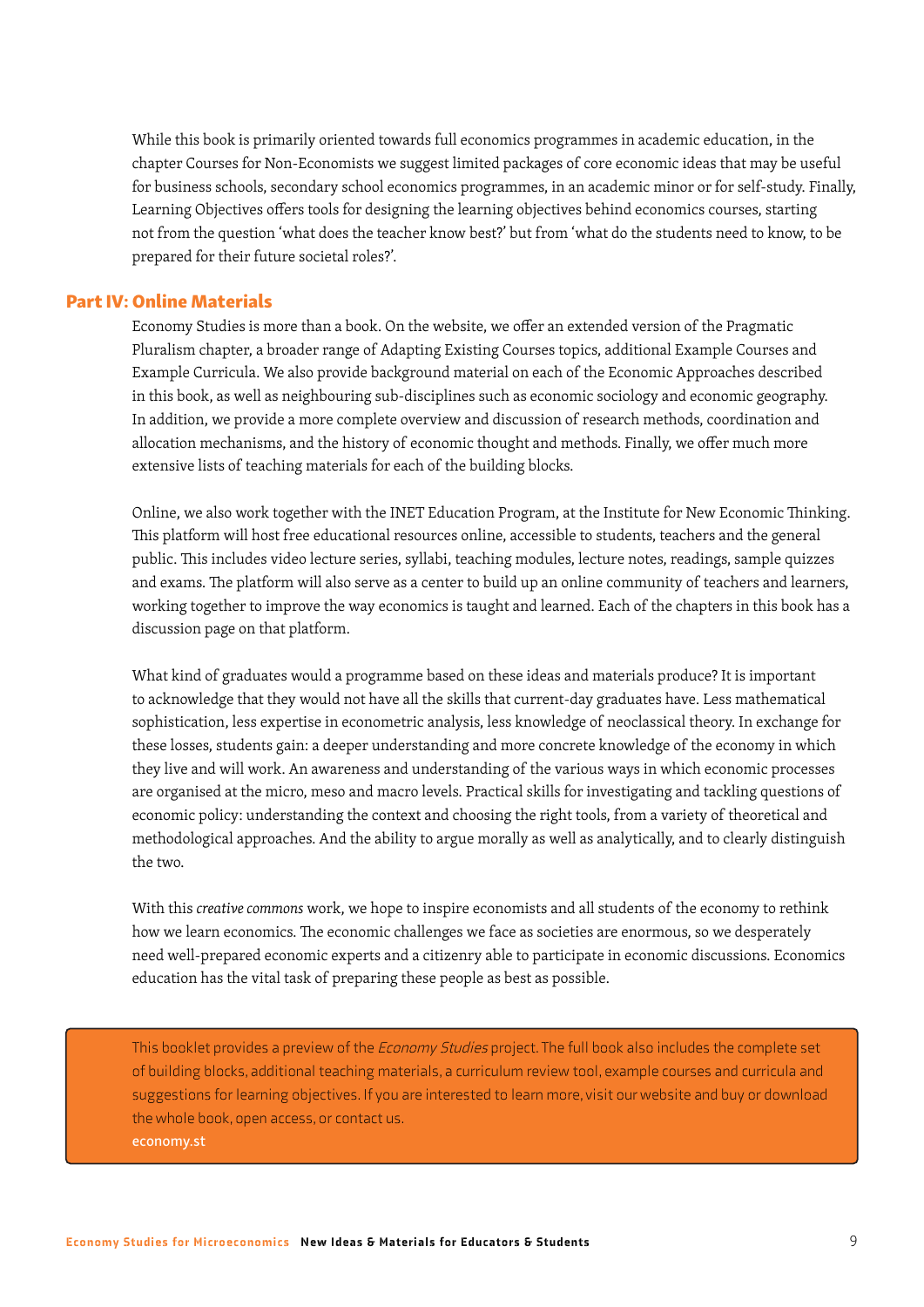# Adapting Microeconomics Courses

### General Approach to Adapting Existing Courses

Change often happens incrementally and slowly. In the economics textbook market, for example, there is an unwritten rule that new textbooks cannot differ more than roughly 15% from the standard textbook in order to be 'acceptable' (Colander, 2003).

While our book clearly breaks this rule and proposes more far-reaching and fundamental changes in most chapters, in this chapter we focus instead on how existing courses could be adjusted incrementally. By doing so, we hope to assist educators in improving and adapting the courses they teach without needing to rip them up and start again, as well as helping students make suggestions for how this could be done.

First, we set out the typical contents of current public economics courses. Second, we provide our suggested additions and changes. It is important to note that we pose all these suggestions as potential sources of inspiration, not a checklist of all the things that necessarily should be included. After all, there is a practical limit to what can be taught within a single course.

### Typical contents of current courses

Most introductory courses on microeconomics start from the neoclassical idea of the perfect market. This market is generally described as 'perfect' in the sense that it is, normatively speaking, optimal, and that it has exactly the following characteristics: rational self-interested behaviour, complete markets, perfect information, perfect factor mobility, no market power, no transaction costs, and no externalities. Later in the course and more advanced microeconomics courses, much attention is devoted to how such perfect markets interact with each other (general equilibrium theory). As well as what happens if one of the assumptions does not apply and the market is imperfect. For example: market power is central in industrial organisation, externalities in environmental economics, transaction costs in the theory of the firm, and information asymmetries in information economics. And finally, welfare economics focuses on whether such market imperfections justify government intervention in the market.

Frequently used textbooks::

- Principles of Microeconomics by Gregory Mankiw
- Microeconomic Theory: Basic Principles and Extensions by Walter Nicholson and Christopher M. Snyder
- Microeconomics and Behaviour by Robert Frank and Edward Cartwright
- Microeconomics by Anthony Partrick O'Brien and Glenn Hubbard
- Microeconomics by Austan Goolsbee and Steven Levitt
- Microeconomics by Daniel L. Rubinfeld and Robert Pindyck
- Microeconomics by Paul Krugman and Robin Wells
- Microeconomics: Principles, Problems, and Policies By Campbell McConnell, Stanley Brue and Sean Flynn
- Microeconomics: Theory and Applications with Calculus by Jeffrey M. Perloff
- Intermediate Microeconomics by Patrick M. Emerson
- Intermediate Microeconomics: A Modern Approach by Hal R. Varian
- Intermediate Microeconomics: A Tool-Building Approach by Samiran Banerjee
- Advanced Microeconomic Theory: An Intuitive Approach with Examples by Felix Munoz-Garcia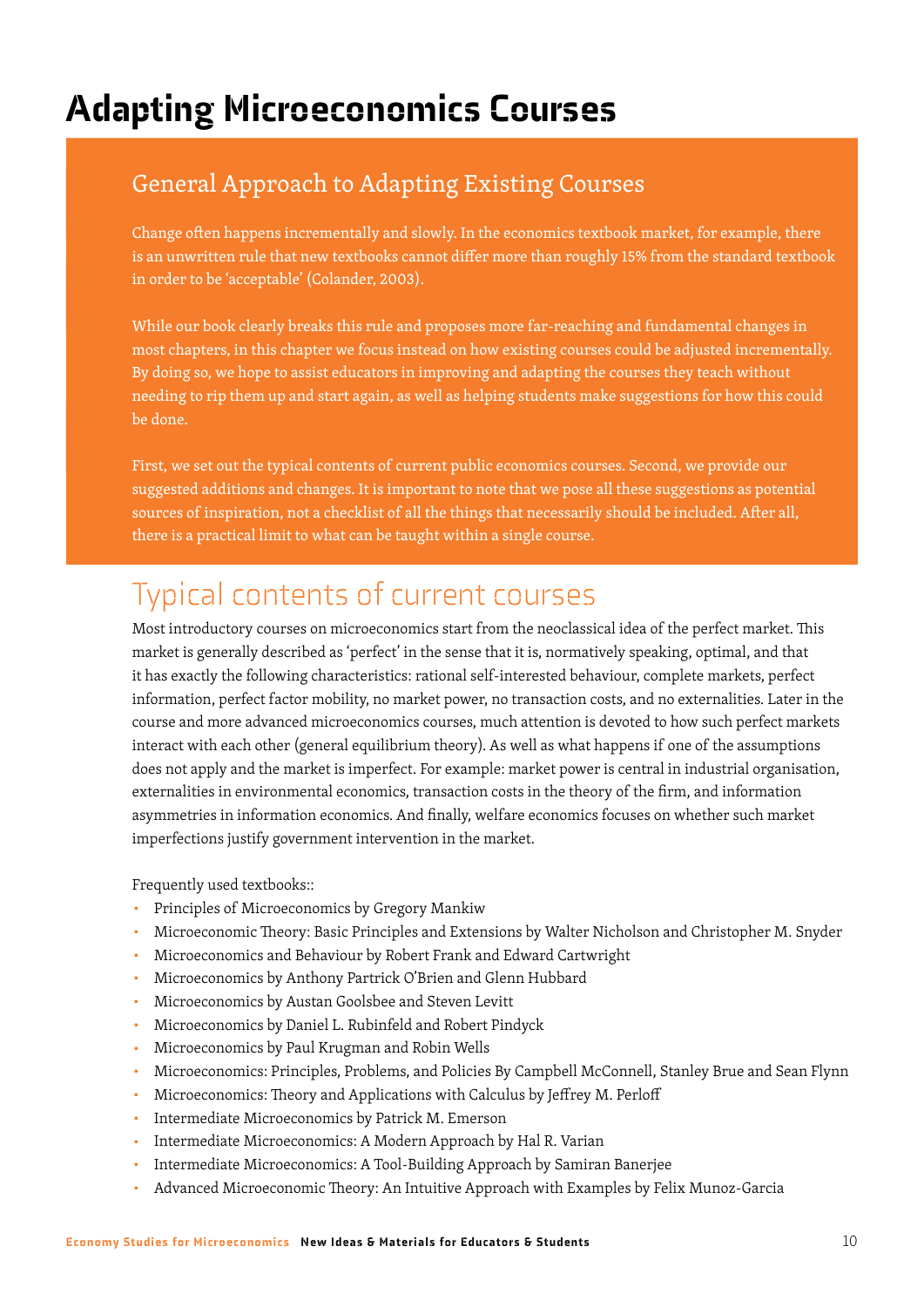### Suggested additions and changes

#### Practical skills and real-world knowledge

When teaching students how markets work, it can be particularly useful to let them explore and analyse real markets and sectors. Here we advise going beyond the typical example boxes in textbooks. While these are useful didactical tools to bring theory across, they do not give students substantial concrete knowledge about the actual economies. Instead, we recommend also treating real markets and sectors as topics in their own right, using theory as a tool rather than as the sole aim of the course.

This could be done by spending a lecture on a sector, its structure,

its different actors, its dominant business models or other ways of functioning, and its relationship to the rest of the economy. Subsequently, students could be given assignments to conduct further analyses of the sector, through case studies and/or quantitative research. Here it can also be especially enriching for students to go and talk to people in the sector. Guest lectures are one form for this, but these contacts could also double as research methods training: interviews or field visits.

For more detail, see Building Block 2: Know Your Own Economy and Building Block 9: Problems & Proposals.

#### A range of analytical tools and approaches

When teaching students microeconomics it is helpful and important to make students realise that what they are learning are theories, not direct descriptions of reality. This might seem like an obvious point for any economist or scientist, but it is often not for students, including ourselves when we started studying economics. Before going into the various theories and ideas, courses could, for example, pay attention to philosophy of science and what it means to scientifically study the (economic) world and develop theories about it.

For more detail, see Building Block 7: Research Methods & Philosophy of Science.

It can be very useful to teach students other theories too, besides neoclassical microeconomic theory. The concept of competition is central to microeconomics and therefore it would help students to explain both the classical and neoclassical conceptions of competition.

Besides markets, households play a key role in microeconomics. Students could benefit from learning about neoclassical ideas to do with rational utility maximisation within the household as well as feminist economics on the unequal division of unpaid labour.

Relatedly, it is important for students to learn that power relations and institutions have an enormous impact on markets and on economic processes more broadly. In this case we advise going beyond the mainstream notions of market power and transaction costs, and also include insights from Marxian and feminist economics to better understand how class, gender and politics play crucial roles in the economy.

Finally, it is relevant to discuss the meaning of consumption with students, as this has a uniquely central role in microeconomics courses. Besides neoclassical ideas, institutional and ecological economics are of particular importance as these focus on how preferences are socially constructed and how material consumption relates to human wellbeing.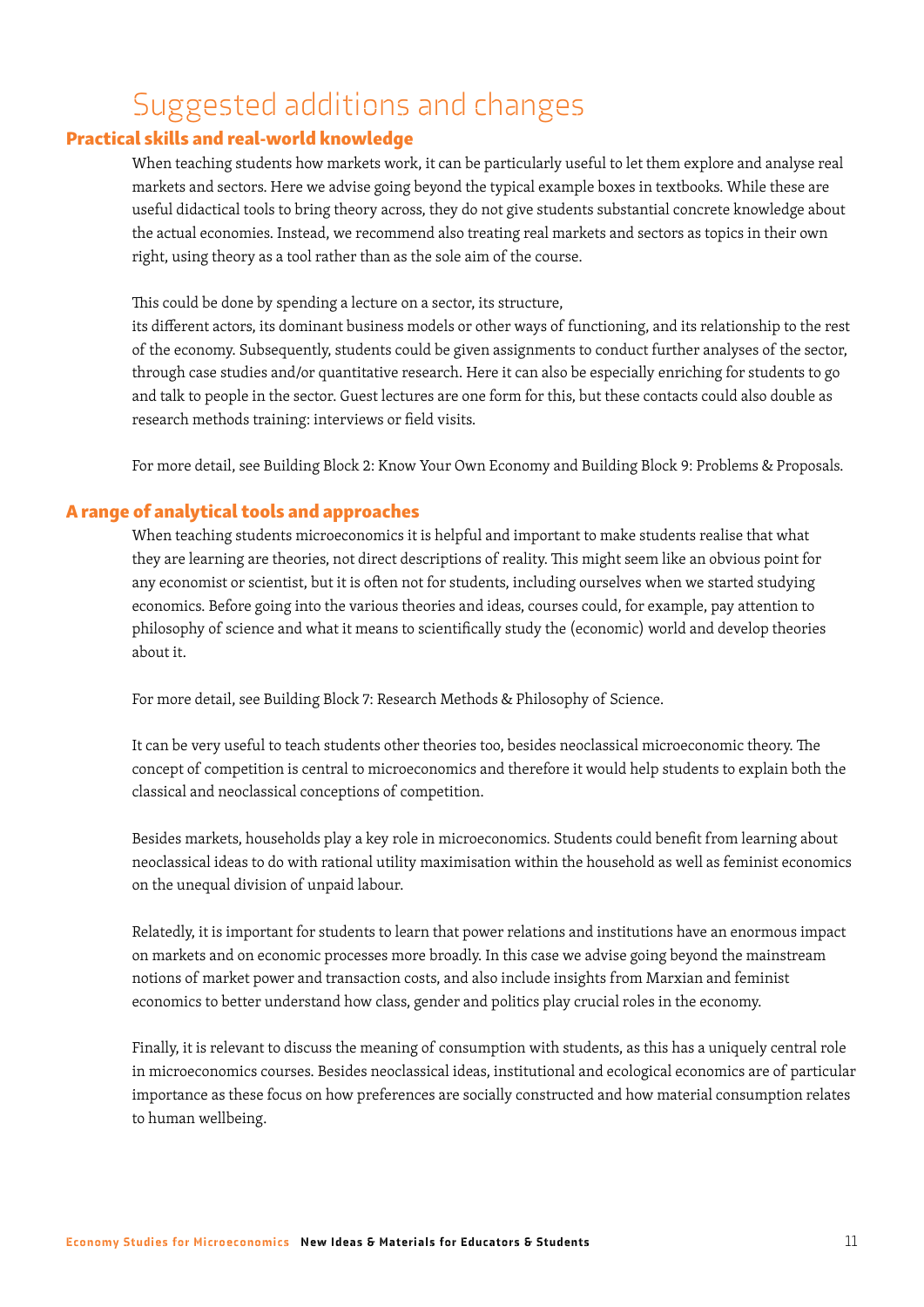#### Teaching Materials

- Economics After The Crisis by Irene van Staveren, from 2015, chapters 1, 2, 3, 4, and 5. This textbook discusses the topics of households, consumption, firms and markets from the neoclassical, institutional, social and post-Keynesian perspectives.
- Economics: The User's Guide by Ha-Joon Chang, from 2014, chapter 6, 7 and 9. This book provides a pluralist and accessible introduction into, among others, different economic approaches, the world of production, happiness and inequality.
- Introducing a New Economics by Jack Reardon, Maria A. Madi, and Molly S. Cato, from 2017, chapters 4, 9, 10, and 13. This textbook introduces the topics of economic value, markets, firms, consumption, and power from the post-Keynesian, Austrian, Marxian, and neoclassical perspectives.
- The Economy by The CORE Team, from 2017, chapters 3, 4, 5, 6, 7, 8, 11, 12, and 19. This textbook discusses many microeconomic topics, such as supply and demand, the firm, social interactions, power and inequality, while including recent mainstream insights and empirical findings.
- The Microeconomics of Complex Economies: Evolutionary, Institutional, Neoclassical and Complexity Perspectives by Wolfram Elsner, Torsten Heinrich, and Henning Schwardt, from 2014, chapter 17. This innovative textbook makes readers familiar with new insights coming from frontier mainstream economic research, with particular attention to game theory, agent-based modelling, system dynamics, and empirical realities.
- Rethinking Economics: An Introduction to Pluralist Economics by Liliann Fischer, Joe Hasell, J. Christopher Proctor, David Uwakwe, Zach Ward Perkins, Catriona Watson, from 2017. This collection of essays provides an accessible introduction into post-Keynesian, Marxian, Austrian, institutional, feminist, behavioural, complexity and ecological economics.
- Real World Micro, by Dollars & Sense, most recent edition from 2020. This collection of essays explores the empirical reality of many microeconomic topics, such as the minimum wage, trade policy, and stock markets.
- Towards a political theory of the firm, by Luigi Zingales, from 2017. In this paper Zingales argues for paying more attention to the role of power in firms as well as providing a brief history of different theories of the firm.
- Firms as political entities by Isabelle Ferreras, from 2017. A provocative book on the economic history and theories of the firm, arguing for a reappreciation of the role of power in the firm.
- An Evolutionary Alternative to Mainstream Microeconomics by Joseph E. Pluta, from 2015. A critical book proposing a more dynamic approach to the microeconomics of firms and markets building on behavioural, institutional as well as evolutionary insights as the title suggests.
- Classical vs. Neoclassical Conceptions of Competition by Lefteris Tsoulfidis, 2011. This paper juxtaposes the static and dynamic views of competition, respectively held by neoclassical economists on the one hand, and classical, Marxian, Austrian economists and business scholars on the other hand.
- Rethinking Microeconomics: A Proposed Reconstruction by Anwar Shaikh, from 2012. Shaikh argues microeconomics education could be more robust, rigorous and empirically grounded, building on old and new insights, in particular concerning emergent properties and shaping structures. Interestingly, he also builds on the insight of Becker (1962, "Irrational Behavior and Economic Theory." Journal of Political Economy) that the key empirical consumption patterns, such as downward sloping demand curves, Engel's Law, and Keynesian type consumption functions, can be derived without assuming rational utility maximisation and only requires two assumptions: that there is a budget constraint and a minimum level of consumption for necessary goods. His book Capitalism can also be useful for teaching.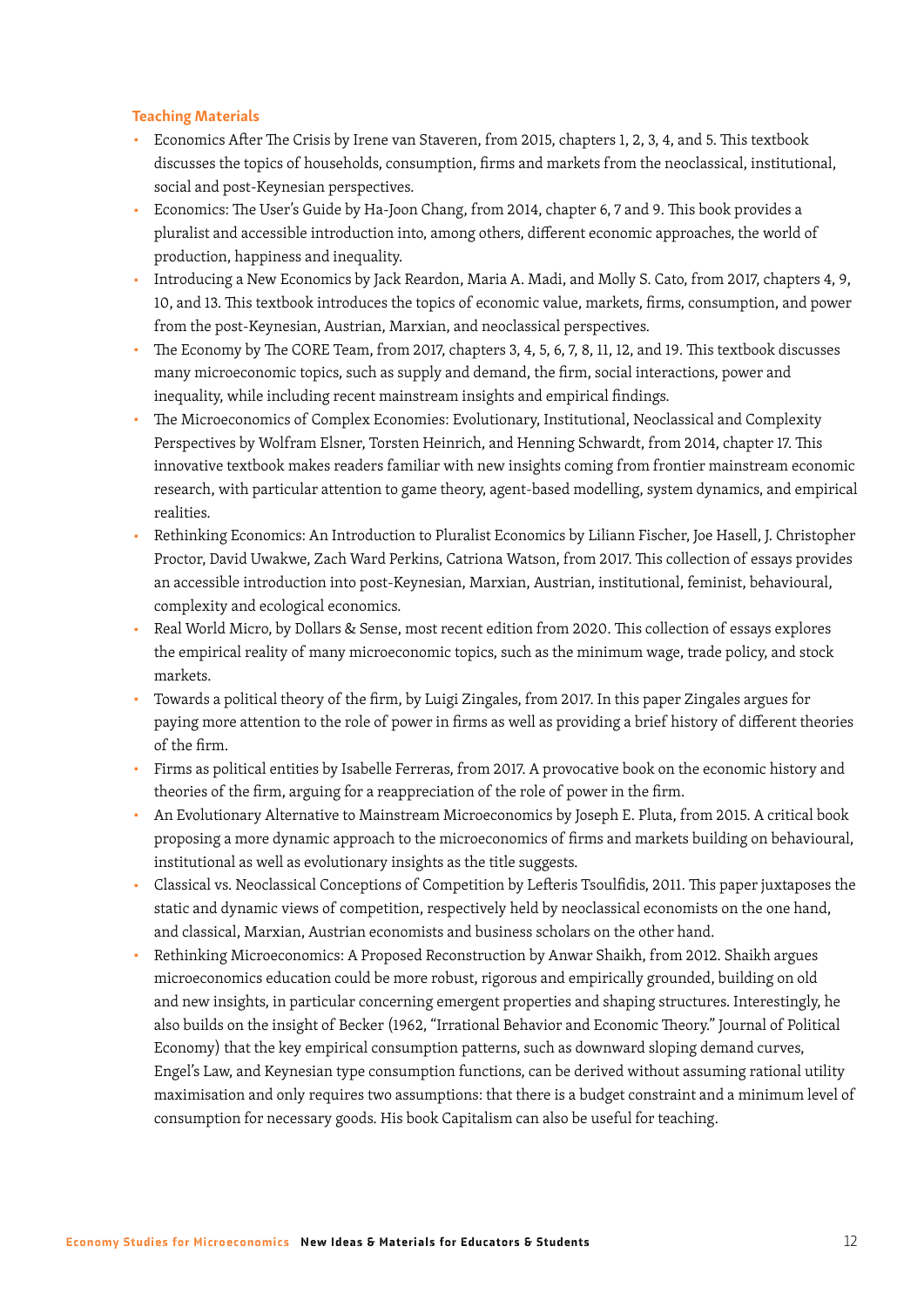#### Institutions and different ways of organising the economy

Microeconomic courses are generally centred on studying markets. The market is, however, only one of the coordination and allocation mechanisms through which economies are organised. Commons and hierarchies (both private and public) are other widespread mechanisms, and crucial concepts for understanding how economies function. Microeconomic courses could thus be enriched by adding other coordination and allocation mechanisms, such as hierarchies and commons. Besides discussing mechanisms, it could also be fruitful to discuss the different forms of economic organisation with students, ranging from multinational corporations, state institutions, and households to democratic cooperatives, family firms and civic organisations.

For more detail, see Building Block 5: Economic Organisations & Mechanisms.

#### Teaching Materials

- Introducing a New Economics by Jack Reardon, Molly S. Cato, Maria A. C. Madi, from 2018, chapters 10, 11 & 12. Three accessible and brief chapters, with accompanying classroom activities and questions, introducing students to what public goods, commons and firms are and how they can be governed, for example as a corporation owned by shareholders or as a cooperative owned by its workers or consumers.
- Economics: The User's Guide by Ha-Joon Chang, from 2014, chapter 5. A short well-written chapter on different economic actors and organisational forms, from multinational corporations, cooperatives, and labour unions, to governments and a variety of international organisations.
- Organisations: A Very Short Introduction by Mary Jo Hatch, from 2011. A brief, accessible and yet highly informative book full with scientific theories and ideas on what organisations are, how they can be structured, how they change, and their internal dynamics and interaction with markets and society.
- Governing the Commons: The Evolution of Institutions for Collective Action by Elinor Ostrom, most recent edition from 2015, chapters 1, 2 & 3. A sharp and rigorous discussion of commons, how they are different from markets and hierarchies, how we should theorize them and real-world examples that help us better understand how they can be successful.
- Contemporary Capitalism: The Embeddedness of Institutions by J. Rogers Hollingsworth and Robert Boyer, most recent edition from 2012, chapter 1. An instructive analytical introduction and overview of different coordination and allocation mechanisms, such as markets, public and private hierarchies, networks, communities and associations.

#### Societal relevance and normative aspects

Like economics 101 courses, microeconomics courses could benefit from helping students understand what it means to be studying the economy, what it is and why it is relevant. Microeconomic courses can further be enriched by explicitly discussing the variety of normative principles that guide decision making. Here, it is particularly enriching to discuss both utilitarian welfare criteria and other normative principles such as fairness, legitimacy, and stability. The main goal would be to help students understand normative trade-offs and be able to clearly communicate them to non-economists.

In addition, when discussing markets and other coordination and allocation mechanisms, one could make students familiar with normative debates about what their roles in the economy should be. A particularly relevant debate seems to be whether the entirety of human life and society should be marketized and commodified, or whether there should be 'moral limits of markets' and if so where should those limits be.

Finally, students could be introduced to the normative aspects of theoretical approaches. Showing students that analytical tools have values embedded in them can be an eye-opener that will help them in their future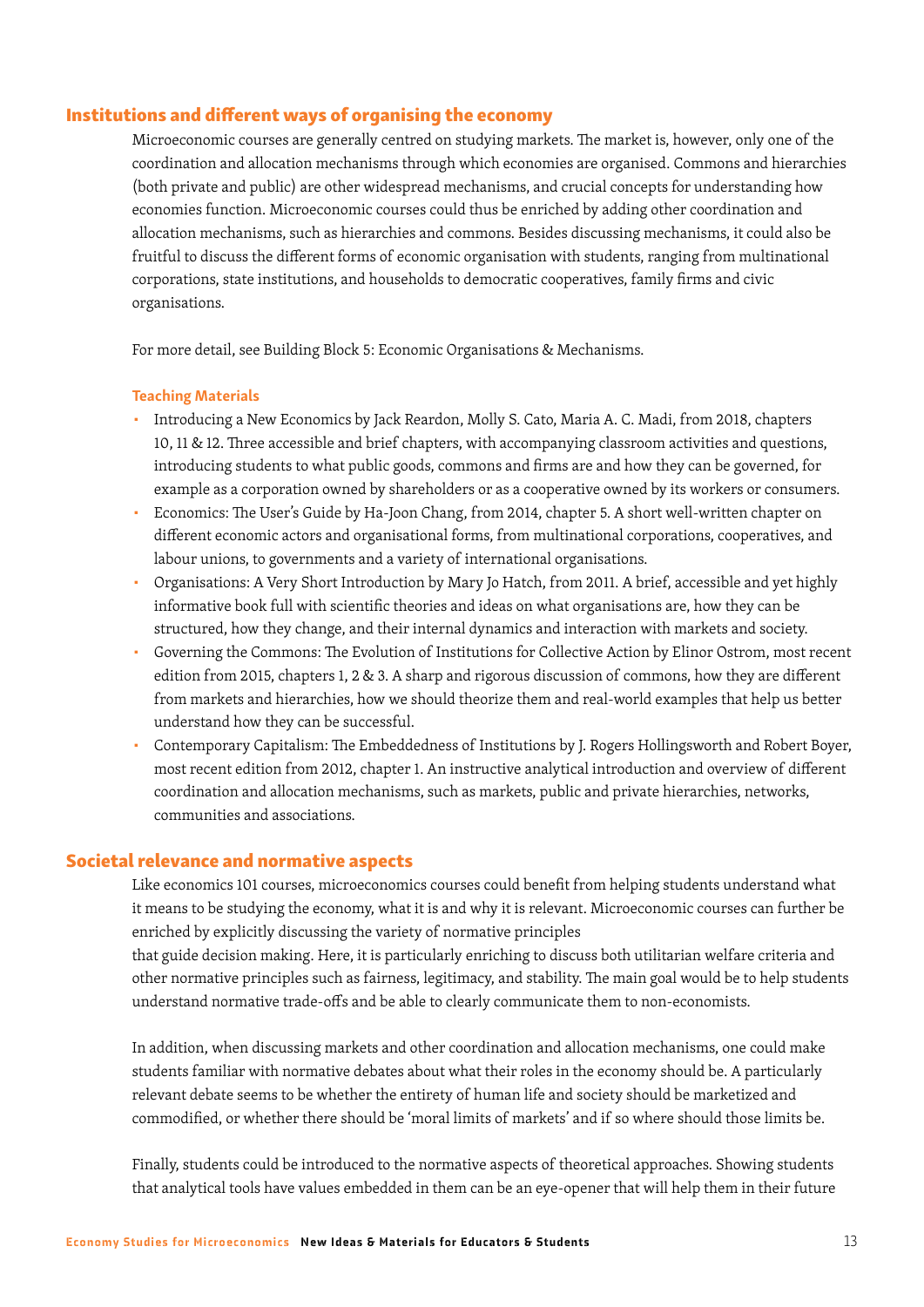careers to be able to identify and distinguish normative and positive aspects. For instance, show a few examples of values embedded in analytical tools, such as the normative assumptions made in cost-benefit analyses or those underlying theoretical approaches like neoclassical, Marxian and ecological economics, as discussed in chapter Foundation 4: Values.

For more details, see Building Block 1: Introducing the Economy and Building Block 10: Economics for a Better World.

#### Teaching Materials

- Economic Analysis, Moral Philosophy, and Public Policy by Daniel Hausman, Michael McPherson, and Debra Satz, most recent edition from 2016. A great introduction into normative economics, covering its many areas and topics from welfare economics and utility theory to liberty, equality and justice.
- A Guide to Ethics and Public Policy: Finding Our Way by D. Don Welch, from 2014. A brief but insightful book providing a broad framework for evaluating policy proposals and outcomes, organised around five moral principles: benefit, effectiveness, fairness, fidelity, and legitimacy.
- Political Ideologies: An Introduction by Andrew Heywood, most recent edition from 2021. A useful and accessible introduction into a wide variety of political ideologies, from liberalism, socialism, and conservatism to feminism, nationalism, and green ideology, that shape much of our normative thinking on the economy.
- Moral Views on Market Society by Marion Fourcade and Kieran Healy, from 2007. An insightful overview paper on the key different normative perspectives on capitalism, enabling readers to better understand and place ideas and arguments prevalent in many debates about the economy.
- What Money Can't Buy: The Moral Limits of Markets by Michael J. Sandel, most recent edition from 2012. A highly influential and well-written book reflecting on the moral place of markets in society and asking the key question whether everything should be up for sale. The Institute for New Economic Thinking has also launched a video series on the book and topic.

#### **History**

When introducing students to (micro)economic concepts, it can be very informative for them to understand when and how these were developed. There is no need to set out how the details of the models evolved over time, but it can be helpful to know of a few important breakthroughs in their development, the context in which they occurred and the contributions they made to the debates within the discipline. Besides this history of economic thought, economic history can also enrich microeconomic courses as it can help students get a better understanding of the roles that markets can play in economies. By discussing the history of markets, key insights and facts can be conveyed to students in a different way from explaining models and theories. Key questions could be: how did markets emerge and evolve over time; which different institutional frameworks concerning markets have existed and how did they perform; are there important differences between different kinds of markets, such as product markets in goods and services, and factor markets in land, labour and capital?

For more detail, see Building Block 3: Economic History and Building Block 4: History of Economic Thought & Methods.

#### Teaching Materials

■ The Worldly Philosophers: The Lives, Times and Ideas of the Great Economic Thinkers by Robert Heilbroner, most recent edition from 1999. While first published in 1953, it remains perhaps the best introduction into the history of economic thought to this day. In a remarkably well-written and accessible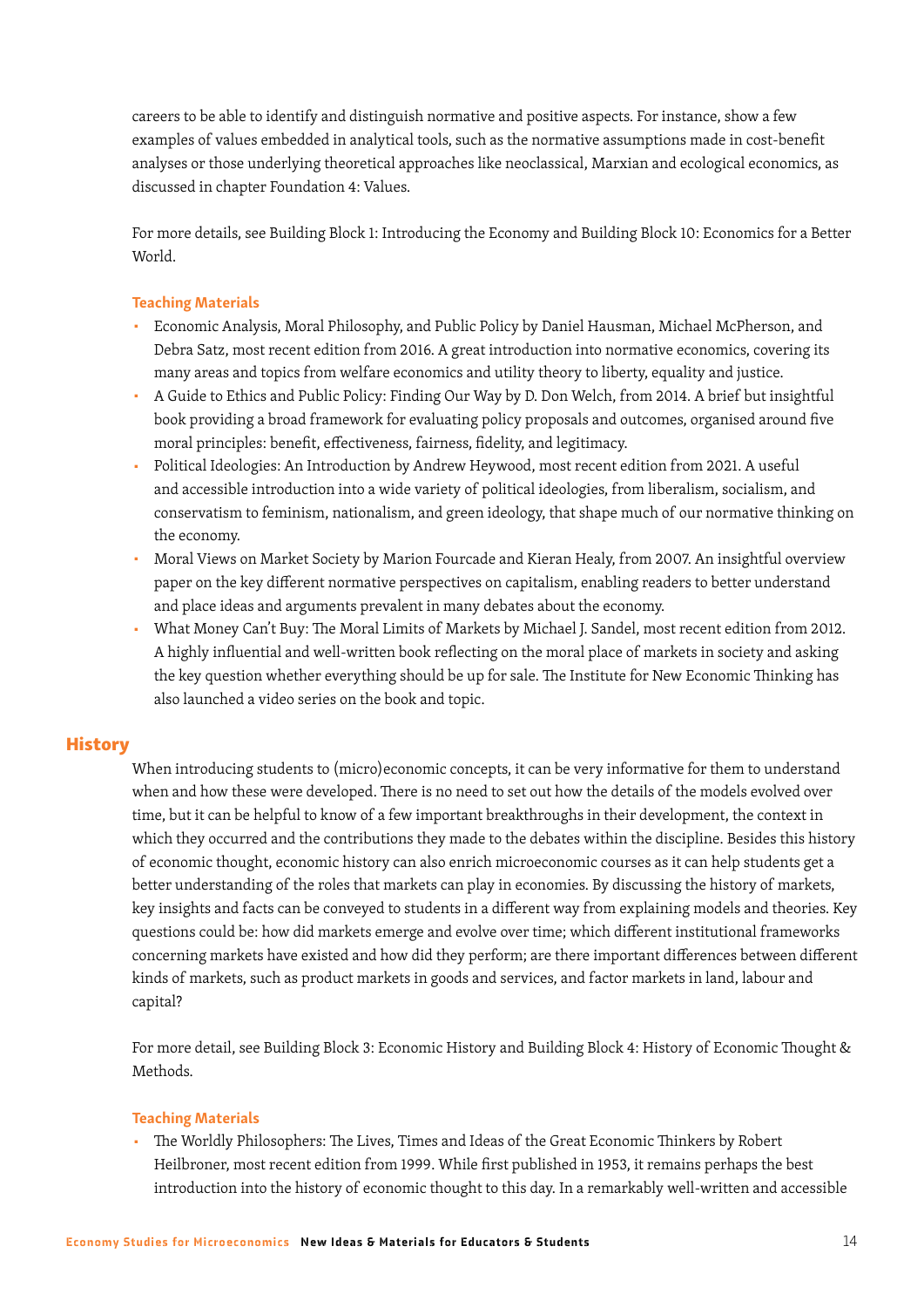manner it discusses the ideas of key economists and puts them into historical context.

- Grand Pursuit: The Story of Economic Genius by Sylvia Naser, from 2012. Another very accessible but more recent book introducing the history of economic thought through captivating narratives.
- A Companion to the History of Economic Thought by Warren J. Samuels, Jeff E. Biddle, and John B. Davis, from 2003, chapter 24 & 25. An extensive and detailed collection of contributions covering many periods and developments in the history of economic thought, with two chapters specifically devoted to the history of post-war neoclassical microeconomics and formalist revolution in economics.
- The Great Transformation: The Political and Economic Origins of Our Time by Karl Polanyi, most recent edition from 2001. This classic explores the economic history of the rise and fall of the market economy and how this transformed society.

#### What to take out

To create space for the above suggested additions, we advise focussing more on the key ideas and intuitions behind the taught models and devote less teaching time to their technicalities and mathematics. As teaching students to reproduce and work through mathematical models often takes up a large part of the teaching time, this would give the teachers the opportunity to devote more time to practical knowledge, the relevance, institutions, and history. Furthermore, a more even balance between neoclassical economics and other economic approaches could be achieved by decreasing the number of neoclassical ideas and models that are taught.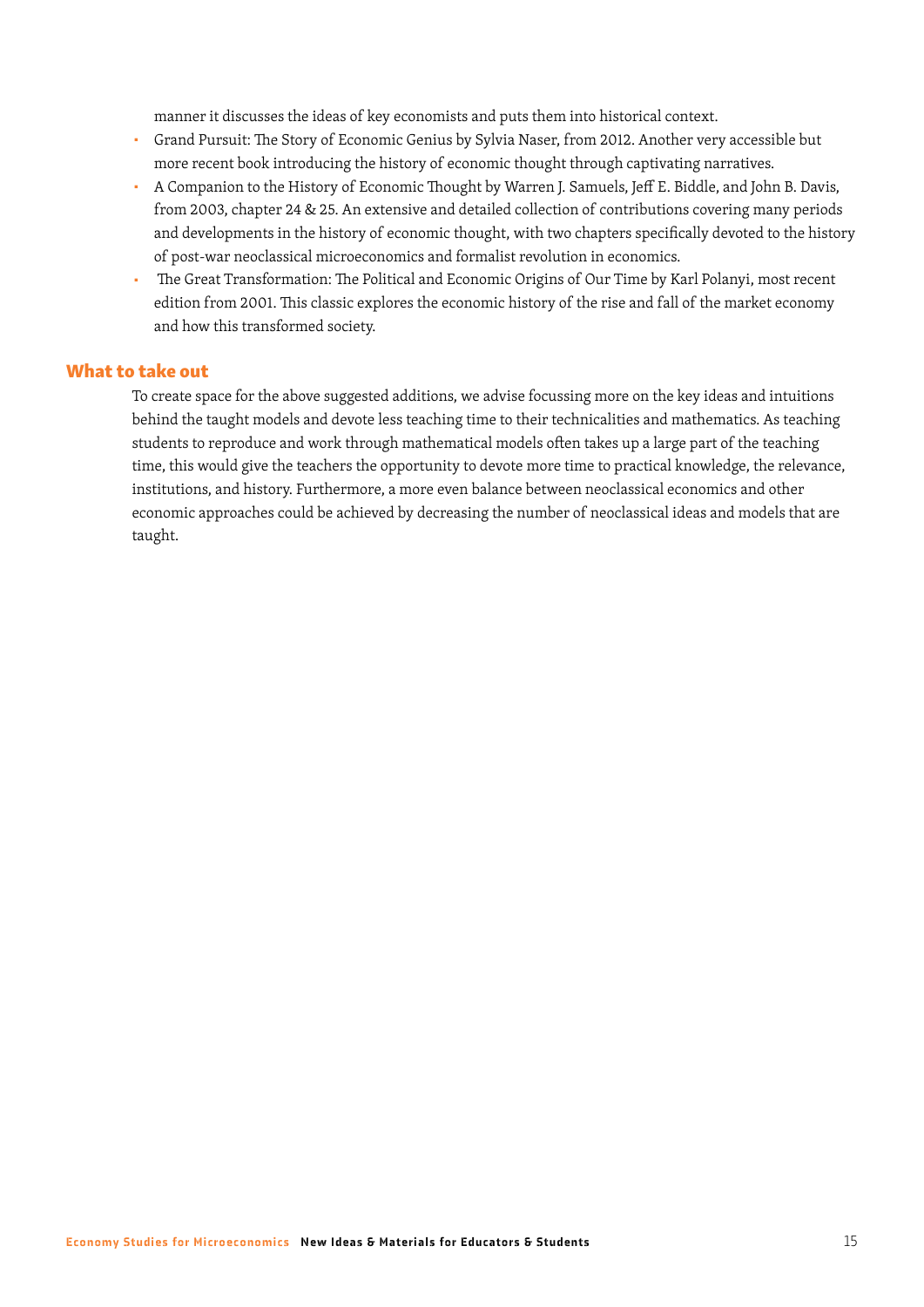# Pragmatic Pluralism: Overview

Key insights and ideas for thirteen core topics in economics, organised by selecting the most relevant theoretical approaches per topic and contrasting them with each other.

This chapter provides a map through the complex jungle of economic theories. There are many different theoretical approaches, and each aspect of the economy has been analysed by a number of different ones. However, it is neither feasible nor productive for students to engage with every possible angle for every topic. Hence, this chapter, together with *Building Block 8: Economic Theories*, sets out an alternative approach: pragmatic pluralism. That is, make a selection of the most relevant theoretical approaches for the topic that is taught.

The building block chapter sets out the general approach of *pragmatic pluralism* (see economy.st/bb8). This chapter instead focuses on the content, applying the pragmatic pluralism approach to several of the core topics in economics. The full chapter (see economy.st/pragmatic) covers the following thirteen topics:

- 1 Governments
- 2 Business Cycles
- 3 Consumption
- 4 Economic Development
- 5 Finance
- 6 Firms
- 7 Households
- 8 Inequality
- 9 International Trade
- 10 Labour
- 11 Markets
- 12 Money
- 13 Nature

To reiterate, the core logic of this approach to teaching economic theory is that whilst pluralism is an essential aspect of academia, we also need to be pragmatic to successfully apply it in practice. Rather than pursuing the extreme of either only focusing on one approach, or including every possible strand of thought for every topic, we propose a pragmatic middle ground: teaching a select number of approaches for each topic. In this way, it is possible to introduce students to the variety and diversity of economic thinking, whilst still having enough time and space to properly discuss each of the insights in detail with them.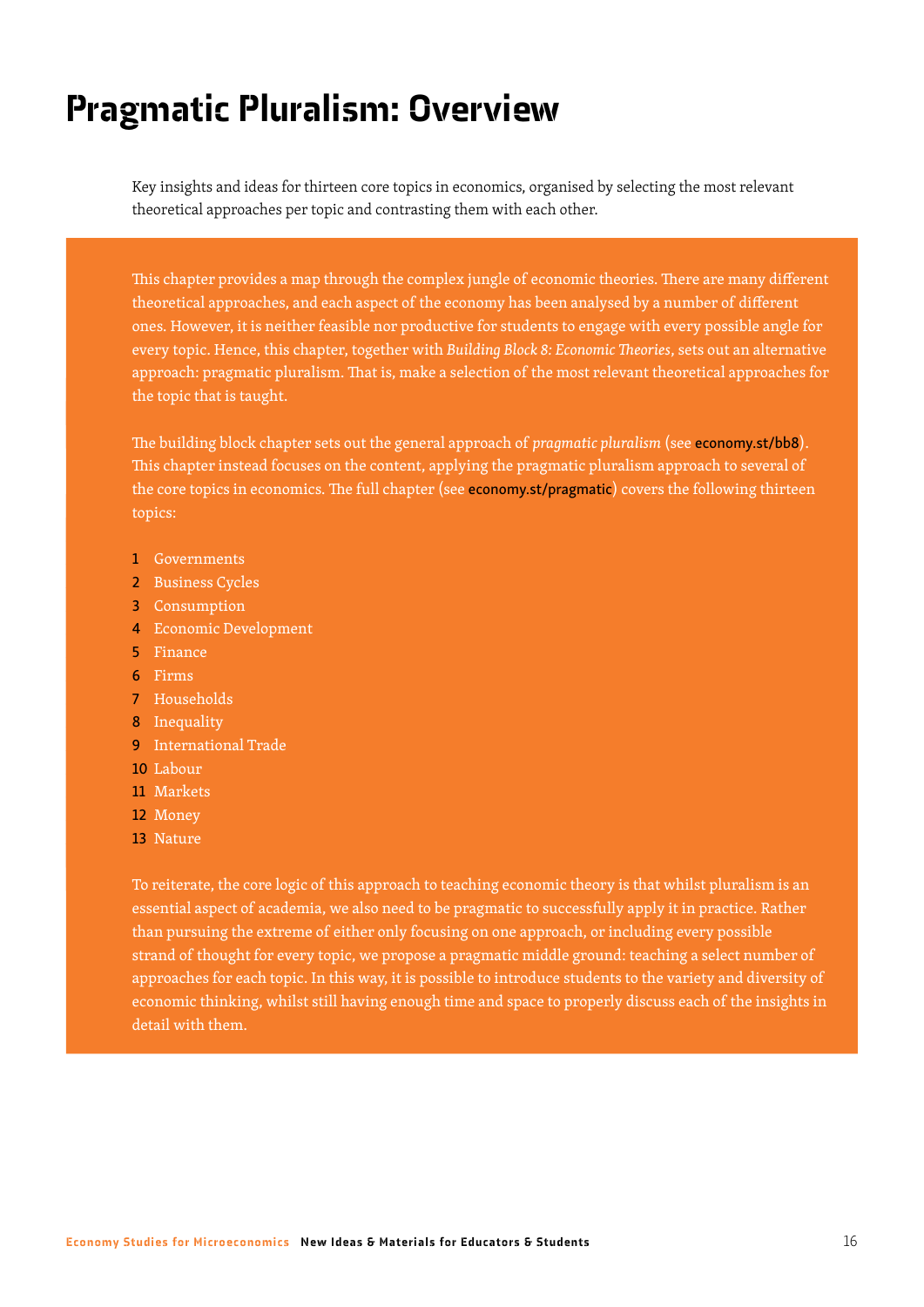*"Reasonable people may have different theories of the way the economy works − different pictures in their heads of what connects one thing with another in the economic system."* 

**Solow** (1983, p. 67)

Theory is the beating heart of all social sciences, including economics. It allows one to understand the components, processes and causal mechanisms characterising various social phenomena in a more structured and systematic manner. However, every topic can be understood from various theoretical perspectives, which can both complement and contradict each other.

Most contemporary economics programmes focus almost exclusively on neoclassical theory. In opposition, some other programs choose to focus entirely on another perspective. We believe, in contrast to both, that there is no single 'correct' or 'best' way to understand the economy as a whole. It is too large and complex to be captured by a single point of view.

Hence, we propose a fundamentally pluralist approach to teaching theory. It is essential to teach students a variety of approaches to give them a rich and broad understanding of the topic, the debate around it and learn to think critically and not to take things as absolute truths. Approaches should be judged on their merits, topic by topic: thinking critically and reflectively to decide which theoretical points of departure help us best to understand this particular corner of the economic system.

Including this pluralist discussion is crucial for the development of students' vital critical thinking skills, through the investigation of links and contradictions between the insights learnt. For a pluralist economics education to be truly valuable, students must graduate not just with strong knowledge of a range of perspectives and methods, but also with a critical understanding of the limitations and blindspots of those tools. Without this, they will struggle to select the most relevant approaches to the task at hand, and to judge how much confidence to have in the conclusions that they reach. Active discussion also has the additional benefit of making sure that students are genuinely understanding the content taught to them, rather than just temporarily memorising it for an exam.

### In Practice

So how does this approach work when applied to a topic?

Each topic is subject to debate between alternative views, and to make students familiar with these competing theories, for every topic the two main opposing perspectives are selected. But not all differing ideas and theories are necessarily in conflict with each other. There are also approaches which can supplement one, or both, of the main opposing perspectives, contributing to a richer understanding of the topic. Therefore, each topic also contains one main complementary perspective. On top of these three main theoretical approaches, there are many other useful ideas that students could benefit from by learning about. For this reason, we provide a short summary of other useful insights and ideas that could be included for each topic.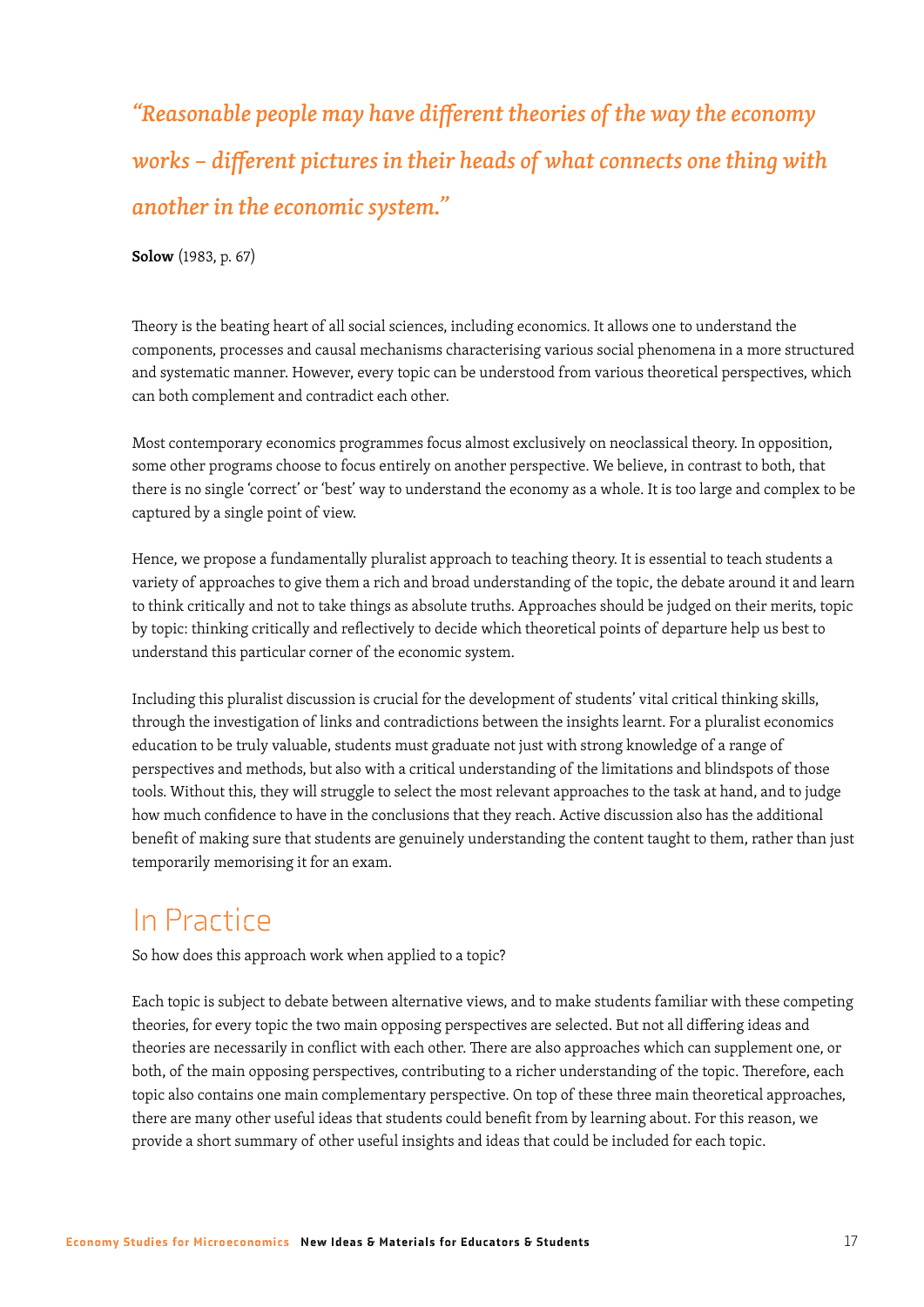For each topic, we suggest a few particularly useful teaching materials. In the resource chapter *Teaching Materials*, we provide longer lists of suggestions.

The topics presented below could be, and often already are, taught in individual courses. They can also be combined, especially when there is significant overlap such as with Finance and Money for example, although this does of course shorten the teaching time that can be devoted to each topic and its insights. As to determining the relative teaching time to the various perspectives, the following rule of thumb could be useful: the first half of the course is devoted to the two main opposing approaches, the third quarter to the complementary perspective and the last quarter to the other useful insights. As with every rule of thumb, the specific case and context should be taken into account and we advise teachers to determine the relative teaching time devoted to each insight taking the local situation into account.

### Cautionary Notes

Before we go into the specific ideas and insights, we want to provide a short recap of the cautionary notes, which are described in full in *Building Block 8: Economic Theories* (see economy.st/bb8).

Firstly, the following overview should be viewed as only one possible example of a pragmatic pluralist approach to teaching economic theory. An overview such as this one should never be set in stone, as the discipline itself is also constantly evolving. While some approaches, such as complexity economics, currently have relatively few insights listed in the overview, this might change over the coming years as more scholars will further develop this approach and apply it to different topics.

Secondly, the overview could easily be expanded to allow for more detail and nuance or a wider range of perspectives or topics. The examples have been written to suit the time constraints of an individual module. The framework could be adapted for a relatively brief programme, such as an economics major in a liberal arts programme, by selecting fewer perspectives for each topic and including fewer topics and possibly combining them into individual modules. Equally, if the available teaching time is greater, for example with a theory-oriented four year undergraduate economics programme, more topics, insights and a greater range of perspectives could be included.

Thirdly, our economics education and own reading has shaped the topics and perspectives that are presented below. This is greatly influenced by living and studying in the Netherlands, and Europe more broadly, and the strong bias in the discipline as a whole towards economic thinking from the Global North. We strongly believe that economics curricula need to be decolonised and with this book we try to contribute to this. To help us do so, we have asked students and professors from all over the world, as well as organizations active on this issue, such as *Diversifying and Decolonising Economics*, for advice. Nevertheless, it is important to say that this is not an area that we personally have particularly strong knowledge in and feel that more could, and should, be done in this regard. We therefore welcome all suggestions on how the content in this chapter, and the rest of the book, could be enriched and improved by including other topics, perspectives and insights.

Finally, this technique of putting approaches as well as topics in separate boxes is only a heuristic for identifying the most important ideas and insights to teach. Many of these approaches and topics are strongly interlinked and can be difficult, or even impossible, to truly separate from each other. As a result, individual thinkers and their ideas can be difficult to put into a single box. For instance, Joseph Schumpeter built on classical, historical, Marxian, Austrian and neoclassical ideas, and is often seen as a key inspiration for evolutionary economics, which is therefore also sometimes called Schumpetarian economics. It is important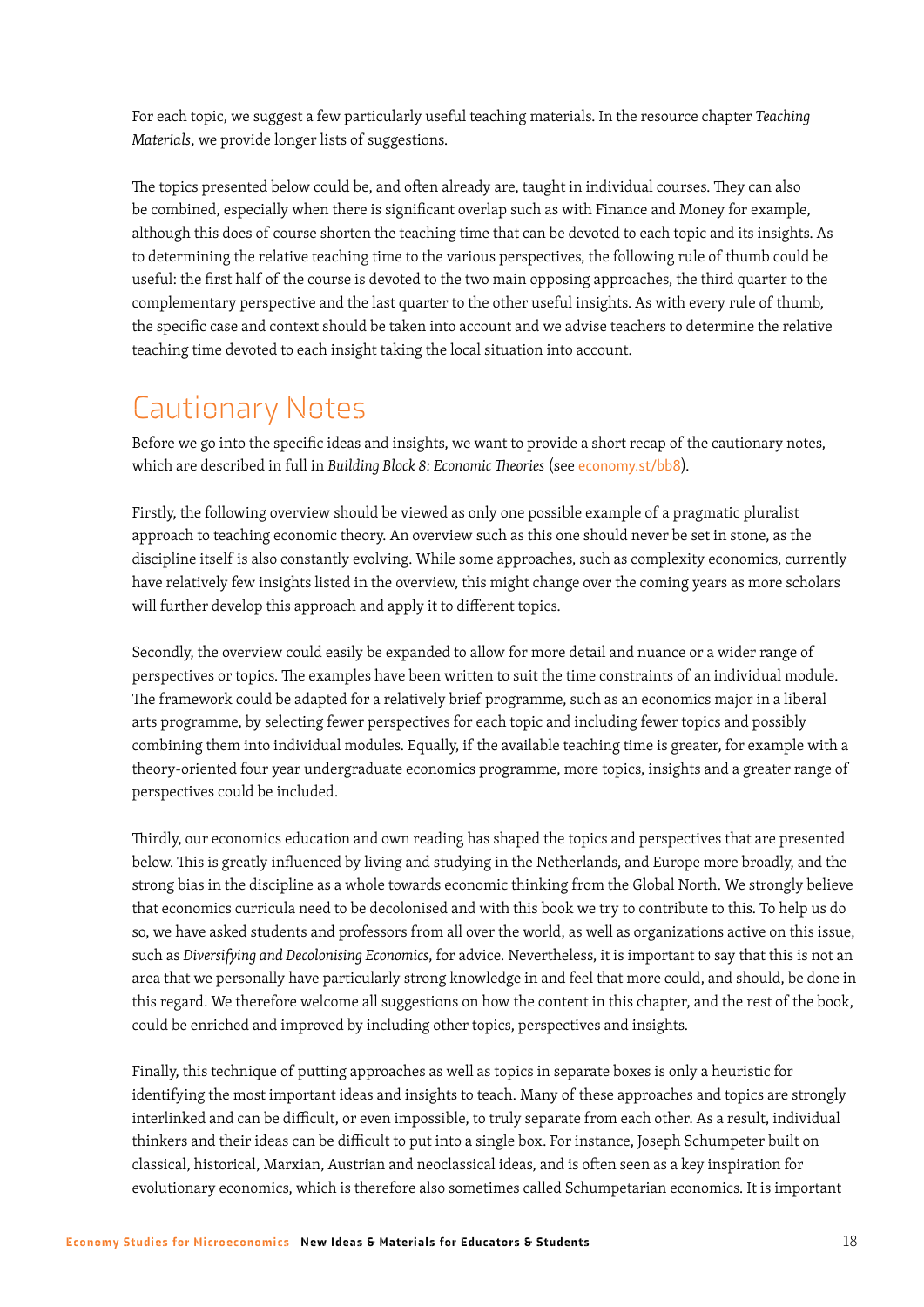that students learn about these links and become familiar with how both the ideas and the topics are connected.

With these cautionary notes in mind, we hope this overview can be of some help in putting the pragmatic pluralist approach in practice and adapting economic theory courses.

# Core Theoretical Insights Organised by Topic

Below we have put the thirteen economic topics (along the top) and sixteen theoretical perspectives (down the side) in a table to give an overview of how our pragmatic pluralist approach works.

It would be possible to fill in every box (representing a combination between a topic and an approach) to create what could be described as 'indiscriminate' pluralism. We think that for research purposes, such an approach could be very useful as it could generate new insights by utilising approaches previously not applied to a topic. However, for education we would not advise such an approach, as it would be impossible to teach every possible perspective on a given topic in a meaningful way, given the limited teaching time available. Instead, we advise teachers to focus on the main insights into their chosen topic. In other words, when teaching an economics course, they should focus on the combinations of the topic and perspectives that are most important. For every topic, we have noted to the two main opposing perspectives with ■, the main complementary perspective with  $\Box$ , and the perspectives that can provide smaller but still valuable additional insights with  $\pm$ . In this way, many boxes stay empty. This does not mean that the perspective has nothing to say on the topic, as it often does. But economics education requires us to make choices as to what to teach and what not. In this overview, below we have presented an attempt at making such choices, asking which insights help us understand the world the most. Sometimes there are cases in which perspectives share a certain insight. This is discussed in the explanations of the insights, but for brevity each insight is attributed to a single perspective in the table.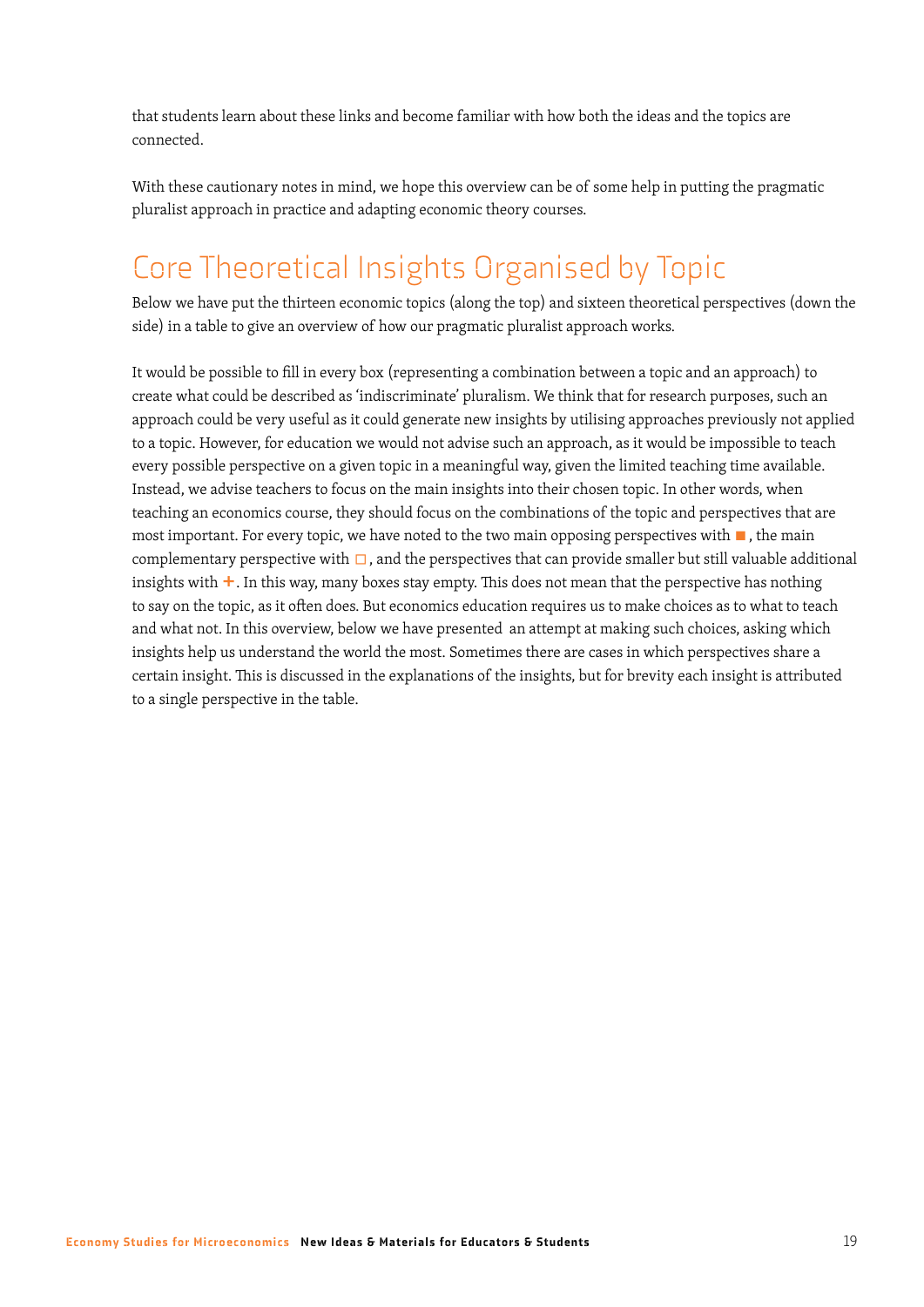|                                                                                                           | Governments      | <b>Business Cycles</b> | Consumption | Development<br>Economic | Finance          | <b>Firms</b>   | Households     | Inequality     | International Trade | Labour         | Markets        | Money          | Nature    |
|-----------------------------------------------------------------------------------------------------------|------------------|------------------------|-------------|-------------------------|------------------|----------------|----------------|----------------|---------------------|----------------|----------------|----------------|-----------|
| <b>Austrian School</b>                                                                                    | $\ddot{}$        | $\blacksquare$         |             |                         |                  |                |                | $\pm$          |                     |                | $\ddot{}$      | $\blacksquare$ |           |
| <b>Behavioural Economics</b>                                                                              | $\color{red}{+}$ |                        |             | $\ddot{}$               | $\ddot{}$        |                |                | $\ddot{}$      |                     |                | $\ddagger$     |                |           |
| <b>Classical Political Economy</b>                                                                        | $\color{red}{+}$ |                        |             | $\blacksquare$          |                  | $+$            |                |                |                     |                | $\blacksquare$ |                | $\Box$    |
| <b>Complexity Economics</b>                                                                               | $\ddot{}$        |                        |             |                         | $\Box$           |                |                | $\ddot{}$      |                     |                |                |                |           |
| Cultural Approach                                                                                         |                  |                        |             |                         | $\color{red}{+}$ |                | $\Box$         |                |                     | $\Box$         | $\Box$         | $\Box$         |           |
| <b>Ecological Economics</b>                                                                               |                  |                        | $\square$   | $\color{red}{+}$        |                  |                |                |                |                     |                |                |                | П         |
| <b>Evolutionary Economics</b>                                                                             | $\Box$           |                        |             | $\ddot{}$               |                  | $\Box$         |                |                |                     |                |                |                |           |
| <b>Feminist Economics</b>                                                                                 |                  |                        |             |                         |                  |                | $\blacksquare$ | $\Box$         |                     | $\ddot{}$      |                |                |           |
| <b>Field Theory</b>                                                                                       |                  |                        |             |                         |                  | $\blacksquare$ |                |                |                     |                | $\ddot{}$      |                |           |
| <b>Historical School</b>                                                                                  | $+$              |                        |             | $\blacksquare$          |                  |                |                |                |                     |                |                | $+$            |           |
| <b>Institutional Economics</b>                                                                            |                  |                        | П           | $\Box$                  |                  | П              |                |                |                     |                |                |                | $\ddot{}$ |
| <b>Marxian Political Economy</b>                                                                          | $\ddagger$       | $+$                    |             | $\ddot{}$               |                  |                | $\ddot{}$      | П              |                     | п              |                |                |           |
| <b>Neoclassical Economics</b>                                                                             | П                | $\Box$                 | П           | $\ddot{}$               | $\blacksquare$   | $\ddot{}$      | $\blacksquare$ | $\blacksquare$ | П                   | $\blacksquare$ | $\blacksquare$ |                | П         |
| Post-Keynesian Economics                                                                                  | $\blacksquare$   | $\blacksquare$         |             |                         | $\blacksquare$   |                |                | $\ddagger$     | $\blacksquare$      |                |                | $\blacksquare$ |           |
| Social Network Analysis                                                                                   |                  |                        |             |                         |                  | $\ddot{}$      |                |                |                     | $\ddag$        |                |                |           |
| <b>Structuralist Economics</b>                                                                            |                  |                        |             | $\ddot{}$               |                  |                |                |                | □                   |                |                |                |           |
| Other                                                                                                     | $+$              |                        | $+$         |                         |                  | $+$            |                | $+$            | $\pm$               |                |                |                | $+$       |
| П<br>Main opposing perspective<br>$\Box$<br>Main complementary perspective<br>Additional perspective<br>+ |                  |                        |             |                         |                  |                |                |                |                     |                |                |                |           |
| Economy Studies for Microeconomics New Ideas & Materials for Educators & Students                         |                  |                        |             |                         |                  |                |                |                |                     |                | 20             |                |           |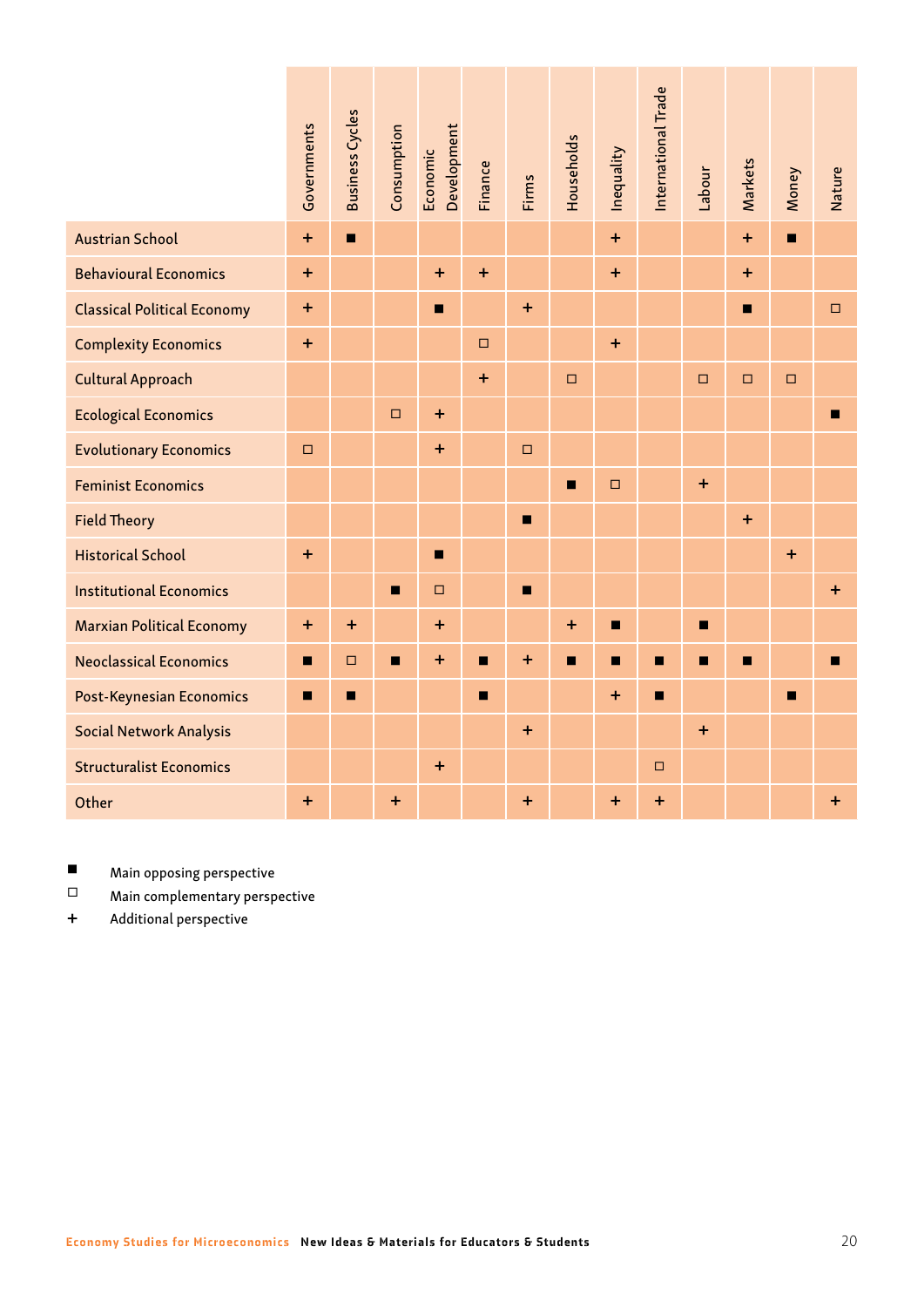# Pragmatic Pluralism 3: Consumption

One of the purposes of our economy is to produce and distribute goods for consumption. It is one of the main activities that humans in an economy undertake. But there are many questions on the source and nature of various forms of this activity. A core point of contention is what determines buying choices: are people entirely independent, or are they influenced by their environments? Is consumption the highest goal? Or should we see it merely as a means to other ends, such as human wellbeing?

#### Main opposing perspectives

- Institutional economics: Preferences are culturally and socially constructed
- Neoclassical economics: Humans have insatiable and innate preferences

#### Main complementary perspective

□ Ecological economics: Material consumption  $\neq$  human wellbeing

#### Additional perspectives and insights

+ Other: Surveillance capitalism

#### Main opposing perspectives: Institutional economics and neoclassical economics

There are two fundamentally different perspectives on consumption. One views it as the main goal of the economy as it allows individuals to satisfy their sovereign and given preferences. The other perspective sees consumption more as a social process in which learned habits and desires are met.

Already in the nineteenth century there was discussion about how autonomous consumers were in their decisions. Many classical political economists were arguing that consumers were sovereign, leading to a proposal of completely free markets, while most socialist thinkers questioned this sovereignty. Marx emphasised the distinction between use value and exchange value, with the former describing the intrinsic value which enables it to satisfy human needs or wants and the latter referring to what one can trade it for in the marketplace.

Neoclassical economics responded to Marxian political economy by basing its theoretical framework on the idea of full consumer sovereignty. In neoclassical economics the only goal for people is to maximise their utility. Utility is derived from people's personal preferences, which are eternally stable and given from birth, and consumption is their only means to endlessly satisfy those preferences. In this perspective, consumption in consequence becomes the sole reason to undertake work or educate ourselves, as it in turn enables us to consume more in the future. These atomistic and rational utility maximizing consumers determine through their demand what is produced. As such, neoclassical economics replaced the primacy of production, as in classical and Marxian political economy, with the primacy of market exchange, which enables individuals to consume.

Institutional economics, as well as the cultural approach and field theory, argue forcefully against the neoclassical idea that people have given and constant preferences, put more bluntly that people are born with certain tastes for what they like to consume for the rest of their life. Institutional economics rather emphasises the impact of institutions, such as cultural norms and advertisement, on people's preferences. The cultural approach focuses more on how all wants are culturally constructed. The cultural approach thus goes further, as it argues that practically all consumption is to socially communicate symbols, while institutional economics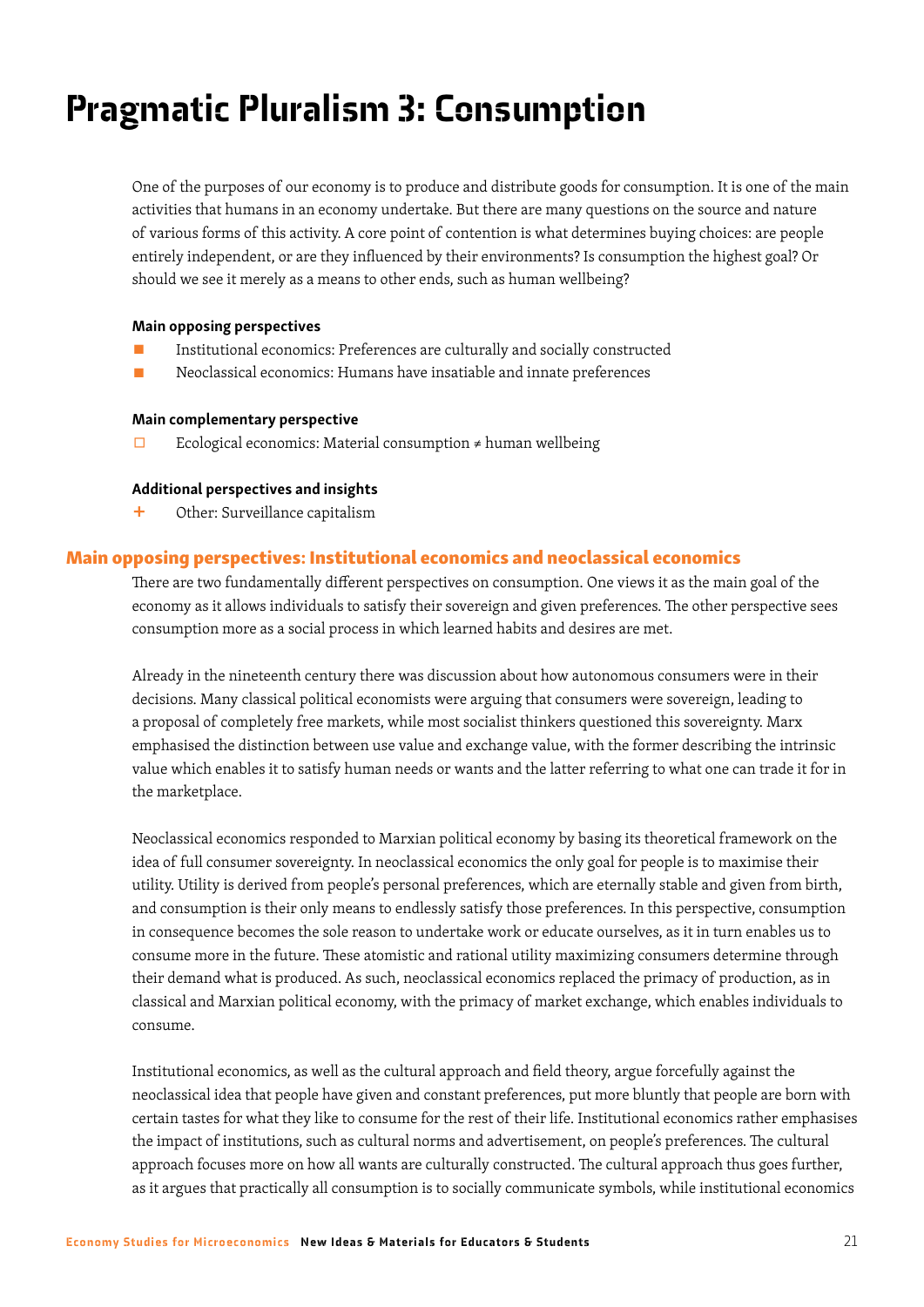argues that our wants are merely influenced by our environment. Important among those influences is advertisement by companies, which convinces people that they need things they previously didn't. This is called the dependence effect, as (production) firms create artificial wants. Institutional economists therefore argue that the neoclassical idea that production exists purely to satisfy wants, is therefore untrue.

Another important factor shaping people's consumption is social class. Thorstein Veblen, a founder of institutional economics, argued that people consumed luxury goods and services to enhance their status by displaying their economic power. He called this 'conspicuous consumption'. A related concept is conspicuous leisure, which describes the socially motivated idleness in which elites throughout history engaged as they despised labor and glorified non-productivity. Many sociologists and anthropologists have further developed ideas about how consumption functions within societies, chief among them the theory of social distinction by Pierre Bourdieu, a major field theorist. He argues that people do not only show their economic capital through their consumption, but also their cultural capital which refers to cultural knowledge and skills people obtain through their education and upbringing. Drawing upon a wider range of schools and disciplines one can see that deciding what to buy is not simply a hedonistic individual decision, but part of social status games.

#### Main complementary perspective: Ecological economics

Ecological economists reject the hedonistic view of consumption from neoclassical economics, as they argue that there is no necessary link between material wealth and human well-being. Instead of seeing people as insatiable, they argue that people have a limited number of basic needs. The focus is therefore on how we can ensure all people are able to meet these basic needs while remaining within the planetary boundaries, rather than aiming for maximal consumption. Other economists, such as feminist and behavioural economists, have also been advocating to change the goal of the economy to a broader idea of human wellbeing. This line of research has initiated various alternative measurements to GDP, such as the Index of Sustainable Economic Welfare, Human Development Index, Happiness Index and the Better Life Index.

#### Additional perspectives and insights

In 2019, the social psychologist Shoshana Zuboff published the book The Age of Surveillance Capitalism where she argued digital companies have developed a new business model that relies fundamentally on behavioural data. Many online products seem to be 'free' for consumers because they essentially pay with their personal data which is commodified mainly through targeted advertising which often has the power to influence or manipulate people's behavior. While digitalization was earlier hoped to bring about a democratization of society, it seems to create new profit-making opportunities which poses problems for privacy rights and mental wellbeing.

These new digital business models are also related to the concept of prosumption, in which the process of production and consumption become indistinguishable and are simultaneously performed by the same people, prosumers. Also within the energy sector the concept of prosumption is relevant, often seen in a more positive light, as solar panels, for example, allow households to simultaneously produce and consume energy.

#### Teaching Materials

- Chapters & Papers:
	- Economics: The User's Guide by Ha-Joon Chang, from 2014, chapter 6. This brief and accessible pluralist book contains a useful introductory chapter on economic output and happiness.
	- Economics After The Crisis by Irene van Staveren, from 2015, chapter 3. This well-written textbook sets out the neoclassical, post-Keynesian, social economic and institutional perspectives on consumption.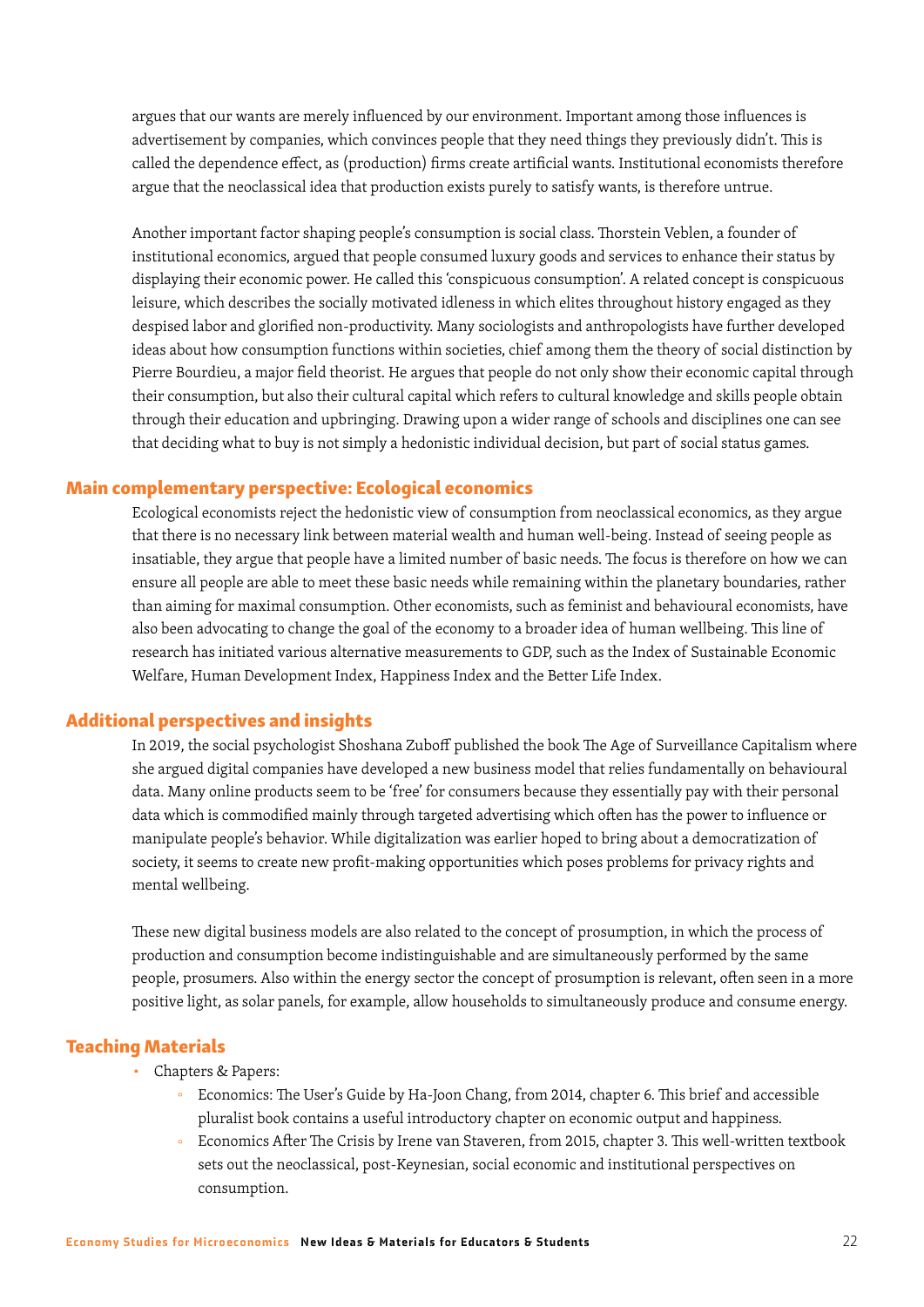- The Economy by The CORE Team, from 2017, chapter 7. This successful and practical textbook introduces students to market demand and consumer behavior.
- Principles of Economics in Context by Jonathan Harris, Julie A. Nelson and Neva Goodwin, most recent edition from 2020, chapter 9. This useful textbook, which pays particular attention to social and environmental challenges, contains a chapter devoted to consumption and the consumer society.
- The Handbook of Economic Sociology by Neil J. Smelser and Richard Swedberg, from 2005, chapter 15. This extensive and yet accessible book for non-sociologists, provides an impressive and useful overview of the field of economic sociology, including a chapter on culture and consumption.
- Introducing a New Economics by Jack Reardon, Maria A. Madi, and Molly S. Cato, from 2017, chapter 13. This ground-breaking textbook weaves together pluralist theory and real-world knowledge and contains a chapter on consumption.
- Capitalism: Competition, Conflict, Crises by Anwar Shaikh, from 2016, chapter 3. This book discusses and compares the different theories and models that can be used to explain observed consumer behavior.
- Veblen, Bourdieu, and Conspicuous Consumption by Andrew Trigg, from 2001. This article discusses the ideas on consumption coming from institutional economic and economic sociology.
- Books:
	- □ The Affluent Society by John Kenneth Galbraith, most recent edition from 1999. An influential book critically discussing what it means to live in an affluent society and the roles that consumption, advertising, and institutions have in it.
	- The Sociology of Consumption: An Introduction by Peter Corrigan, from 1997. This book introduces students to the vast literature on the social dynamics involving consumption with specific attention to topics such as shops, advertising, women's magazines, the home, tourism, and fashion.
	- The Ecological Economics of Consumption by Lucia A. Reisch & Inge Røpke, from 2004. This book introduces students to the growing literature on the ecological aspects of consumption, looking at its environmental impact, needs and wants, lifestyles and daily routines, consumer policy and possibilities for more sustainable consumption patterns.
	- The Economics of Consumption: Theory and Evidence by Tullio Jappelli and Luigi Pistaferri, from 2017. This book describes different models of consumption, such as the precautionary saving and buffer stock models.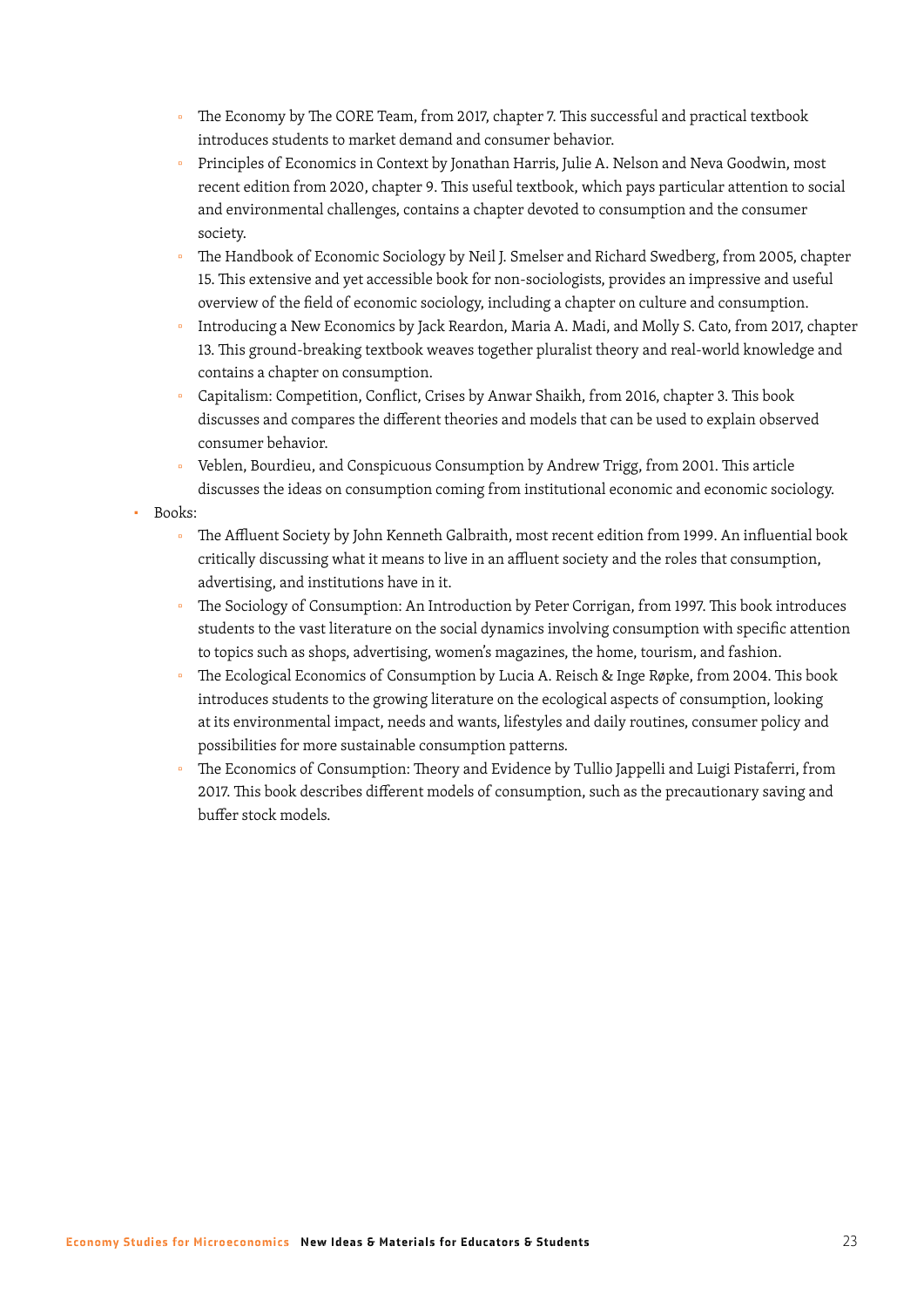# Pragmatic Pluralism 7: Households

'From the homicidal bitchin' / that goes down in every kitchen / to determine who will serve and who will eat'. Leonard Cohen knew it: the household is the locus of complex economic struggles. Much of our economic life plays out inside households as we care for ourselves and each other, decide how to live, what to consume, how to relax but also do the housekeeping. Are gender relations a main driver of these decisions, or is it best understood as utility maximization?

#### Main opposing perspectives

- Feminist economics: Unequal division of unpaid labour
- Neoclassical economics: Rational utility maximization within the household

#### Main complementary perspective

 $\Box$  Cultural approach: Household relations vary strongly between cultures

#### Additional perspectives and insights

 $+$  Marxian political economy: Class fundamentally shapes the meaning of gender

#### Main opposing perspectives: Feminist and neoclassical economics

There are two dominant ways of looking at what happens in the household, one emphasizing choice and the other stressing constraints. The feminist view emphasises social relations in which power asymmetries and gender roles play an important part. The neoclassical view assumes rational decision making through which utility is maximized.

Feminist economics analyses how patriarchy shapes the economy and gender relations inside households play a key role in this. Gender inequalities have both material aspects with unequal income and wealth distributions, as well as cultural aspects, with gendered notions of 'good' behavior. While self-interested behavior, for example, is more often encouraged for men and seen as masculine, altruist behavior is often imposed on women and seen as feminine.

Relatedly a key insight of feminist economics is that unpaid labour, often seen as altruist behavior, is disproportionately performed by women. Furthermore, time budget studies show that many women work double shifts, one paid and the other unpaid, while this is less the case for men. Unpaid labour, such as caring for others, is critical to human wellbeing, the development of human capabilities and the functioning of the economy as a whole. But while these unpaid economic activities are largely ignored in national account statistics, estimates suggest that they may even amount to about half of all economic activities (OECD, 2018).

In contrast to feminist economists who emphasize unequal economic bargaining power between men and women, some neoclassical economists suggest the gendered division of paid and unpaid labour is efficient. Because of natural differences and individual characteristics, women are assumed to be (inherently) more productive in unpaid labour tasks, while men are better at performing paid labour, explaining the gendered division of paid and unpaid labour.

Within neoclassical economics, households can be modelled as unitary actors in which the head of the household is assumed to maximize the collective utility. Another option within neoclassical economics is to see households as places where rational game theoretical bargaining, in which everyone maximizes one's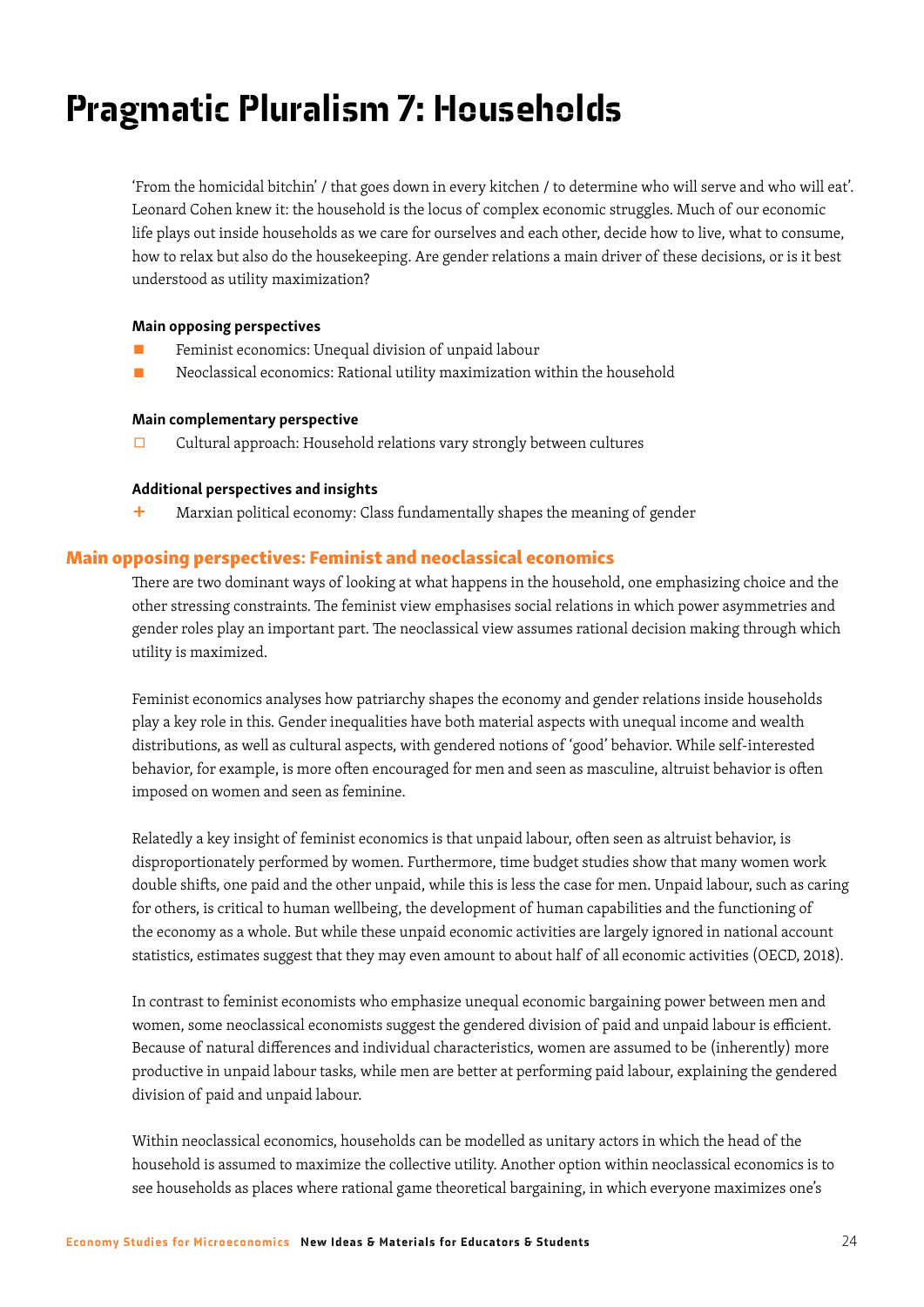own utility, takes place. These models try to model how contextual institutional factors and differences in individual assets can explain intra-household negotiations and decisions.

A key characteristic of the neoclassical approach to households, sometimes referred to as the new home economics, is that they conceptualize household labour divisions as rational market transactions. As such unpaid labour, such as raising children, in this approach is understood as 'production of human capital' and marriage decisions are understood akin to negotiations about the business contracts resulting in an efficient division of labour. Becker (1976, p. 10), for example, wrote: "According to the economic approach, a person decides to marry when the utility expected from marriage exceeds that expected from remaining single or from additional search for a more suitable mate. Similarly, a married person terminates his (or her) marriage when the utility anticipated from becoming single or marrying someone else exceeds the loss in utility from separation, including losses due to physical separation from one's children, division of joint assets, legal fees, and so forth. Since many persons are looking for mates, a market in marriages is said to exist."

#### Main complementary perspective: Cultural approach

Economics is not the only discipline studying households and families, as they have been core topics of the discipline of sociology. Within the sociology of families, there are various theoretical frameworks, from structural-functionalism and life course theory to symbolic interactionist, or cultural, approach. There are also feminist and social exchange theories, which largely overlap with respectively feminist and neoclassical theories about the economics of the household.

A key insight of the cultural approach is that conceptions about what the family is and how it should function are subject to socio-historical change and are crucial determinants of what goes on in the family. Over the last decades, developments such as the rise of women performing paid labour, divorce, cohabitation, and same-sex marriage, have fundamentally changed how families look. Besides the traditional nuclear family, other family structures such as the single parent, step, foster, adoptive, extended, informal, and transnational family, have become more prevalent. Accompanying these changes in family structures, it is found that the gender conceptions of men change at a slower pace than those of women, giving rise to discrepancies of expectations and preferences. These gender conceptions relate to ideas about the "breadwinner", motherhood, work and relationship quality, household utility, gendered separate spheres, and male privilege, and influence decisions concerning relationship timing and childrearing as well as education and employment.

#### Additional perspectives and insights

**Marxian political economy**: Despite its often acknowledged central role in the economy, the household has had a relatively marginal role throughout the history of economic thought. A key exception is the innovative group of (female) consumer and household economists at the University of Chicago during the early 20th century with Hazel Kyrk, Margaret Reid and Elizabeth Hoyt. Although they themselves were often critical of the ability of neoclassical theory to explain consumption and household decisions, for example because of the influence of advertising, their theoretical and empirical work was a key source of inspiration for the new home economics that was later developed at Chicago. Various Marxian scholars, sometimes called Marxist-feminists, also for an important exception as they looked at the household, and, in particular, how class and gender inequalities are similar and different, and interact with each other. A key insight from this literature is that class, as well as race, fundamentally alters the meaning and implications of gender, as later also emphasized by intersectionality scholars discussed in more detail with the topic 'Inequality'. What being unemployed means is for someone's career, family life and wellbeing, for example, highly different for men and women, but so for working and middle-class women.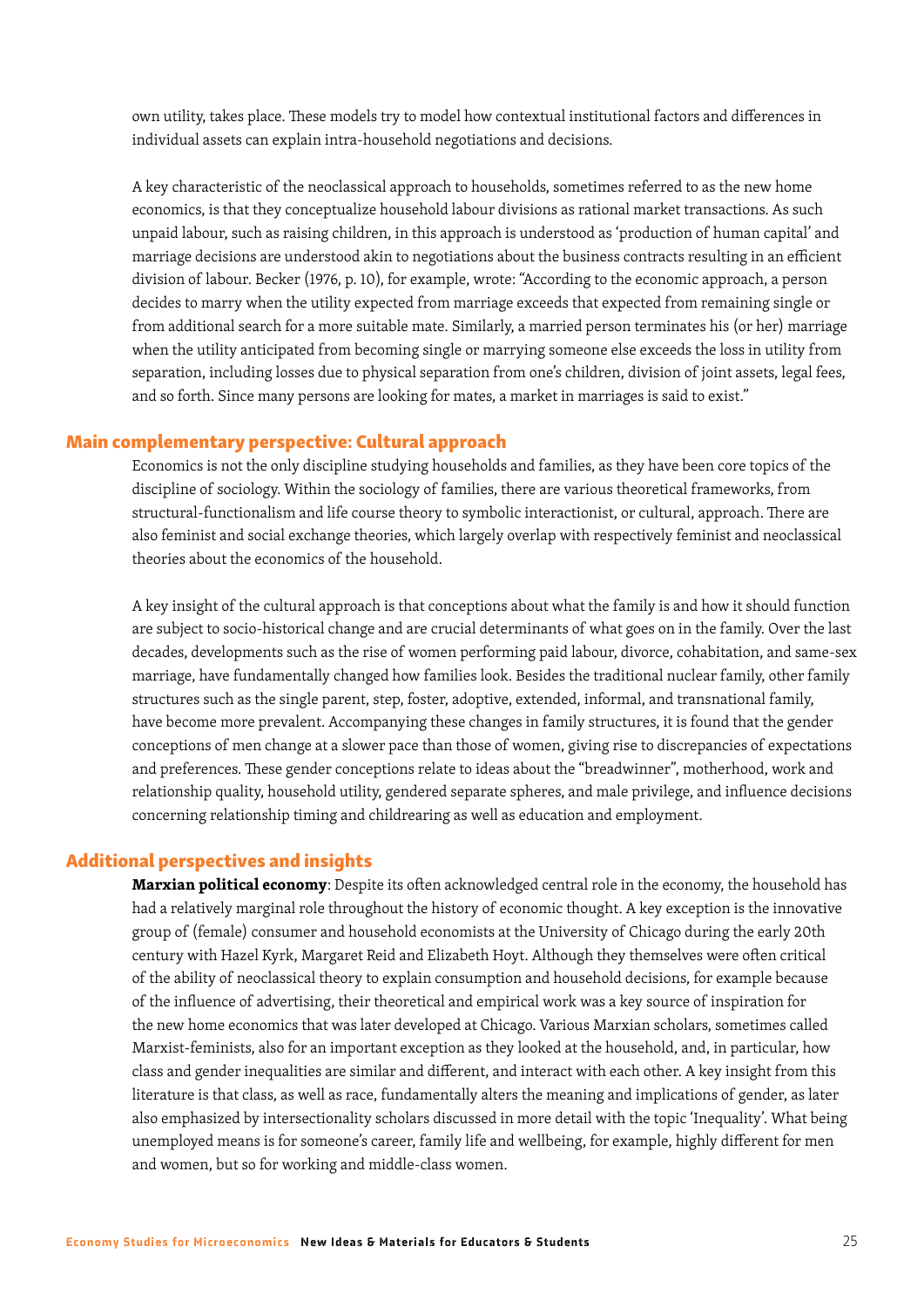A core argument of early Marxian thinkers, such as Bebel, Engels and Luxemburg, was that the gendered division of labour is not 'natural' and, instead, is socio-historical specific, being a core element of how the economy is organized. As such, they theorized that overthrowing capitalism would also result in the undoing of patriarchal institutions as well as class domination. Domestic labour was assumed to become increasingly commodified under capitalism and socialized under socialism. Raising and educating children would be done outside of the household by childcare and educational institutions, and housework would be done by communal facilities, rather than by women inside individual households.

#### Teaching Materials

- Chapters & Papers:
	- □ Economics After The Crisis by Irene van Staveren, from 2015, chapter 2. This well-written textbook which in one chapter sets out the neoclassical, post-Keynesian, social economic and institutional perspectives on households.
	- Alternative Ideas from 10 (Almost) Forgotten Economists by Irene van Staveren, from 2021, chapter 5. This book emphasizes often ignored and neglected ideas and contains a chapter on the ideas of Barbara Bergmann on gender biases.
	- The Routledge Handbook of Heterodox Economics: Theorizing, Analyzing, and Transforming Capitalism by Tae-Hee Jo, Lynne Chester, and Carlo D'Ippoliti, from 2017, chapter 13. This broad and diverse book sets out a variety of theories on households.
	- The Handbook of Economic Sociology by Neil J. Smelser and Richard Swedberg, from 2005, chapter 27. This extensive and yet accessible book for non-sociologists, provides an impressive and useful overview of the field of economic sociology, including a chapter on the role of gender in the economy.
	- <sup>o</sup> Gender ideology: Components, predictors, and consequences by Shannon N. Davis and Theodore N. Greenstein, from 2009. This review article discusses the literature on how ideas about gender come about and how influence people's choices in the household and labour market.
	- "Never Intended to be a Theory of Everything": Domestic Labor in Neoclassical and Marxian Economics by Therese Jefferson & John E. King, from 2001. This article summarizes the history of how unpaid housework was, and was not, treated in neoclassical and Marxian economics.
	- □ Unpaid Care Work: The missing link in the analysis of gender gaps in labour outcomes by Gaëlle Ferrant, Luca Maria Pesando and Keiko Nowacka, from 2014. This OECD paper discusses how gender differences in unpaid care work helps explain gender gaps in labour force participation, wages and job quality.
- Books:
	- Sociology of Families: Change, Continuity, and Diversity by Teresa Ciabattari, from 2016. This useful textbook introduces students to the vast sociological literature on families, with its different theories and aspects.
	- If Women Counted by Marilyn Waring, from 1988. This book is often regarded as a founding document of feminist economics as it drew attention to the ways in which unpaid labour and nature were generally ignored in economics and national accounts.
	- □ A Treatise on the Family by Gary Becker, from 1981. This influential book describes the neoclassical approach to households and gender differences.
	- Beyond Economic Man: Feminist Theory and Economics by Marianne A. Ferber and Julie A. Nelson, from 1993. This influential book introduces students the key ideas in feminist economics as well as describing its varieties.
	- Economics of Women, Men and Work by Francine D Blau, Marianne A. Ferber, & Anne E. Winkler, most recent edition from 2013. This textbook introduces students to mainstream and neoclassical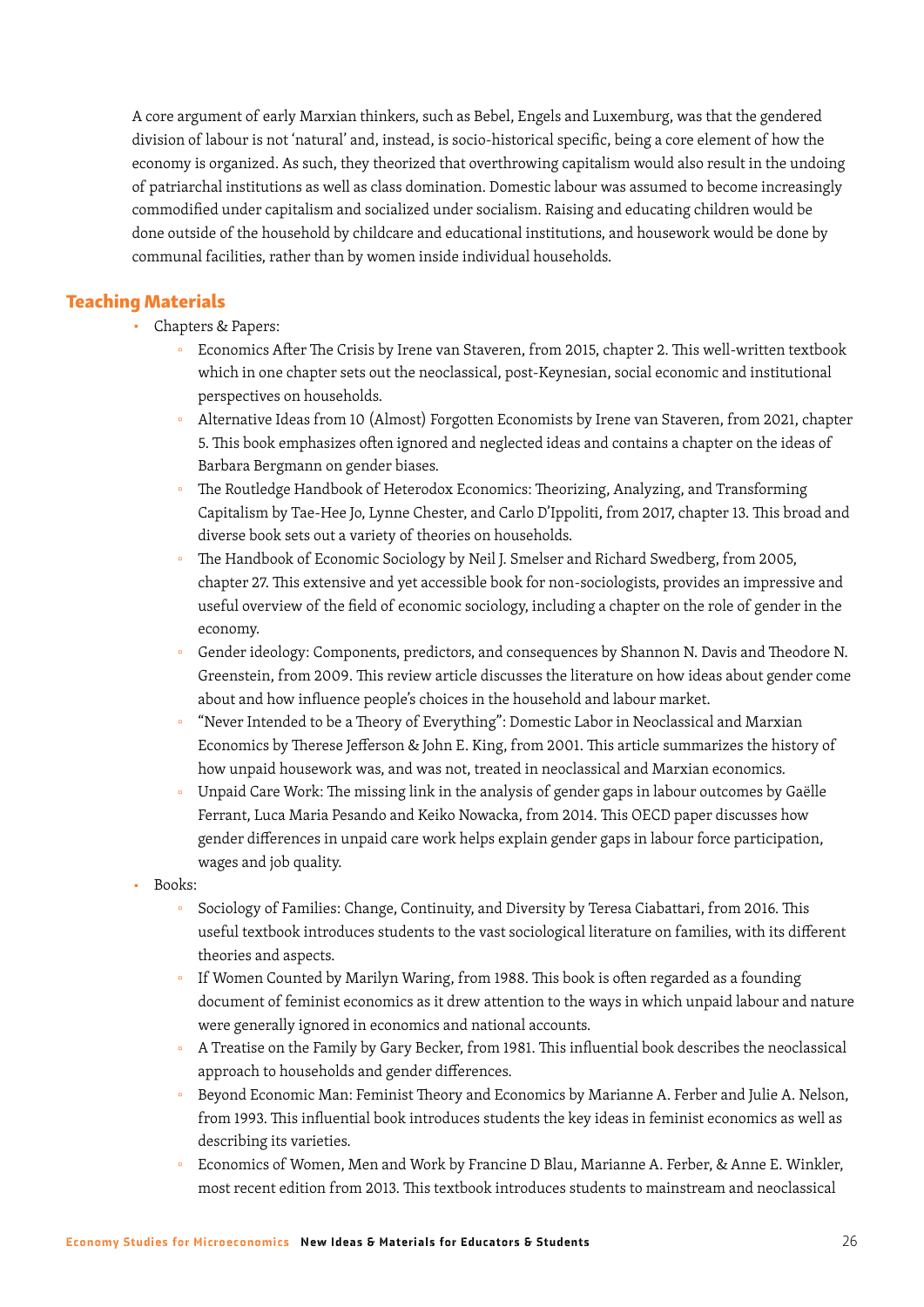ideas and research on households and gender differences.

- □ For the Family? How Class and Gender Shape Women's Work by Sarah Damaske, from 2011. This book applies an intersectional approach to households by looking at how gender and class interact with each other and help explain observed patterns in behavior.
- □ The Oxford Handbook of Women and the Economy by Susan L. Averett, Laura M. Argys, and Saul D. Hoffman, from 2018. This impressive collection of essays covers many of the different aspects of the role of gender in the economy and focuses in particular on marriage, fertility and the labour market.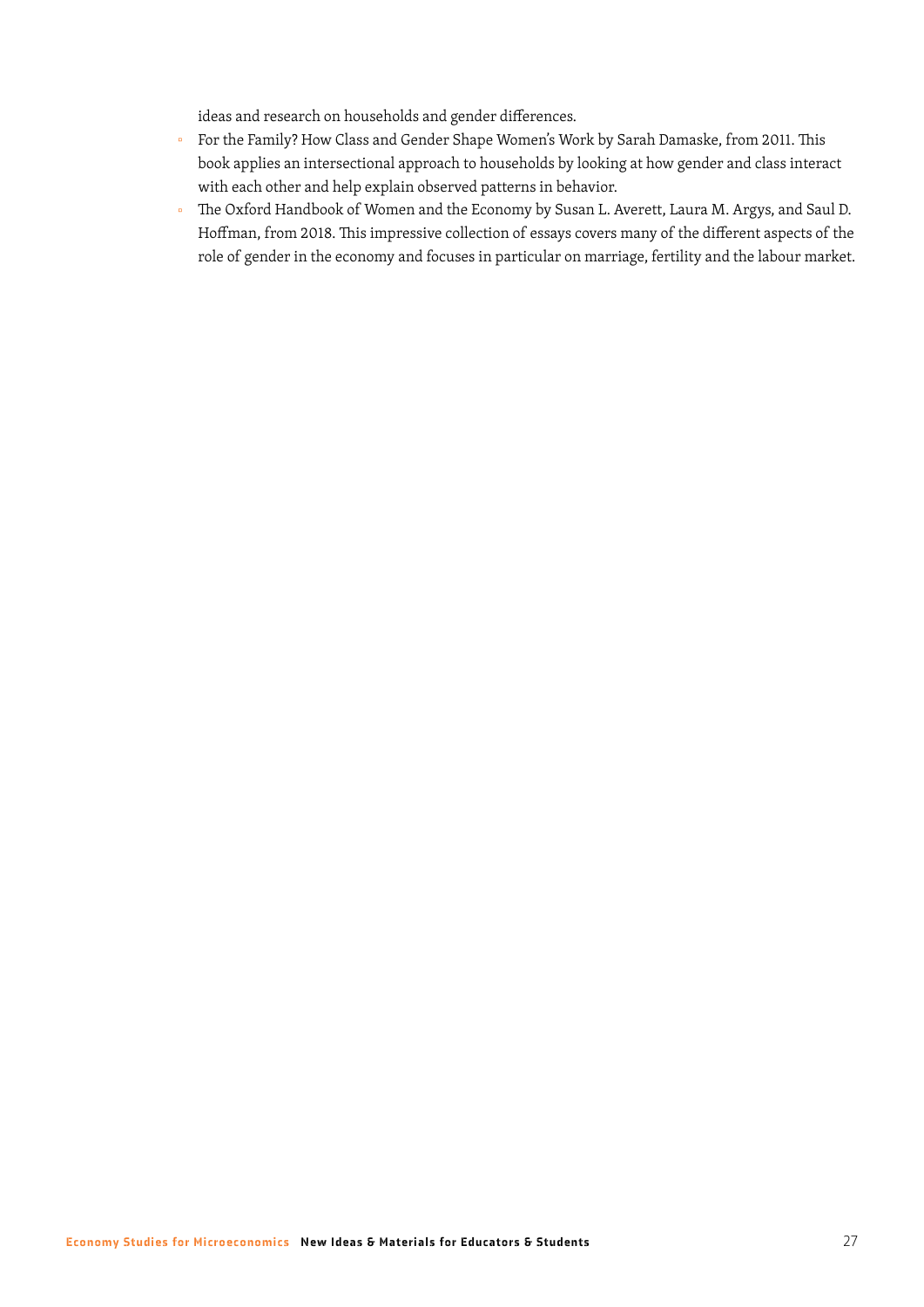# Pragmatic Pluralism 8: Inequality

Inequality is a hotly debated topic both within economics as well as outside of it in other academic disciplines, in politics and in society at large. As such, there are also many dimensions and aspects of inequality to which various thinkers and activists have drawn attention to, from economic inequality based on class to gender and ethnicity, or race. Another key question is: inequality in what? Market or disposable income, wealth, power, influence, opportunities, happiness or health, to just name a few. A key question in the field is whether people are fairly rewarded for their work, or whether power differences prevent equitable remuneration. In short, whether market inequalities are fair or not. Another core question in the field is how different forms of inequality relate and interact with each other. Whether being a black woman, for example, is simply about adding up the effects of being black and female, or whether combinations have their own unique characteristics?

#### Main opposing perspectives

- Marxian political economy: Exploitation
- Neoclassical economics: You get what you deserve

#### Main complementary perspective

 $\Box$  Feminist economics: Intersectionality is crucial to understand inequalities

#### Additional perspectives and insights

- + Post-Keynesian economics: Equity generally promotes efficiency
- + Austrian school: Social justice is <sup>a</sup> nonsensical idea
- $+$  Other: Merit-driven inequality is socially undesirable
- $+$  Behavioural economics: Inequality is relative, and mostly disliked
- $+$  Complexity economics: Marx was right there are two classes
- + Other: Piketty's r>g

#### Main opposing perspectives: Marxian political economy and neoclassical economics

A core debate about market inequality is whether it should be understood as being fair and meritocratic, or not. The former argue that individuals, at least in a capitalist, or market, economy, freely make deals with each other to make their lives better and in doing so are rewarded for their personal performance and successes. Others, however, argue capitalism is an unjust system in which hierarchical power relations force some to work for others, resulting in their exploitation. In sum, the argument is about whether capitalism is a system in which 'the pie' is fairly and widely shared, or whether it is a system that creates unparalleled wealth next to desperate poverty.

Marxian political economy: Building on earlier ideas, in particular classical political economy, Marxian scholars look at societies as being made up by socio-economic classes: "In ancient Rome we have patricians, knights, plebeians, slaves; in the Middle Ages, feudal lords, vassals, guild-masters, journeymen, apprentices, serfs; in almost all of these classes, again, subordinate gradations" (Marx & Engels, 1848, p. 2). In industrial capitalism, two classes are key: the capitalists, who own the means of production, and the workers, who have to sell their labour in order to make a living. And within these broad categories, one could also add more differentiation. Examples of old categories are the 'haute bourgeoisie', referring to bankers and industrialists, and the 'petite bourgeoisie', associated with small businessmen and white-collar workers. And a more recent example is the 'precariat', which is characterized by precariousness due to job insecurity, identity insecurity,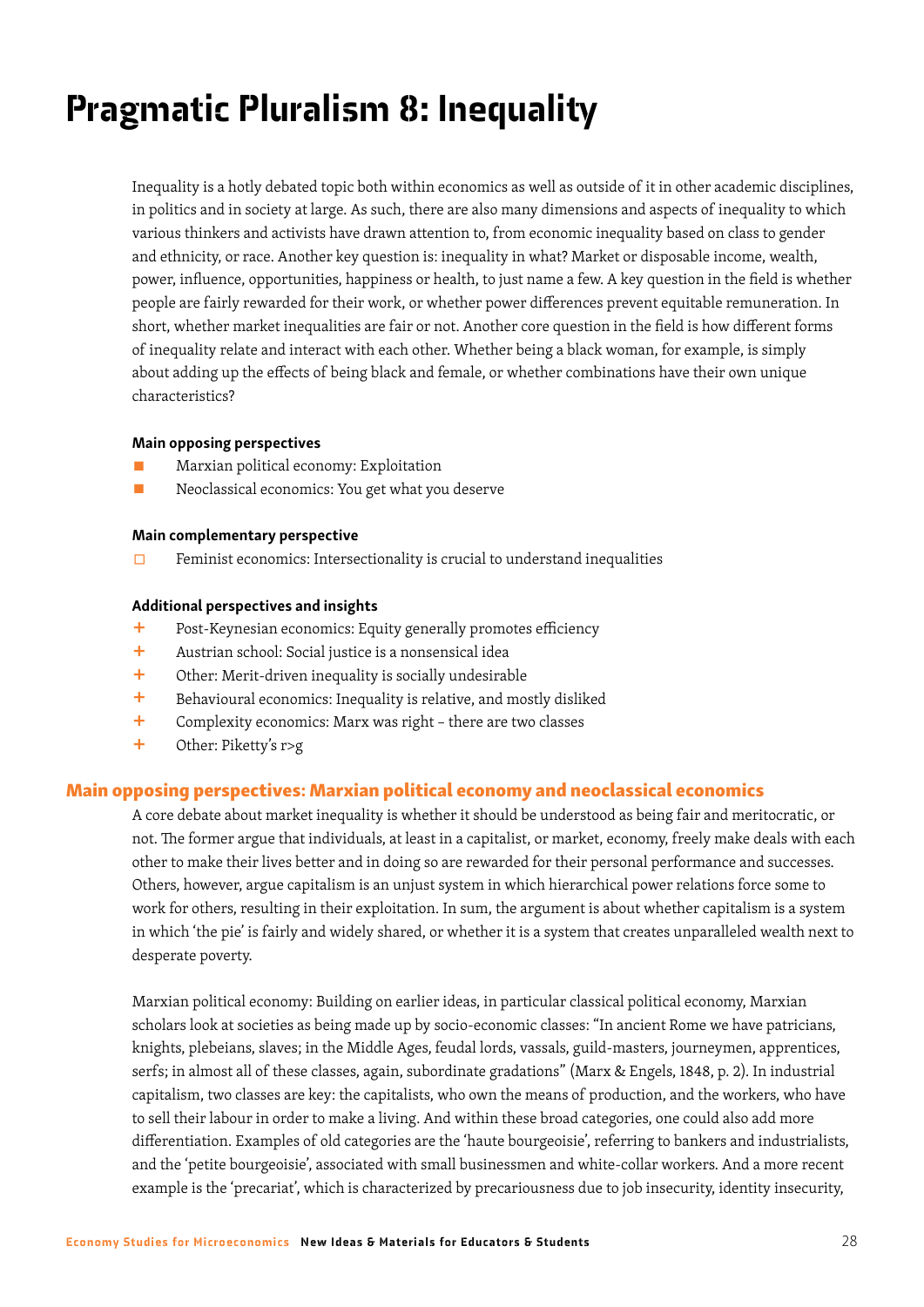and a lack of control over one's own time because of workfare policies.

The core argument is that while workers seem to be free and engaging in voluntary transactions to benefit themselves under capitalism, they are not. Workers' labour is not truly voluntary as they do not have the means of production and thus are forced to sell their labour to capitalists, who do own the means of production, or else live in poverty and starve. These fundamentally unequal bargaining positions between employees and employers allow the latter to exploit the former, by appropriating part of the value employees produce. For the functioning of this capitalist system, it is crucial that the state and the law enforce the existing unequal distribution of private property. In Marxian thought, politics and the economy should therefore be seen as inherently intertwined, rather than as separate and unrelated social domains.

Among those who view market inequalities as unfair, there is a broad range of opinions on what should be done about it. These range from those who argue for redistributing income and social welfare programs to prevent extreme poverty, to those who advocate changing the economic structures that give rise to such unfair market inequalities in the first place, sometimes called predistribution.

Neoclassical economics: During the late 19th century, the young neoclassical approach tried to counter Marxian, institutionalist and other ideas which argued that capitalism is an unfair system in which workers are exploited. John Bates Clark in The Distribution of Wealth, for example, took it upon himself to prove scientifically that the market inequalities were justified and fair, rather than excessive and unjust. Clark argued that the market rewards the factors of production, including both capital and labour, equally to what they contribute to the production process, more precisely the market value of their marginal product. In other words, everyone gets their fair share based on their productivity.

To understand inequalities, one thus has to look at differences in talents and education, as these make people more or less productive. It can also be that the context changes and the market demand for certain types of skills has increased or decreased. To explain the rise in income inequality of the last decades, for example, neoclassical economists have argued that technological change has favoured higher educated workers relative to lower educated workers, also known as skill-biased technological change (SBTC).

Neoclassical economists have theorized that competitive markets would cause discrimination to disappear in the long run, as those who discriminate hurt themselves economically by forgoing the best market deals. Becker theorized that people could have a 'taste', or preference, for discrimination and are therefore willing to pay more for their 'preferred' groups than for discriminated groups. Another hypothesis is that discrimination is rational and non-biased market behavior as people have limited information and thus utilize all indicators they observe, even if they are imperfect. This theory of statistical discrimination argues it is too expensive, and often impossible, to treat everyone as an individual. As a result, people rely on statistics about groups to judge individuals. It should be noted that a key and controversial assumption in this approach is that discriminated groups are on average less productive and therefore generally treated as such, even though there are individual exceptions. In this way, statistical discrimination is thus an efficient way of dealing with information costs.

#### Main complementary perspective: Feminist economics

A key insight of feminist scholars that has come to prominence in the late 20th century is that different forms of social and economic inequality intersect with each other and in doing so create unique combinations. This concept of 'intersectionality' was initially developed to better understand how it could be that the issues of black women in the US were more neglected than what one would expect if one would simply add the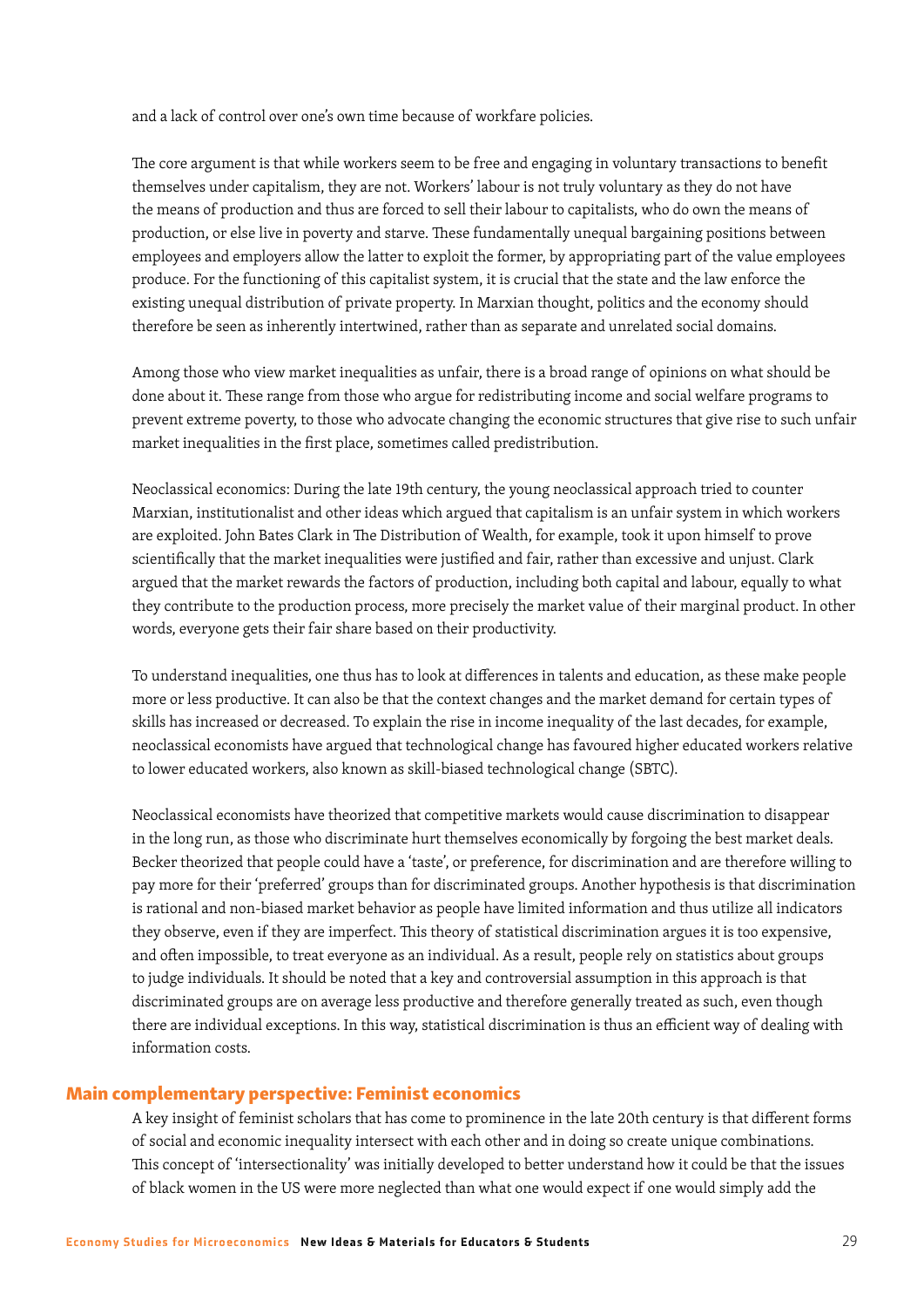gender and race factors. The feminist movement was largely dominated by white middle-class women and the civil rights movement, despite crucially relying on many leading black women, was spearheaded by male black leaders. As such, the idea came up that one should directly look at combinations of factors, the intersectionalities, rather than putting gender, race or class first.

In this perspective, inequalities are understood as overlapping systems of power with social identities that can be oppressing as well as empowering. A key related idea is that one's personal experiences and social position, one's 'standpoint', shape how one looks at and understands the world. According to this standpoint theory, social identities based on race, gender or class play an important role, but do not explain everything in an essentialist way as individual experiences can differ between people of the same social category. Nevertheless, it is argued that marginalized groups are in an unique position to enrich and improve our understanding of the economy because their perspectives and experiences have been underrepresented in economics. When one teaches or researches a topic, it thus is important to be aware of one's social position and acknowledge that others, and especially those with different standpoints, might observe different aspects of the topic at hand.

#### Additional perspectives and insights

**Post-Keynesian economics**: Post-Keynesian economists have drawn attention to the macroeconomic effects of inequality. Poorer people spend a greater proportion of their income than rich people do, in jargon they have a higher propensities to consume. Because of this, growing inequality can be bad for growth as it can lead to a fall in consumer demand, which can only temporarily be prevented by expanding private borrowing. This chain of reasoning as well as various empirical studies have led numerous economists to argue that equity and efficiency can go together and strengthen each other. This is in contrast to the idea, prevalent among neoclassical and Austrian thinkers, that there generally is a trade-off between equity and efficiency, especially when it comes to government intervention in the private sector.

The different understandings of the economy lead to different policy conclusions. Marxian political economy is associated with overthrowing capitalism and eliminating class inequality all together, while (post-) Keynesian economics is often linked to the idea of saving capitalism with state intervention and redistribution to lessening inequality. Advocates of redistribution argue that it not only leads to fairer distributions of wealth and income, but that it also stimulates the economy by increasing demand. Furthermore, they argue redistribution is efficient because it reduces the social costs associated with high economic inequality, such as increasing physical and mental illnesses, social fracturing and polarization, increasing crime and drug abuse, increasing gambling and advertising expenditures, and decreasing educational performances and child development (Wilkinson & Pickett, 2009). Opponents of redistribution argue the government should focus its efforts on securing competition and free markets as these will ensure market outcomes are fair and efficient. Furthermore, they argue that inequality motivates people to behave productively and efficiently, as they see that economic success is rewarded with wealth. Finally, there are also neoclassical economists who argue that efficiency and distribution are entirely unrelated to each other, often referring to the second theorem of welfare economics which says that any distribution can theoretically come to an efficient (Pareto optimal) outcome.

**Austrian school**: Few argue against equality of opportunity, but various Austrian theorists, such as Friedrich Hayek in The Mirage of Social Justice, do. Hayek argued that market outcomes to a large extent depend on random factors and luck, and people their rewards can thus not be attributed to individual's performances, as neoclassical economists do. Nevertheless, he argues it is wrong to call market outcomes unjust, as he asserts that ascribing moral judgments to societal systems is mistaken and even 'primitive'. Modern capitalist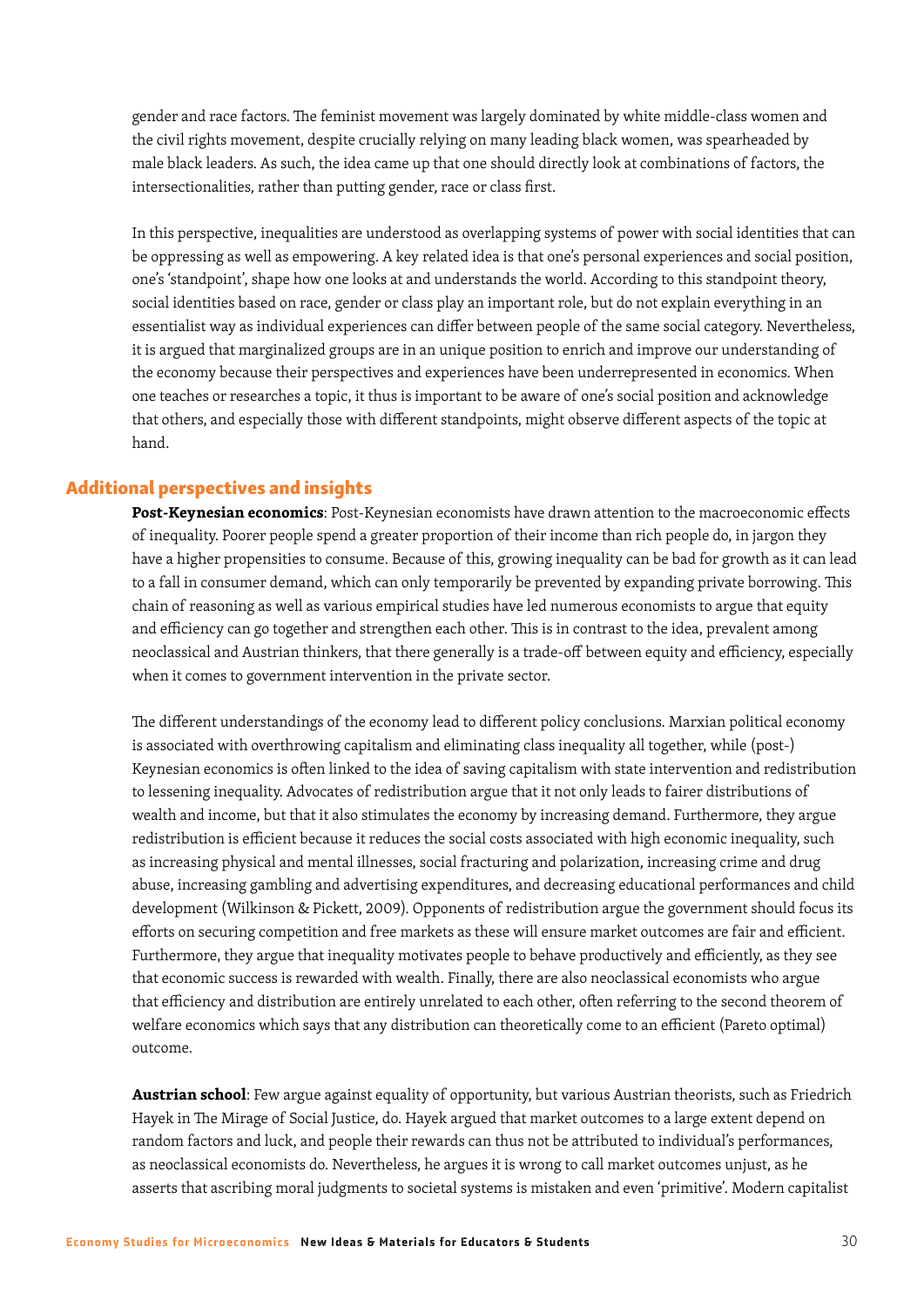societies are characterized by a diversity of values, so the focus should be on protecting people's (market) freedom and (property) rights so that the (free) market can make everyone better off. The whole idea of social justice, in this perspective, is a 'mirage' and should be abandoned. If the government would try to ensure equality of opportunity, it would distort the otherwise efficient market allocation of resources and thereby leaving everyone, including the poor and disadvantaged, worse off than if the market would be left alone. Capitalism should thus be defended by emphasising its efficiency and not by claiming it to be, or trying to make it, a meritocracy, in which individual talents and effort rather than birth, determine success.

**Other**: This line of reasoning is in stark contrast to other critics of meritocracy, who argue that (large) inequalities of outcome are not desirable even if equality of opportunity would be ensured. Micheal Sandel in The Tyranny of Merit, for example, argues that meritocracy undermines social cohesion and causes social polarization. He criticizes the misuse of meritocracy to justify unequal outcomes by wrongly claiming people had equal chances. Educational outcomes, for example, are often used to claim vastly unequal outcomes are meritocratic and therefore just, despite the fact that a vast literature of research shows how educational outcomes are heavily dependent on socio-economic contextual factors and are thus not simply a reflection of individual merit. But Sandel's more fundamental point is that the ideal of meritocracy is flawed itself. Meritocracy, or just the idea of it, leads to a demoralising individualism in which the 'successful' develop hubris, believing their affluence is the result of their virtue, and the 'losers' are humiliated by making them believe their failure is their own fault. Rather than aiming for a (very) unequal society with social mobility based on merit, he argues we should strive towards a society in which everyone can have a good life and a recognized and respected role in contributing to the common good. According to Sandel, the corona crisis could set us in the right direction as it made us realize the social value of many low paying jobs which were deemed 'essential', from nurses and childcare workers to delivery workers and grocery store clerks.

**Behavioural economics**: Experimental studies consistently find that human beings are reciprocal in their behavior and have inequality aversion, sometimes referred to as social preferences. Most people favour 'fair' outcomes, even when it costs themselves something. Interestingly, research also finds that for people's happiness it is especially their income relative to their sociological reference group(s), rather than just its absolute level, that matters. Also in contrast to neoclassical theory, behavioural economists found that increased income only makes people happier up until one point, after which more income contributes very little, if anything at all, to one's happiness. Being poor, on the other hand, is found to have damaging effects on people's cognitive capabilities. Poverty consumes people's mental resources as they have to develop short-term survival strategies to cope with a hostile and stressful environment. This also helps explain why poor people, especially those who grew up as children in poverty, have higher risks of mental and physical illnesses and have more difficulty with long-term orientation and healthy behavior.

**Complexity economics**: Various economists and physicists, under the banner of complexity economics and econophysics, have applied methods from physics to study inequality. Trying to best describe empirical distributions with mathematical equations, the econophysicists came to a "two-class" theory of income distribution in which income coming from labour follows an exponential Boltzmann–Gibbs law distribution (thermal), and property income follows a Pareto power law distribution (superthermal). People have both forms of income, but for the bottom 97-99% of the income distribution labour income is most important and for the top 1-3% property income is critical. Furthermore, they found that while the income inequality within the bottom class of the distribution remains surprisingly stable over time, the upper tail is highly dynamic.

**Other**: Besides these empirical studies by complexity scholars, there have been many other recent empirical and data-driven studies of inequality within and between countries. The most famous of which is Piketty's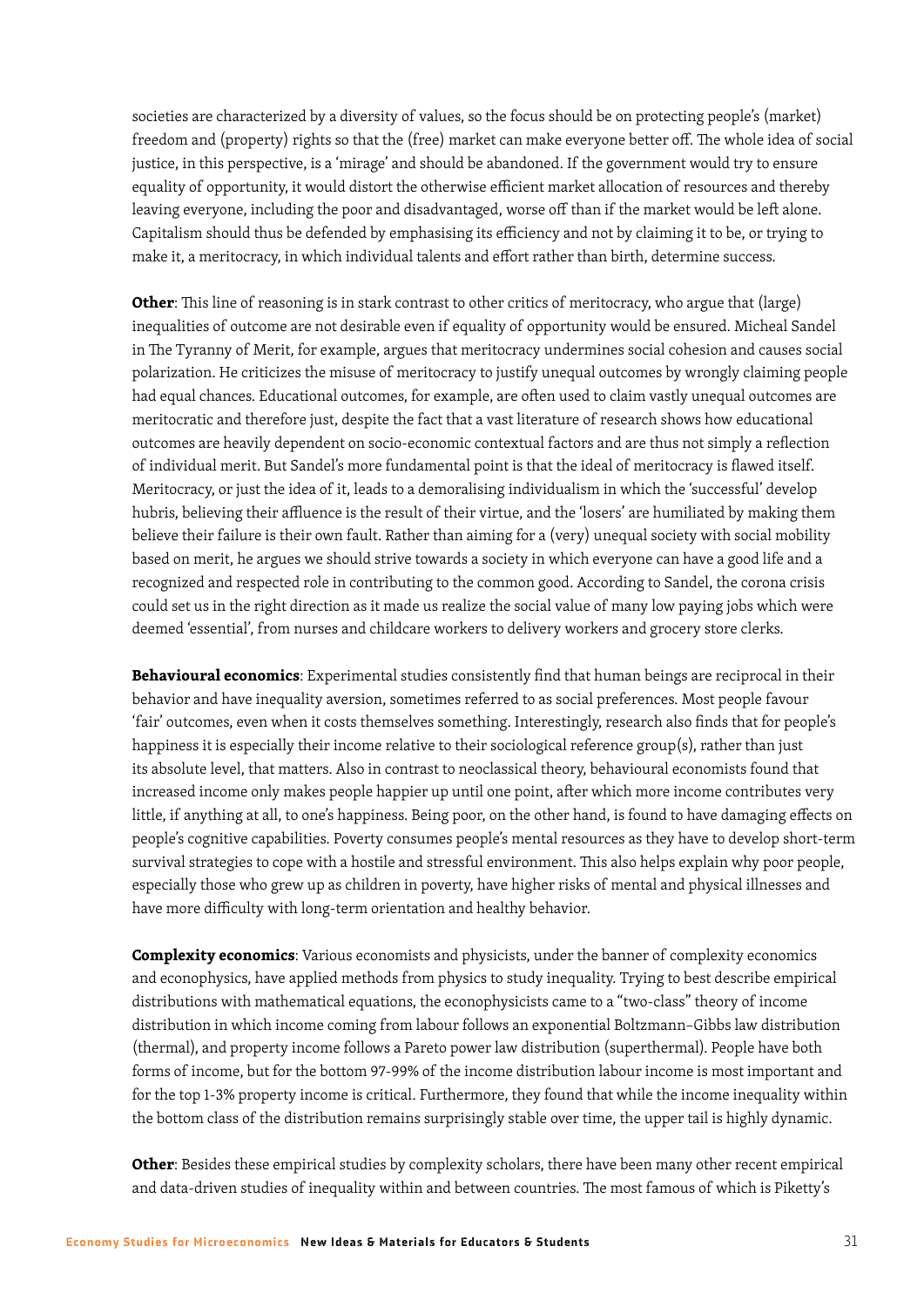book 'Capital in the Twenty-First Century' in which he argues inequality is an inherent feature of capitalism that should be tackled through state intervention, and a global wealth tax in particular. A key argument in the book, which informs its main policy proposal, is that a core mechanism driving inequality is the fact that capital returns are persistently higher than economic growth rates ( $r > g$ ).

#### Teaching Materials

- Chapters & Papers:
	- □ Economics: The User's Guide by Ha-Joon Chang, from 2014, chapter 9. This brief and accessible pluralist book contains a useful introductory chapter on inequality and poverty.
	- Economics After The Crisis by Irene van Staveren, from 2015, chapter 15. This well-written textbook which in one chapter sets out the neoclassical, post-Keynesian, social economic and institutional perspectives on wellbeing, poverty and wealth inequality.
	- The Economy by The CORE Team, from 2017, chapter 19. This successful textbook introduces students to economic inequality and key econometric findings about it.
	- <sup>o</sup> Introducing a New Economics by Jack Reardon, Maria A. Madi, and Molly S. Cato, from 2017, chapters 4 & 5. This ground-breaking textbook introduces inequality and power and weaves together pluralist theory and real-world knowledge.
	- □ Capitalism: Competition, Conflict, Crises by Anwar Shaikh, from 2016, chapter 17. This impressive and extensive book compares multiple perspectives on many traditional economic topics and includes a chapter discussing complexity economics' and Piketty's insights on inequality as well as global inequality and underdevelopment.
	- The Routledge Handbook of Heterodox Economics: Theorizing, Analyzing, and Transforming Capitalism by Tae-Hee Jo, Lynne Chester, and Carlo D'Ippoliti, from 2017, chapters 9 & 21. This broad and diverse book sets out a variety of theories on distribution, inequality and poverty.
	- Alternative Ideas from 10 (Almost) Forgotten Economists by Irene van Staveren, from 2021, chapter 6. This book emphasizes often ignored and neglected ideas and contains a chapter on the ideas of Veblen, the founder of institutional economics, on inequality.
	- Neoclassical economists' theories of discrimination by Paula England, from 1994. This chapter sets out the various neoclassical models of discrimination.
	- □ Gender: An intersectionality perspective by Stephanie A. Shields, from 2008. This paper provides a brief introduction into intersectionality and focuses in more detail on empirical research on gender.
	- Toward a field of intersectionality studies: Theory, applications, and praxis by Sumi Cho, Kimberlé Williams Crenshaw, and Leslie McCall, from 2013. This article provides an overview of the various interpretations and applications of the concept of intersectionality.
	- Colloquium: Statistical mechanics of money, wealth, and income by Victor Yakovenko and Barkley Rosser, from 2009. This review article provides an overview of the econophysics and complexity economics literature on inequality and their key findings relating to exponential and power-law probability distributions.
	- □ A behavioral-economics view of poverty by Marianne Bertrand, Sendhil Mullainathan, Eldar Shafir, from 2004. This article sets out a behavioral approach to poverty by recognizing the importance of human cognitive limitations and contrasts this view with the ideas of the "culture of poverty" and hyperrationality.
	- Poverty impedes cognitive function by Anandi Mani, Sendhil Mullainathan, Eldar Shafir, & Jiaying Zhao, from 2013. This influential behavioral economic article investigates the effects that poverty has on cognitive and mental processes.
	- The enemy between us: The psychological and social costs of inequality by Richard Wilkinson and Kate Pickett, from 2017. This influential study provides a useful overview of the various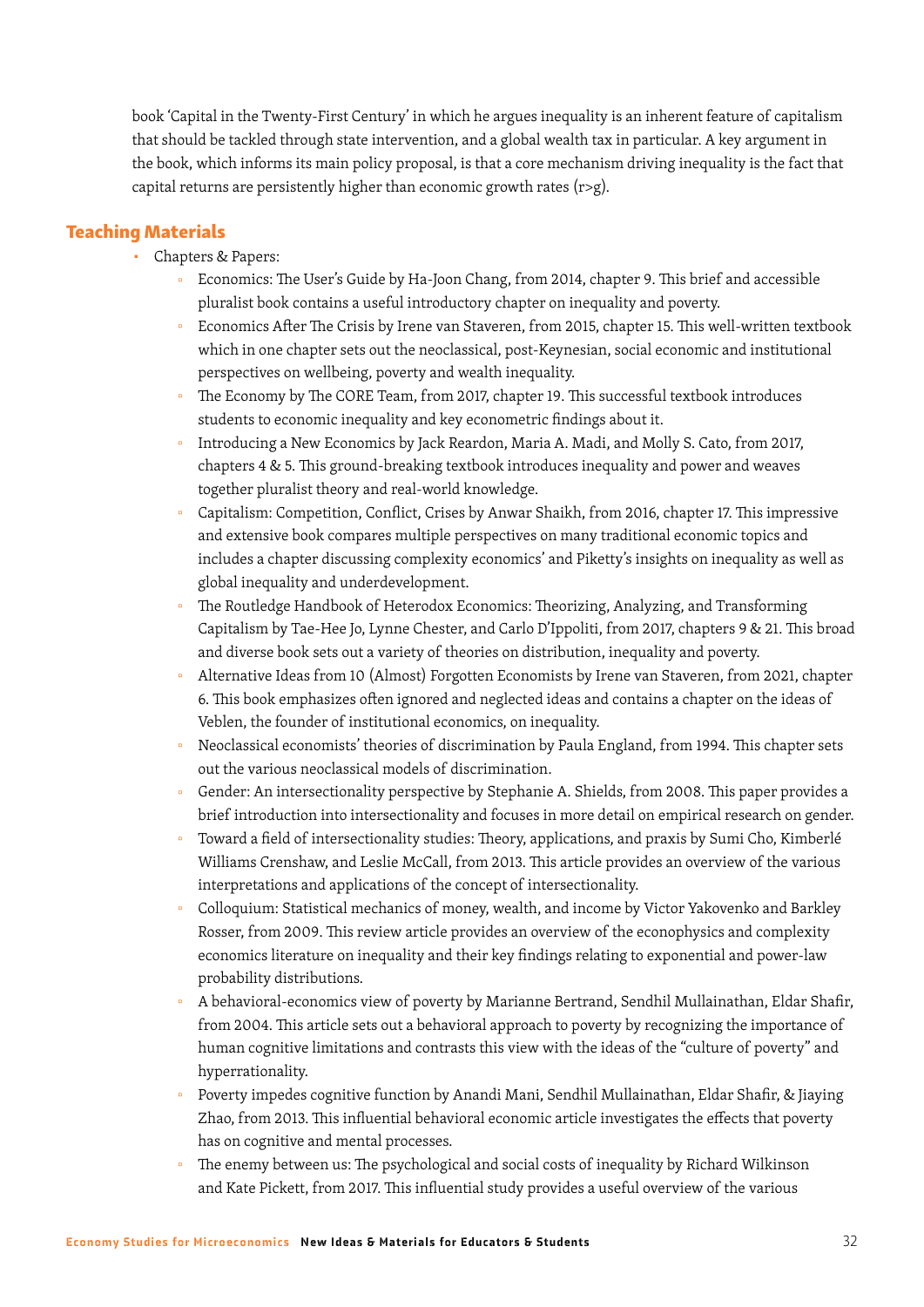consequences of inequality, such as its impact on status anxiety, depression, narcissism, social cohesion, advertisement, and drugs, alcohol, food, gambling and shopping addictions.

- □ Sociological Perspectives on Racial Discrimination by Mario L. Small and Devah Pager, from 2020. This article summarizes the sociological literature and research on racial discrimination for economists and emphasizes the importance of institutions in explaining and understanding observed patterns.
- Books:
	- The Economics of Inequality, Discrimination, Poverty, and Mobility by Robert Rycroft, from 2009. This book introduces students to the various economic aspects of inequality, helping them better understand its causes, mechanisms and consequences.
	- □ Capital in the Twenty-First Century by Thomas Piketty, from 2014. A uniquely influential book on economic equality, looking at the issue from a long run and econometric perspective.
	- After Piketty: The Agenda for Economics and Inequality by Heather Boushey, J. Bradford DeLong, & Marshall Steinbaum, from 2017. This collection of essays explores how the field of economic inequality should develop, drawing attention to issues such as modeling inequality, measuring wealth inequality, the causes of inequality, policy solutions, and interdisciplinarity.
	- □ Anti-Piketty: Capital for the 21st Century by Jean-Philippe Delsol, Emmanuel Martin, & Nicolas Lecaussin, from 2017. This collection of essays from the libertarian think tank the Cato Institute, pushes against Piketty's ideas by arguing inequality has not grown, the rich are not rentiers and that taxation is the problem, not the solution.
	- Global Inequality: A New Approach for the Age of Globalization by Branko Milanovic, from 2016. This book, written by the maker of the famous elephant curve of global inequality, helps students understand how inequality has developed both within and among countries, how it relates to globalization and what policies might be effective.
	- The Rise and Decline of Patriarchal Systems: An Intersectional Political Economy by Nancy Folbre, from 2019. This book, written by a prominent feminist economist, how gender has and still shapes economies and how it (under)values care work.
	- Intersectionality by Patricia Hill Collins and Sirma Bilge, from 2020. This book introduces students to the concept and history of intersectionality as well as its application to topics such as education, economic policy and globalization.
	- The Code of Capital: How the Law Creates Wealth and Inequality by Katharina Pistor, from 2019. This influential book draws attention to the role of law in the economy and gives insight into how it shapes and impacts inequality.
	- The Spirit Level: Why More Equal Societies Almost Always Do Better by Richard Wilkinson and Kate Pickett, from 2009. A best seller written by two epidemiologists investigating the relation between inequality and social cohesion, health, education, violence, crime and social mobility.
	- The New Economics of Inequality and Redistribution by Samuel Bowles, Christina M. Fong, Herbert Gintis, & Ugo Pagano, from 2012. This book proposes a new approach to inequality drawing on recent insights on wealth inequality, behavioral economics and the negative consequences of inequality.
	- Econophysics of income and wealth distributions by Bikas K. Chakrabarti, Anirban Chakraborti, Satya R. Chakravarty, Arnab Chatterjee, from 2013. This book sets out research and models on inequality developed by econophysists and complexity economists.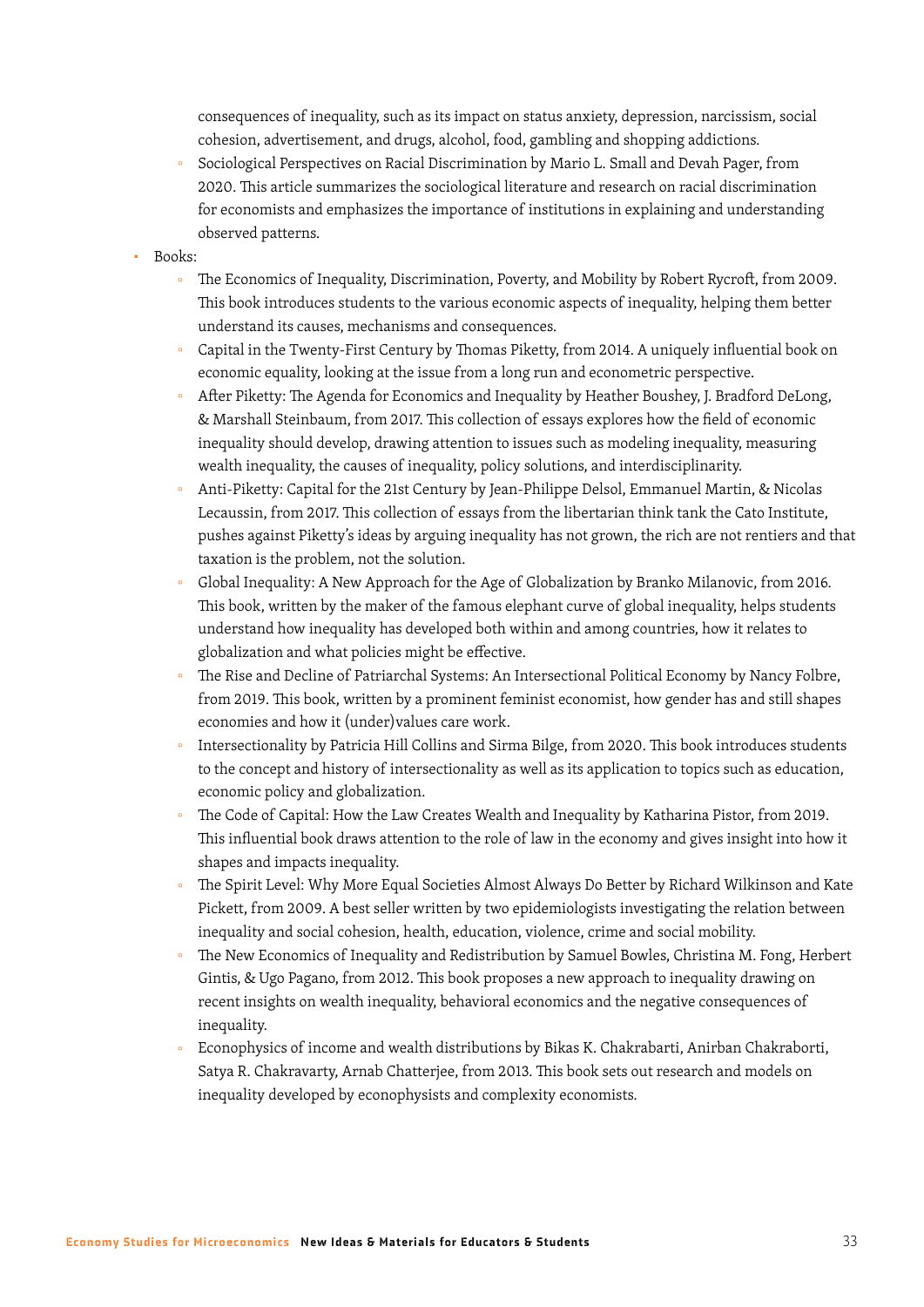# Pragmatic Pluralism 11: Markets

Markets make up much of contemporary economies, organising more and more aspects of our lives. But how do markets function? Is competition between firms more like a gentle process of balancing, or a ruthless war of attrition? Do markets facilitate rational allocation, or are they more often defined by manipulation, norms, and power struggles? And how do markets relate to broader society?

#### Main opposing perspective

- Classical political economy: Competition as a ruthless process
- Neoclassical economics: Competition as an optimal outcome

#### Main complementary perspective

□ Cultural approach: Markets are embedded in social structures

#### Additional perspectives and insights

- + Behavioural economics: People can be manipulated
- + Austrian school: Markets excel at spreading information
- $+$  Field theory: Market stabilisation through social and formal rules

#### Main opposing perspectives: Classical political economy and neoclassical economics

There are two dominant perspectives on market competition. One view sees it as a harmonious outcome and the other sees it as a ruthless process. The static perspective (competition as an outcome) is mainly used by neoclassical and post-Keynesian economists, while the dynamic perspective (competition as a process) is mostly used by classical, Marxian, Austrian, evolutionary and complexity economists, as well as by business scholars. The neoclassical story starts from the Pareto-optimal perfect market, characterised by rationally self-interested behaviour of many buyers and sellers, complete secondary markets, perfect information and factor mobility, no market power, no transaction costs, and no externalities. If any firm is, however, able to acquire more profit than "normal", then the neoclassical competition-as-end-state view assumes there is some imperfection in the market, otherwise economic "forces" would return the market to a competitive optimal equilibrium. Much of neoclassical economics is, therefore, devoted to solving these market failures, with dedicated fields such as industrial organization, environmental economics, game theory, information economics, organizational economics, and public economics. In the dynamic competition-as-war view, differing rates of profit are not understood as an imperfection, but as an inherent part of the rivalry and fighting between firms, which always creates winners and losers. Equilibrium and arbitrage in this dynamic approach are not realized at one point in time, but over time through periods of under- and overshooting.

Both approaches recognise how market competition can create economic prosperity, but do so in a different way. The static perspective emphasises allocative efficiency, which refers to the maximization of consumer utility. For this products have to be produced at the lowest costs possible and consumed by those who value them most. Neoclassical economists generally argue utility cannot be compared between individuals and therefore assume that the highest bidders are the one's valuing the product most. The dynamic perspective, instead, emphasises dynamic efficiency, which refers to the reduction of production costs over time. The static perspective thus mainly focuses on consumer demand and elasticities, while the dynamic perspective draws more attention to innovation and the productive processes inside and between firms.

Within these two broad analytical strands, as well as within the various schools of thought, there are many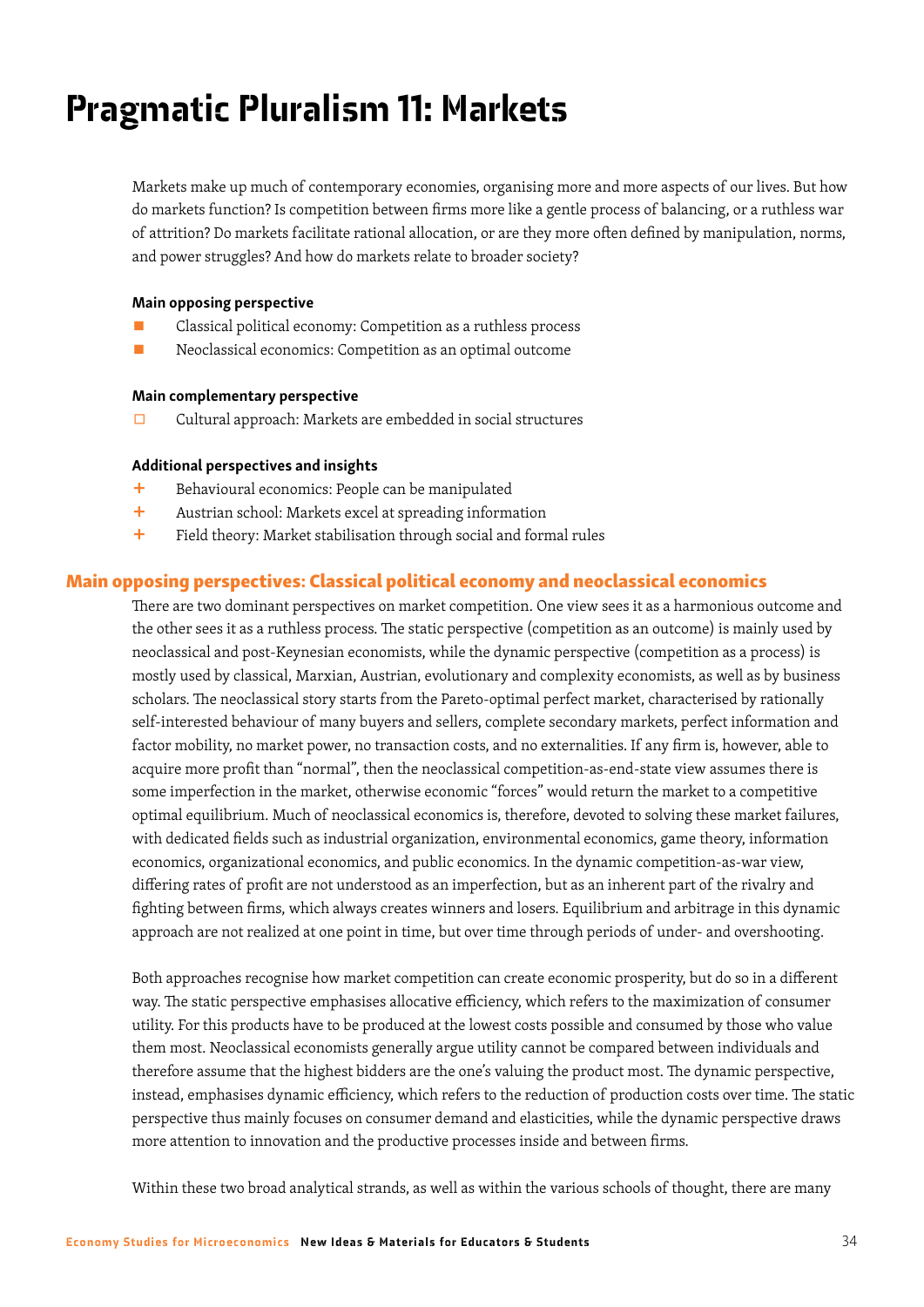specific theories about how prices, costs and profits are formed. It is beyond the scope of this chapter, and most courses, to review and summarize each of these (for this see, for example, Dobb, 1975, and chapter 8 in Shaikh, 2016), so we will limit ourselves to a key example for both strands. A recent reformulation of the dynamic approach to understanding markets is provided by Shaikh (2016). He builds a broad range of ideas and research from Smith, Ricardo and Marx to Kalecki, Harrod, and Andrews, among others, and in doing so develops a labour, or cost-of-production, theory of value. Interestingly, he also builds on the insight of Becker (1962) that the key empirical consumption patterns, such as downward sloping demand curves, Engel's Law, and Keynesian type consumption functions, can be derived without assuming rational utility maximization and only requires two assumptions: that there is a budget constraint and a minimum level of consumption for necessary goods. Most microeconomics textbooks build on the neoclassical utility theory of value to explain prices, costs and profits (examples of microeconomics books). A key difference between the two approaches is whether prices are set so that marginal costs are equal to marginal revenue, profit is maximized and fluctuations in demand cause price fluctuations, as neoclassical economics assumes. Or whether competition forces firms to engage in price-cutting behavior, which is ultimately limited by production costs, as Shaikh argues.

#### Main complementary perspective: The cultural approach

While the above perspectives focus on the internal workings of markets, economic sociologists investigate how markets are embedded in society. Rather than existing in an a-social vacuum, markets are constructed and maintained by socially situated human beings. In this way, markets and the state are not understood as each other's opposites or enemies, but as building on each other. Markets are social institutions that require government action to be created and expanded. Within economic sociology, social network analysts focus mainly on how social relationships influence market processes, while the cultural approach emphasises how economic practices are shaped by cultural norms and popular ideas.

A key insight of the cultural approach is that the boundaries and rules of markets are culturally determined. Cultural conceptions and moral values shape what we see as being appropriate to be bought and sold. A famous example of this is that life insurance only became culturally acceptable at the end of the 19th century after a prolonged marketing campaign by companies. Another important insight is that economics itself influences how we think markets should work. For example, auction theory is perhaps just as much about how auctions should work as how they do work. In the real world, auctions have become more like the neoclassical representations of them. This influence on the design of auctions comes either directly through the hiring of economists, or indirectly through the impact these ideas have on the thinking of business students. Economics as a discipline has therefore become crucial in various cognitive processes that in turn shape economic processes, creating difficult questions for the philosophy of science.

#### Additional perspectives and insights

Beyond these three main perspectives, various schools of thought both inside and outside of economics add to our understanding of markets by providing specific insights.

Behavioural economists, mainly inspired by psychology, focus on studying how people behave in experiments. Here they found that, in contrast to neoclassical theory, people have cognitive limitations and are therefore bounded rational. This implies that we often make decisions which do not optimise our own utility and that we are susceptible to outside influences on our decision-making, whether that is by firms through marketing or by governments through nudging. In this way, behavioural economics is often seen as a 'positive' theory of how consumer behavior deviates from the neoclassical "rational maximizing model [which] describes how consumers should choose", which is taken as (normative) benchmark (Thaler, 1980, p. 39).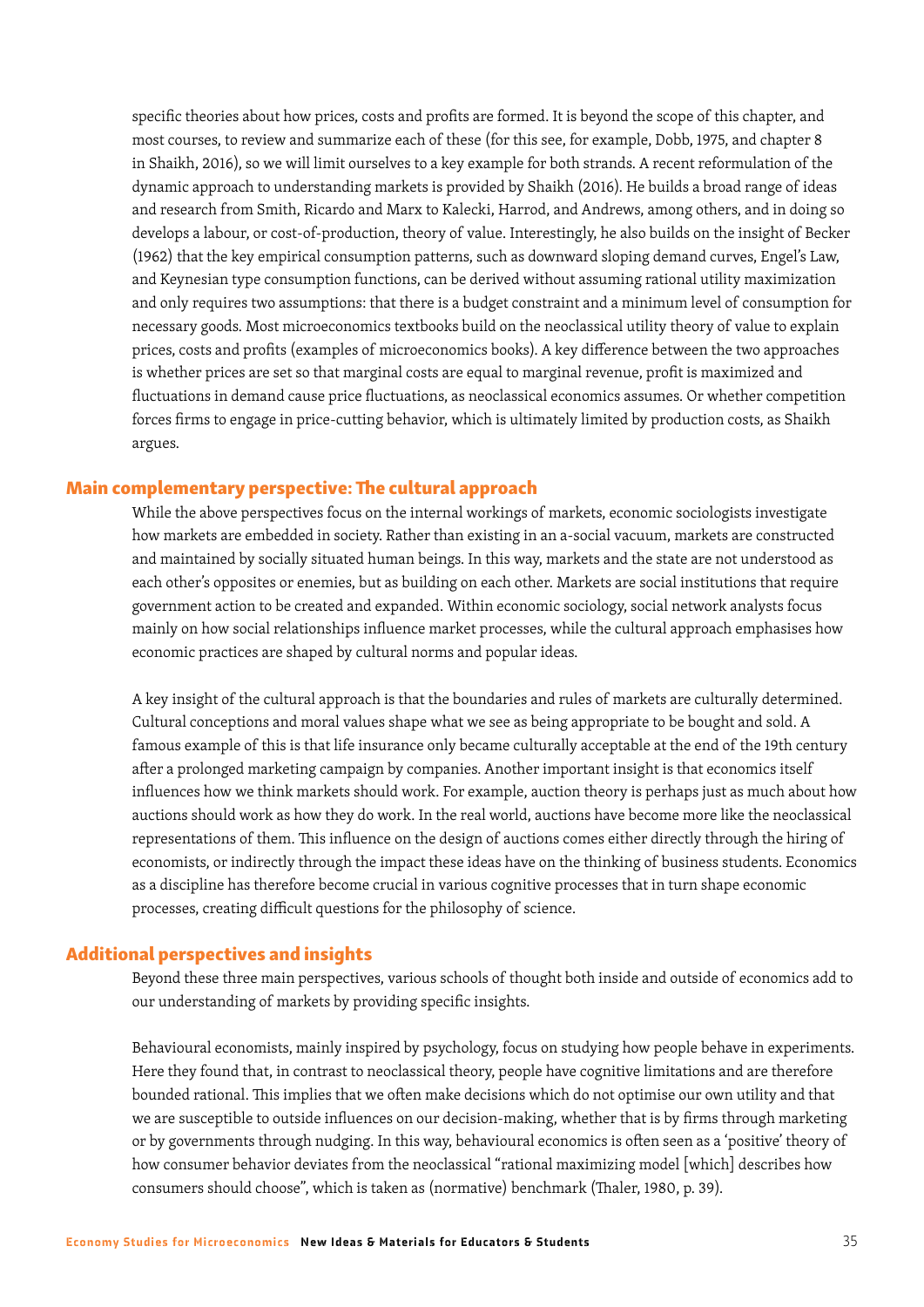The Austrian school argues, on the other hand, that through the price mechanism, markets give us important information for economic coordination. Instead of seeing market decisions as easily misguided and manipulated, the Austrian view of markets is that they allow for collective wisdom. In fact, in this view the price mechanism is the only way in which so much local and subjective information can feasibly be collected and communicated.

Field theory's approach to markets, sometimes referred to as markets-as-politics and closely related to the cultural approach, focuses on how markets are built and structured through social power struggles. Markets are understood as meso-level social fields, arenas in which the game of jockeying for position constantly plays out. When organising markets it is necessary to create a stable order in which competition does not take destructive forms. This stabilisation generally comes about through an interplay between entrepreneurs and the state, which not only provides a general social and legal order but also is an active participant and regulator.

#### Teaching materials

- Chapters & Papers:
	- Economics After The Crisis by Irene van Staveren, from 2015, chapter 5. This well-written textbook which in one chapter sets out the neoclassical, post-Keynesian, social economic and institutional perspectives on markets.
	- The Economy by The CORE Team, from 2017, chapters 8, 11 & 12. This successful textbook introduces students to the economics of market competition, rent-seeking, and market failures.
	- Principles of Economics in Context by Jonathan Harris, Julie A. Nelson and Neva Goodwin, most recent edition from 2020, chapters 17 & 18. This useful textbook, which pays particular attention to social and environmental challenges, contains two chapters on markets with and without power.
	- Capitalism: Competition, Conflict, Crises by Anwar Shaikh, from 2016, chapters 7, 8 & 9. This impressive and extensive book compares theories and empirics on many traditional economic topics including competition and prices.
	- □ The Routledge Handbook of Heterodox Economics: Theorizing, Analyzing, and Transforming Capitalism by Tae-Hee Jo, Lynne Chester, and Carlo D'Ippoliti, from 2017, chapters 25 & 35. This broad and diverse book sets out a variety of theories on labour processes and full employment.
	- Alternative Ideas from 10 (Almost) Forgotten Economists by Irene van Staveren, from 2021, chapter 9. This book emphasizes often ignored and neglected ideas and contains chapters on the ideas of Adam Smith on the abuse of markets.
	- The Handbook of Economic Sociology by Neil J. Smelser and Richard Swedberg, from 2005, chapter 11. This extensive and yet accessible book for non-sociologists, provides an impressive and useful overview of the field of economic sociology, including a chapter on markets.
	- □ The Microeconomics of Complex Economies: Evolutionary, Institutional, Neoclassical and Complexity Perspectives by Wolfram Elsner, Torsten Heinrich, and Henning Schwardt, from 2014, chapters 5-7. This innovative textbook makes readers familiar with new insights coming from frontier mainstream economic research, with three chapters devoted to the neoclassical theory of markets as well as critiques and how the real world deviates from it.
	- Classical vs. Neoclassical Conceptions of Competition by Lefteris Tsoulfidis, from 2011. A useful article introducing students to the two main opposing perspectives on markets: the dynamic process view and static equilibrium view.
	- Varieties of Field Theory by Daniel Kluttz and Neil Fligstein, from 2016. This chapter introduces students to field theory and its understanding of markets by providing an overview of its different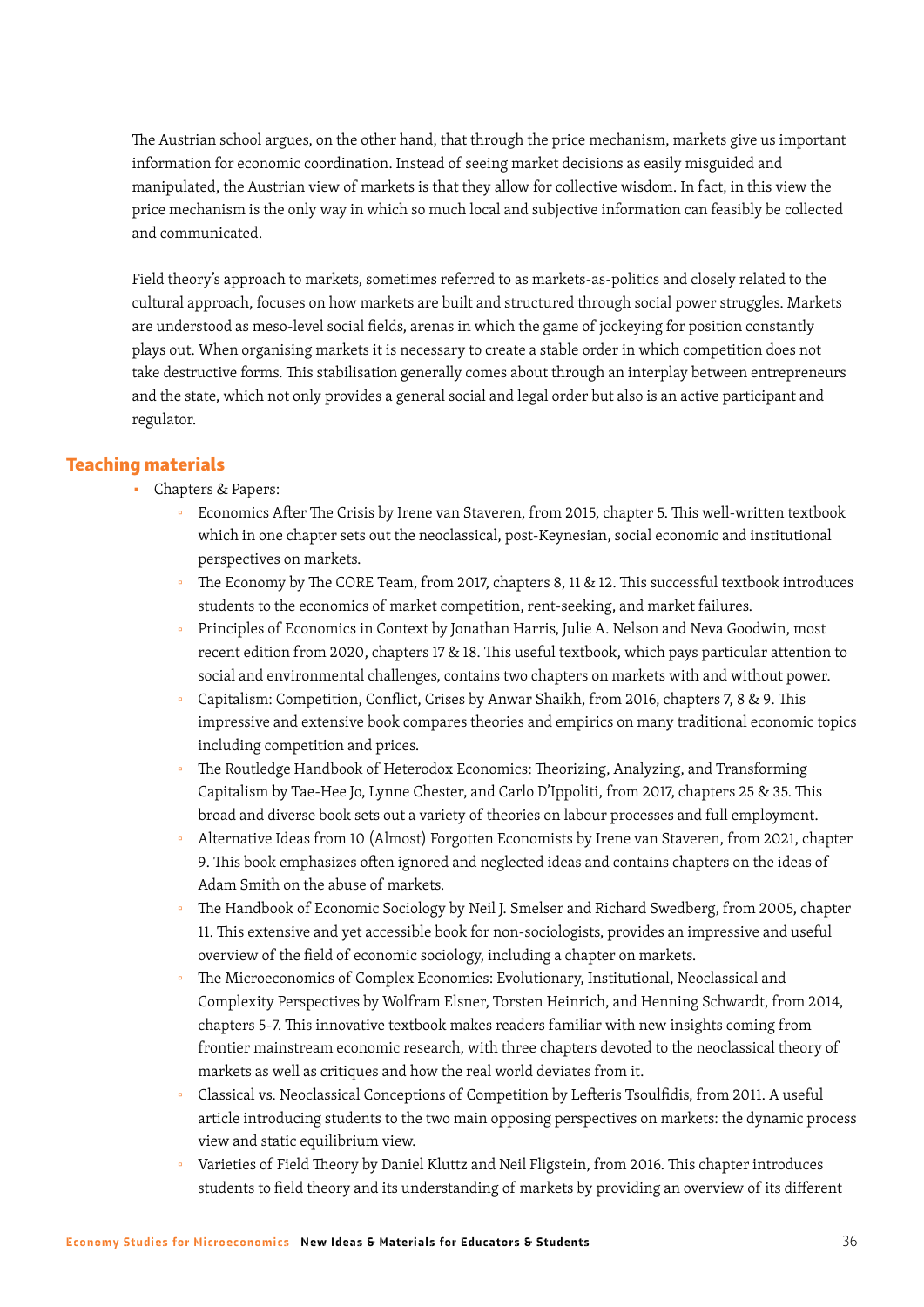strands.

- <sup>o</sup> Markets as Politics: A Political-Cultural Approach to Market Institutions by Neil Fligstein, from 1996. This influential article sets out core ideas of the field theoretic approach to markets.
- □ Irrational behavior and economic theory by Gary Becker, from 1962. In this classic article, Becker, a key prominent of neoclassical economics, shows how many key empirical microeconomic patterns derived without assuming rational utility maximization.
- □ Toward a positive theory of consumer choice by Richard Thaler, from 1980. In this influential article, Thaler, a leading behavioural economist, argues we should understand neoclassical theory as being normative, describing how people should behave, and behavioural economics as providing a descriptive theory of how people actually do behave.
- Books:
	- □ The architecture of markets: An economic sociology of twenty-first-century capitalist societies by Neil Fligstein, from 2001. This book introduces students to the field theoretic approach to markets, paying particular attention to institutions, employment systems, corporate governance and globalization.
	- The Social Structures of the Economy by Pierre Bourdieu, from 2000. This book presents an extensive and detailed analysis of the French housing market followed by a short introduction into the field theoretic approach to studying markets.
	- The Great Transformation by Karl Polanyi, from 1944. This classic describes the history of markets and its social embeddedness.
	- □ Do Economists Make Markets? On the Performativity of Economics by Donald MacKenzie, Fabian Muniesa and Lucia Siu, from 2008. This influential collection of essays gives an introduction and overview of the literature on performativity and analyzing markets through a cultural lens.
	- Economic Lives: How Culture Shapes the Economy by Viviana Zelizar, from 2010. This book brings together the literature using a cultural approach to understand the economy and markets, discussing issues related to pricing, money, intimacy, care and commerce.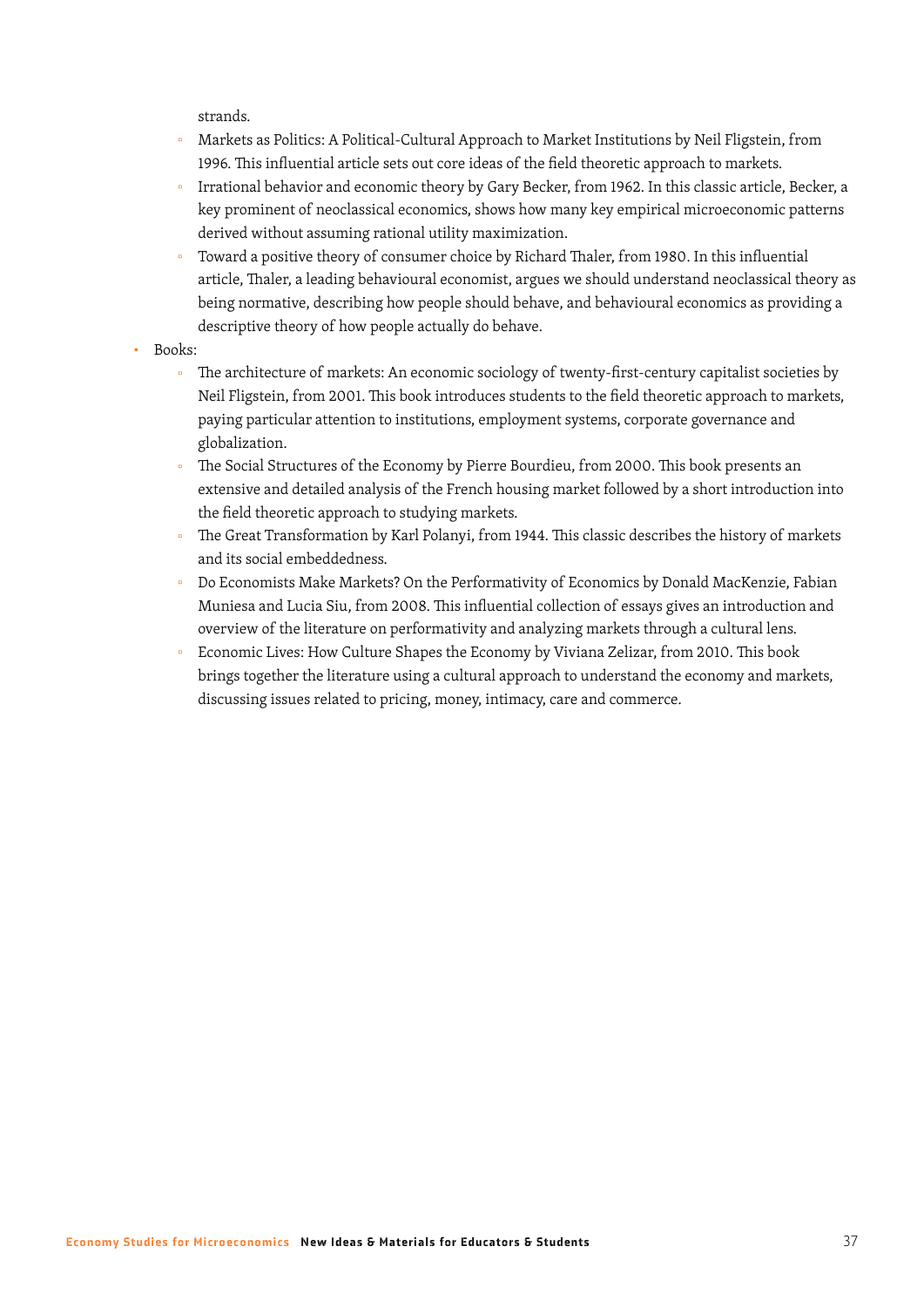# Building Blocks: Overview

The meat and bones of the Economy Studies course design method are the ten building blocks. Each of these building blocks covers an area of knowledge or a skill that we see as essential for the education of future economists. They can be used as templates to create courses, of generally six to ten weeks each. One can also pick and choose elements of the different building blocks to combine them into a broader course, or split up a building block into several courses.



*Figure 1: The ten building blocks that form the core of this book. The order of the numbers is not necessarily the order in which they should be taught. Their relative size varies, with building blocks 7 and 8 generally taking up much more space than the others.* 

The first two building blocks focus on helping students to develop a feeling for economic matters and teaching them basic conceptual and real-world economic knowledge. *Building Block 1: Introducing the Economy* discusses the definition and relevance of 'the economy' and how it is related to other aspects of the social and physical world. *Building Block 2: Know Your Own Economy*, explores actual national and local economies and their structures, institutions and sectors.

With this basic knowledge in hand, we explore the history of economic thought and of the real-world economy. *Building Block 3: Economic History* explores the fascinating and diverse history of economic events and developments. *Building Block 4: History of Economic Thought & Methods*, in contrast, is about the remarkable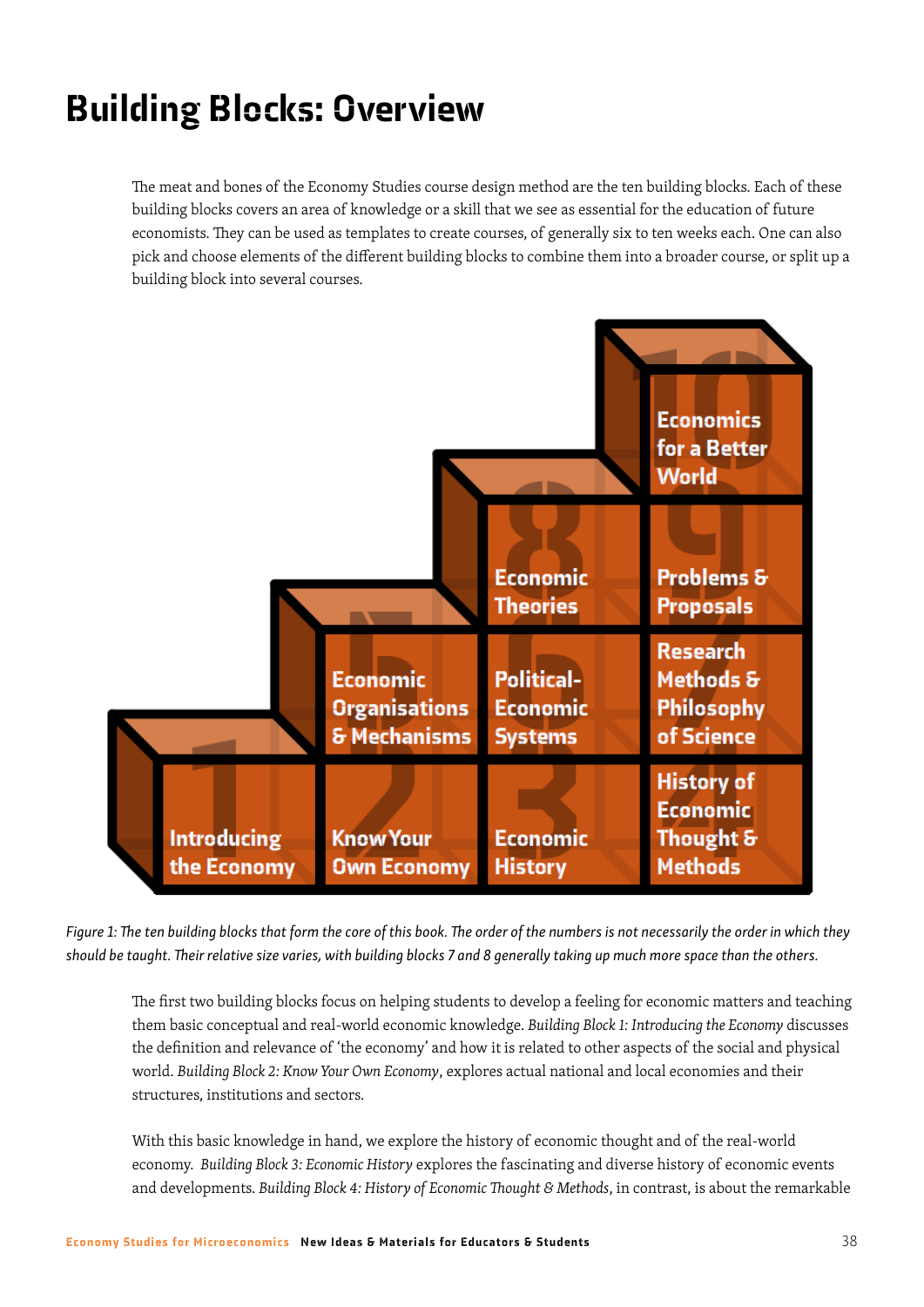and complex history of ideas about the economy. Together, these chapters provide a crucial foundation for students' further education.

Besides knowing basic economic concepts, facts and history, it is key that economics students learn how economies can and have been organised, at micro-, meso- and macro-levels. *Building Block 5: Economic Organisations & Mechanisms* investigates the different forms of economic interaction and organisation that operate at each level and together make up an economy. *Building Block 6: Political-Economic Systems* reviews the complex structures, institutions and power relations that form the overarching structure of an economy.

Another core element of a good economics education is a broad and diverse analytic toolkit, filled with relevant methods and theories. *Building Block 7: Research Methods & Philosophy of Science* is about both quantitative and qualitative data collection and analysis methods. In *Building Block 8: Economic Theories* we propose a 'pragmatic pluralist' approach to teaching theories by focusing on only the most important insights for every topic. These two building blocks will likely take more space in most programmes than the others, as the centre of gravity of an academic education lies in methods and theories.

The last two building blocks are largely concerned with the productive application of economic ideas in the real world. Economics education should be preparing the economic experts of tomorrow for their future roles in society. *Building Block 9: Problems & Proposals* deals with the practical skills necessary for the work of almost all economists: analysing real-world problems and working on proposals to address them, whether in a company, government agency, think tank or academic department. *Building Block 10: Economics for a Better World* deals with the values involved in decision making, asking what normative principles and visions can guide actions to address the major challenges of our times.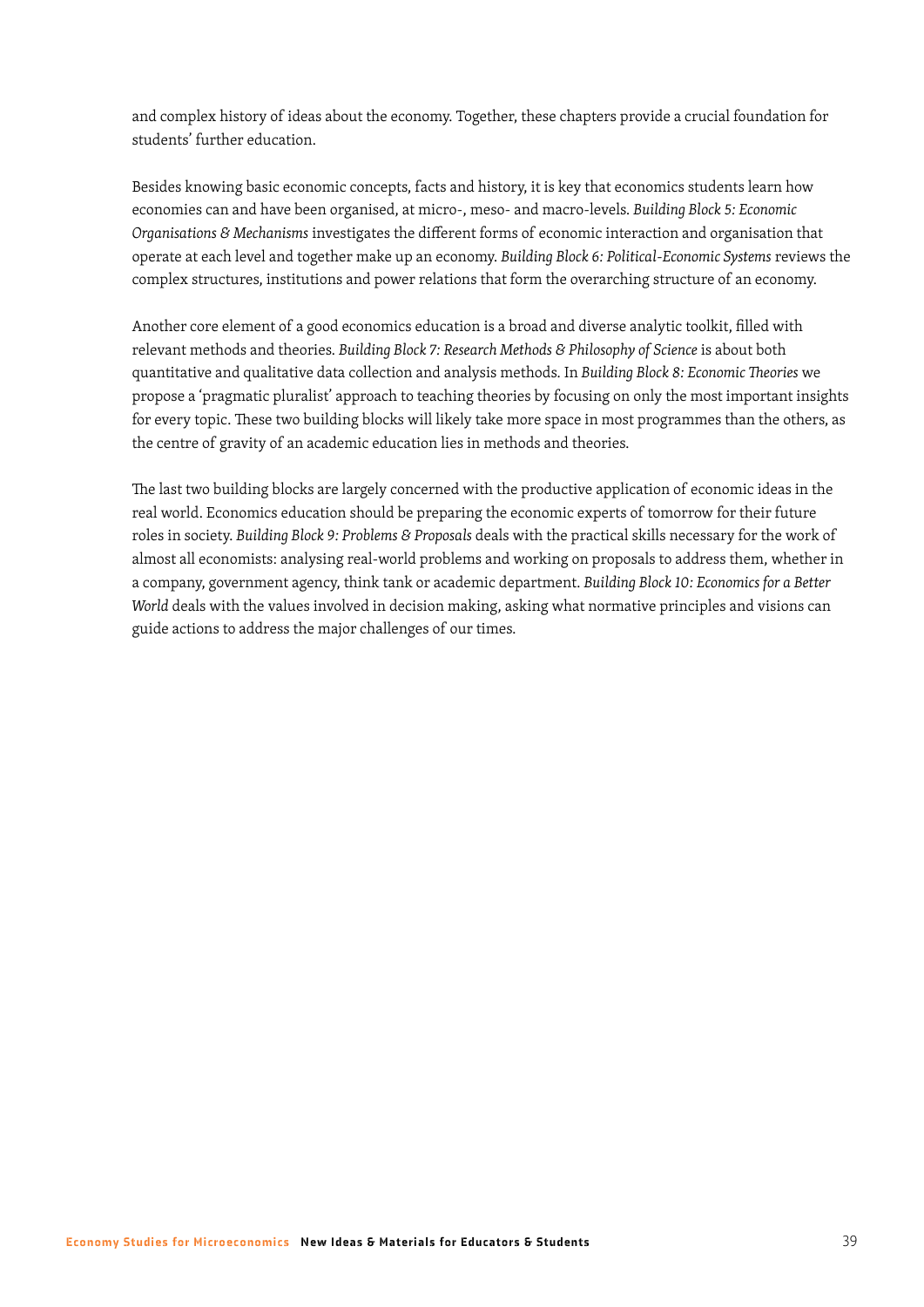# Building Block 5: Economic Organisations & Mechanisms

The different economic organisations and mechanisms – how market, hierarchical, communal, associational, familial and cooperative forms together make up the economy.

*What*: This building block discusses the different ways in which economic processes can be organised. These are the different ways in which people determine how to allocate the limited time and resources available, how to work together to create economic value and subsequently how to distribute it. The focus of this building block is on making students familiar with the variety of organisational forms and ways of interacting with each other that shape how our economies work.

*Why*: Without an understanding of the variety in the organisations and mechanisms that exist it is very difficult to grasp how an economy works and misunderstandings arise easily. A better grasp of the different ways in which economies are organised will also enable students to think openly, accurately and critically about any proposal to reshape economies.

*Contrast with current programmes*: Many academic programmes currently focus on markets. Additionally, even when the topic of study is not a market, it is often understood as if it were a market. This causes students to find it hard to think in ways that do not follow market principles. Upon studying a problem, the natural inclination of many economists is to introduce a market or correct a market failure. However, this causes (policy) recommendations to have a one-size fits all tendency, and causes many parts of the economy to be unstudied or misunderstood. We therefore encourage introducing and defining a wider range of economic organisations from the start, as well as the different coordination and allocation mechanisms that exist between and within them, examining where they occur, how they differ from each other and how they interrelate.

#### Sections:

- 1 Forms of Economic Organisation
- 2 Coordination & Allocation Mechanisms
- 3 Practical Suggestions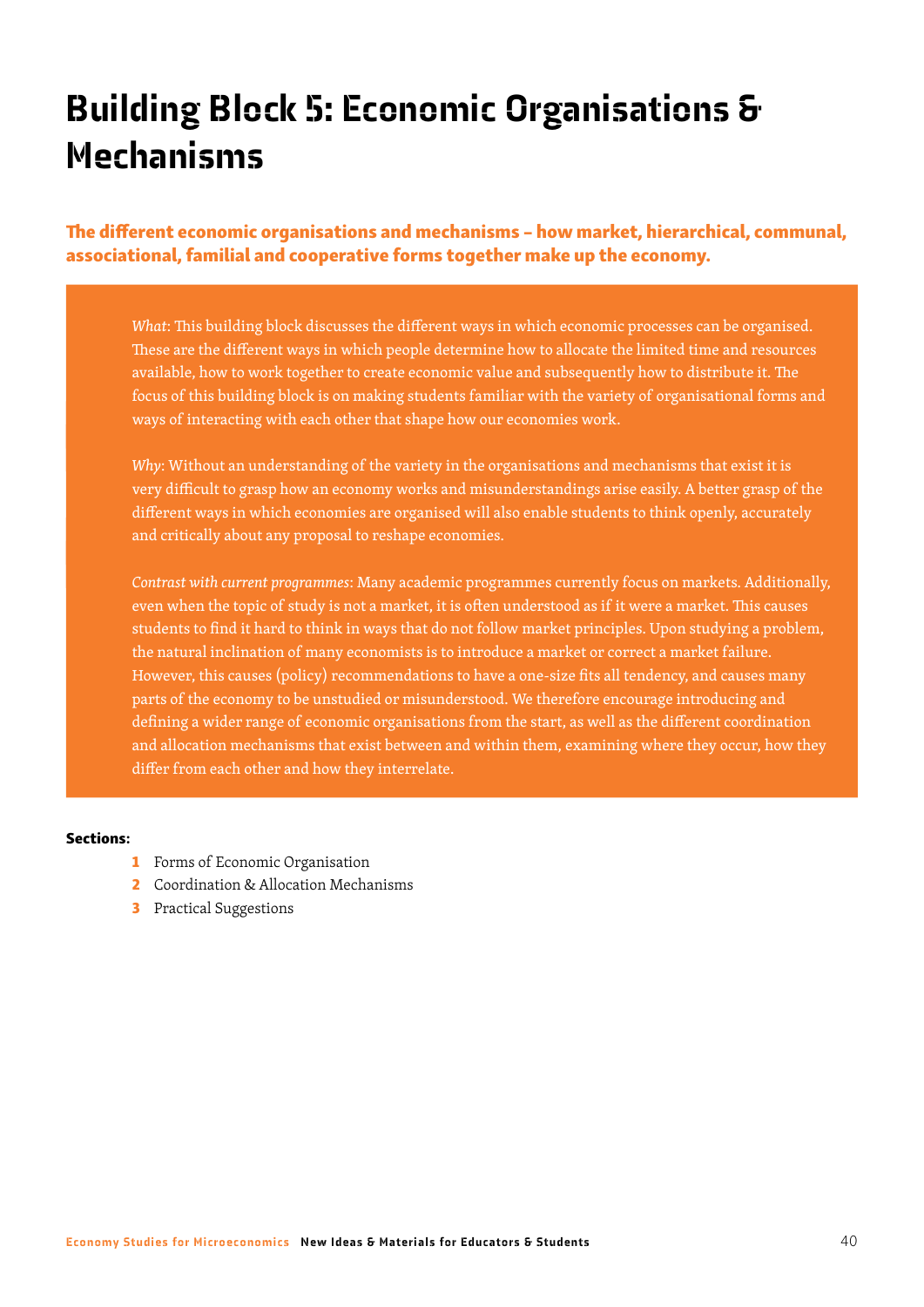#### *"The economy is much bigger than the market."*

#### **Ha-Joon Chang (2014, p. 456)**

Economies consist of many different types of organisations, ranging from multinational corporations to groups of volunteers caring for the elderly, and from small cooperatives to state-run infrastructure companies. Within and between these organisational structures, we find different coordination and allocation mechanisms, such as market transactions, hierarchies, commons, networks and reciprocity. These are all different ways in which people organise themselves to create value – whether monetised or not. Differences in both aspects, the organisational forms as well as the different coordination and allocation mechanisms, yield micro and meso level variations in how an economy is structured and functions.

Among all these economic forms, most contemporary economics programmes focus almost exclusively on market mechanisms. We suggest widening the scope, to include the large real-world variety of economic organisations and mechanisms. Without knowledge of how economic activities are organised, it is virtually impossible to understand how economies work or to give good advice for economic decisions. To be sure, we are not suggesting taxonomy or classification for its own sake. We argue for a better understanding of economic processes by conceptualising the wide diversity in forms.

This building block is closely linked to the next, Building Block 6: Political-Economic Systems, as they both focus on the different ways in which economies are organised. However, the current building block focuses more on micro and meso patterns, looking at the various ways in which specific processes can be organised, coordinated and allocated. The next building block has a more macro focus on economies as full systems with complex networks of organisations and mechanisms.x

### 1 Forms of Economic Organisation

Economic systems, like natural ecosystems, are made up of many different forms. Looking around us, we see a large variety of private businesses, cooperatives, governmental organisations, households and forms of non-profit organisations, most of which also exist in informal varieties. These social constructs vary amongst others on the following aspects, which in turn will vary by country:

- Legal form (as defined by the state);
- Main motive or purpose (profit or non-profit);
- Type and number of owners and transferability of ownership (tradable shares, private owners or state);
- Funding (sales, taxation, donations);
- Power structure (centralised or decentralised);
- Size (individual, small, medium, large);
- Geographic scope (local, national, international).

The universal system of taxonomy that biologists use to identify

the different species of the natural world does not have an equally

well-structured counterpart in economics. Fortunately, becoming familiar with this diversity does not always require much analysis, but it does require looking with an open perspective. To grasp the different forms of economic organisation that exist, students can simply look at the world around them, perhaps using something like the above list of variables. This list is not an existing theoretical framework; we put it together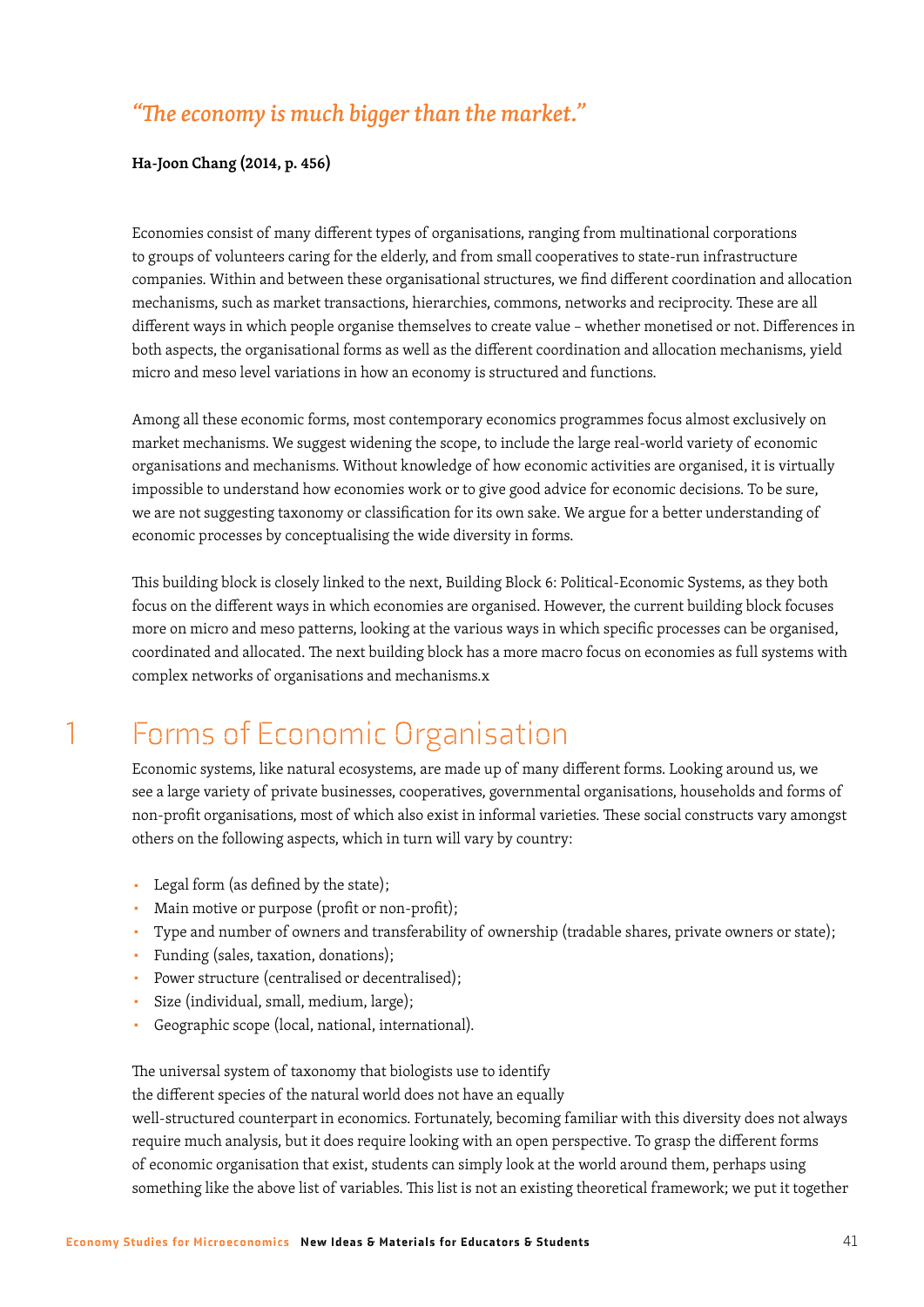for this building block, and the relevant variables would differ depending on the purpose of the investigation. We will now briefly review the main categories of economic organisations that can be distinguished.

Private businesses are perhaps the most visible type of economic organisations and come in all shapes and forms depending on amongst others ownership (who is the owner and how easily is ownership transferable such as on the stock exchange), their size and whether they act locally, nationally or internationally. Corporate businesses for example are large complex legal entities, owned by shareholders (often anonymous underneath a certain threshold and whose shares are freely tradeable) and run by managers. Their employees may be organised through trade unions in order to increase their bargaining power and have a voice in how the company is run. In many countries, large corporations are also required by law to have worker representation on corporate boards. Next to corporate businesses, there are various other forms of private businesses. Many companies are privately owned by a family, a partnership or a sole proprietor. It should be noted that family firms are not always small: the ALDI supermarkets, Tata Steel, Koch Industries and Dell are all majority-held by their founding families.

Cooperatives are run in a more direct democratic manner: not by shareholders but by their workers, customers, consumers and/or other stakeholders. These too come in many forms and sizes, ranging from small grocery stores to the Basque giant Mondragon. In worker cooperatives, such as Mondragon, the people who work at the company determine how it is run. Consumer cooperatives, on the other hand, are owned and managed by customers. These have been especially important in retail and finance such as The UK Co-operative Group and the Swiss Migros. Producer cooperatives have been particularly prevalent in agriculture, as they allow relatively small farmers to achieve economies of scale together. Recently, the idea of multi-stakeholder cooperatives has become more popular, with the aim to give all relevant groups a voice and seat at the table: from consumers and workers, to producers, investors and members of the local community.

Next to such formal forms of economic organisation exists a large variety of informal organisations, which together are generally referred to as the 'informal economy'. This includes all economic activity that is not fully grounded in the legal structures of the state. In the western world, this is relatively limited to particular sectors such as unregistered housekeepers and illegal drug trade networks. In many developing countries, on the other hand, the informal economy covers vast parts of economies. There are various myths surrounding the term, as it is often associated with 'black' markets and 'underground' activities. One should, however, realise that the majority of workers in the world, 61% in 2018, earn their living in the informal economy (ILO). It is not some backwater shadow world, but rather says something about how far the formal systems of state reach.

Most textbooks discuss government mainly as a rule maker, an arbiter and a mechanism of redistribution. While the formal regulations of the state cover only a relatively limited part of the economy in much of the developing world, states are in virtually every country highly important economic producers themselves. The public sector often contributes around half of GDP and government agencies conduct massive amounts of economic activity themselves: running hospitals and clinics, schools and universities, the military and police, infrastructure, energy and water systems, and state-owned enterprises in many other sectors.

Another core form of economic organisation is the household. While individually, households are fairly small, in sum they are an enormous part of economies. Think of all the unpaid labour, such as care work and housekeeping, that is coordinated and performed inside households. Estimates suggest that household activity may even amount to about half of all economic activities (OECD, 2018). Students should note that the structures and functions of households are different from place to place and from time to time, from the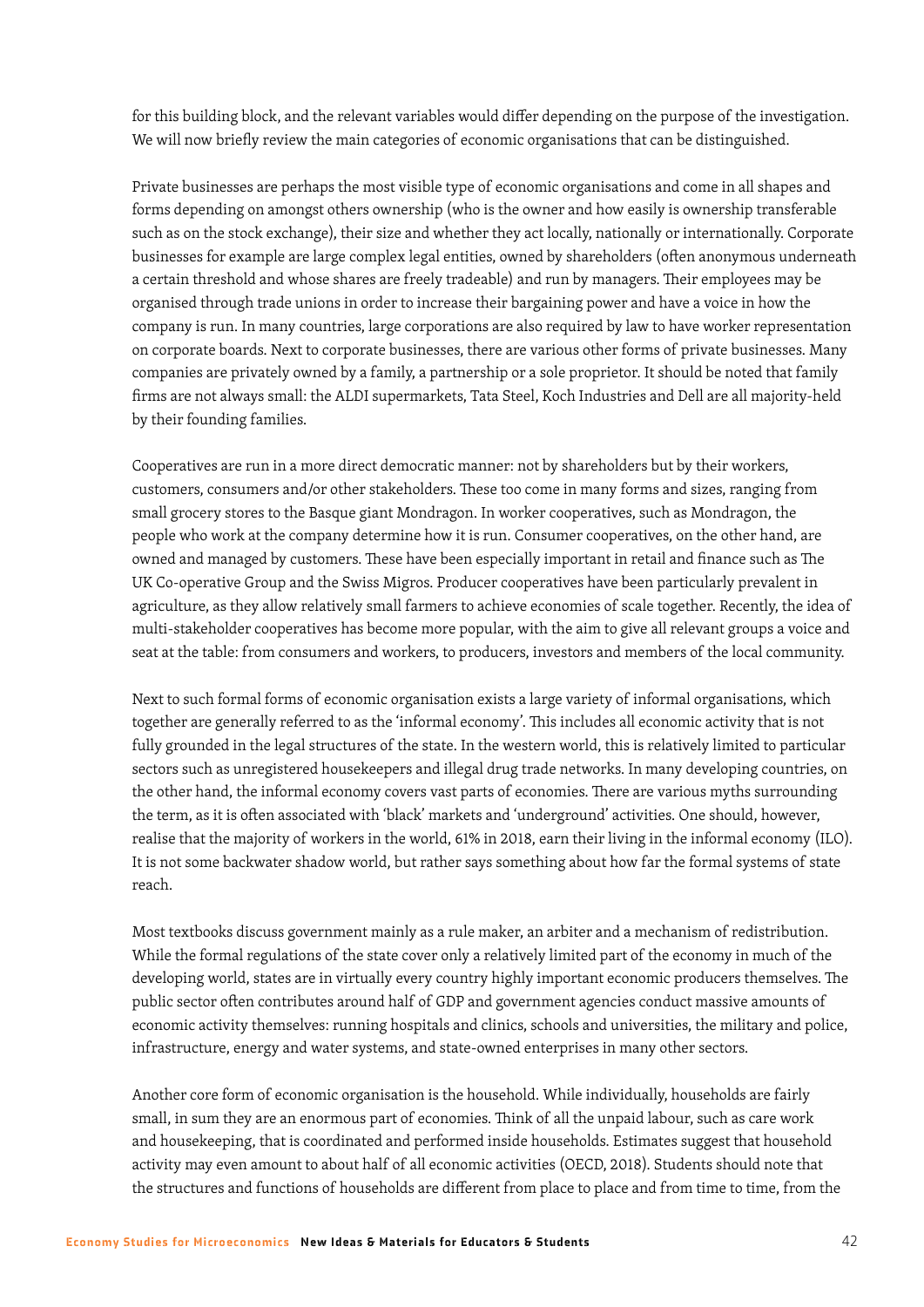stereotypical nuclear family to single-parent but also extended families. A look at the current situation in terms of household structures in the country can be useful and interesting for students.

Finally, there are also various civic non-profit organisations, such as charities, foundations, community groups, and voluntary associations, which receive donations to work on some cause and/or function on the basis of voluntary unpaid work. Recently, the line between non-profit and for-profit has become more complicated with the rise of social enterprises, which in varying complex ways combine social and commercial goals. There are also many civil society organisations, or non-governmental organisations (NGOs), trying to influence governmental policies. Commercial corporations are again key here, as private business through employers' and trade associations are the most powerful interest groups in many countries.

All the above descriptions refer to very large categories and there are many differences within them. Letting students choose more than one case of each category to look at or analyse can therefore be very useful, as it will show them how companies can be legally very similar yet function very differently in practice. Useful materials to teach about economic organisations in an accessible way are: Introducing a New Economics, Economics: The User's Guide and Organisations: A Very Short Introduction.

The study of these different organisational forms is not merely an intellectual pastime. The same product or service can be produced by very different types of economic organisations, and this often has far-reaching consequences for all stakeholders, from workers and investors to suppliers and consumers, as well as broader society and the natural environment. A concrete example from the Netherlands: when private equity started buying up child care organisations and transforming their internal organisation, from their services, labour arrangements and scheduling practices to their real estate ownership and lease structuring, this had serious consequences for the way they functioned, sparking societal and academic debate (Dutch Government, 2020; Dutch Parliament, 2019; Roosenboom, 2020; Van Bussel, 2020; Van de Weijenberg, 2018).

### 2 Coordination & Allocation Mechanisms

The previous section discussed fairly straightforward typologies of economic organisations: forms into which people organise themselves. This section focuses on the more complex underlying coordination and allocation mechanisms between and inside these organisation forms, which decide how people and organisations allocate their time and resources. The two most known of these are market transactions and hierarchical redistribution. There are, however, multiple other mechanisms that, despite their importance in real-world economies, have received less academic and popular attention. These include commons, networks and reciprocity. Students should become familiar with these different ways in which people interact economically with each other in order to understand how economies work.

#### Markets and Hierarchies

Markets are currently at the core of economics education, and for a good reason, as markets are highly important for how economies operate today. However, due to an abstract theoretical and mathematical approach, relatively little attention is paid to the exact forms that markets take in the real world. Not every market is the same, as markets are made out of social rules and practices that vary from place to place and from time to time. The economic sociology of markets and game theoretical field of mechanism design, in particular, have focused on the concrete ways in which markets are and can be structured. Markets allocate time and resources based on price, money, competition and individual gain. We suggest letting students study examples of different real-world markets in different contexts, identifying the actors, how they are organised and how they interact, so that they can better understand how markets function.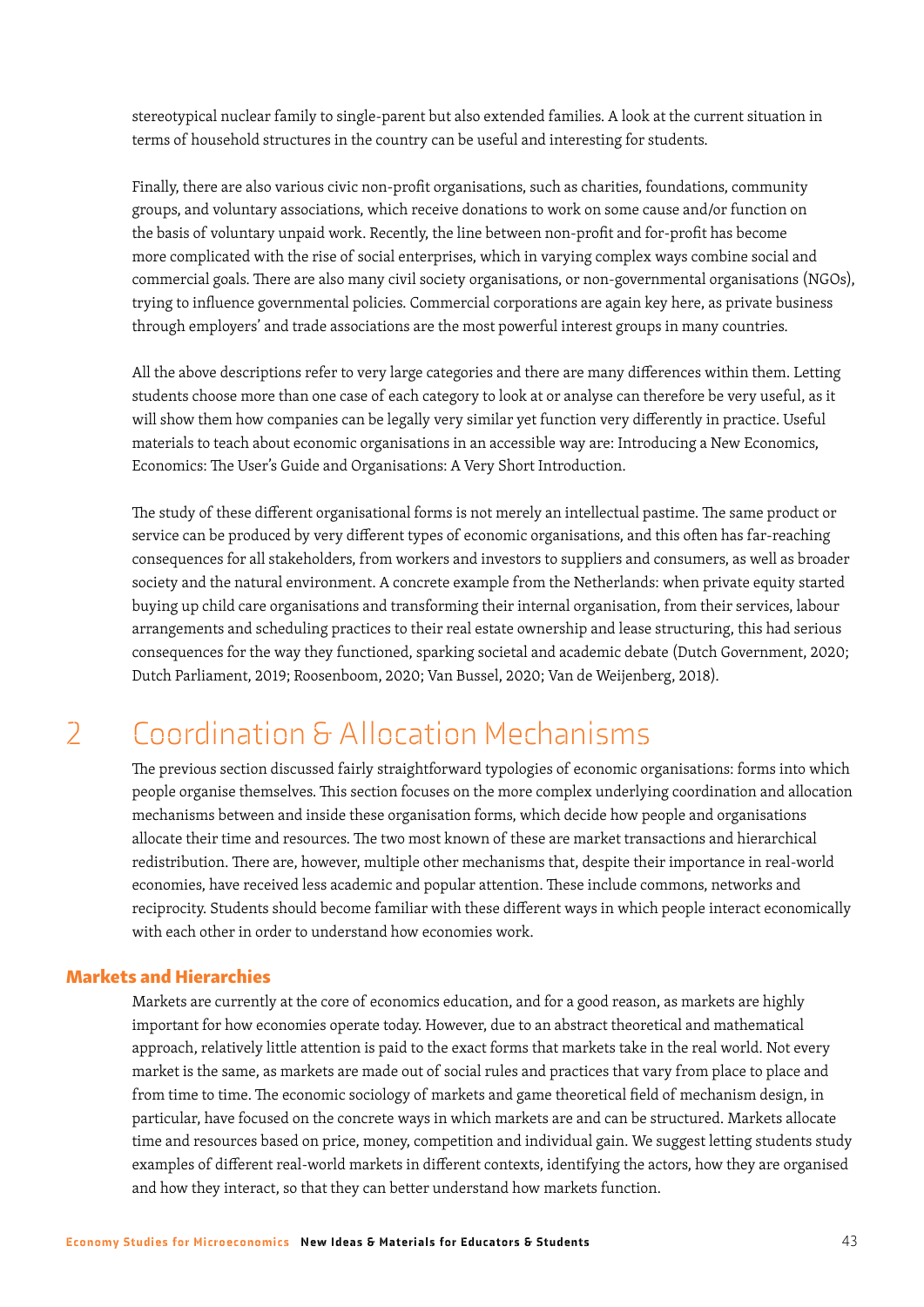Hierarchical distribution allocates time and resources based on fixed roles and formalised lines of command. It is typically associated with public sector and state entities, but it is also the way in which many organisations within the private sector are organised internally. Although the number of self-employed people has increased over the last decades, most economic activity in the private sector still takes place within hierarchical organisations: private bureaucracies. This form is not restricted to large organisations. Small organisations can also function on the basis of hierarchical distribution. The key differentiating factor from the market is that decisions within such an organisation are made between people based on hierarchical interactions and not based on the price mechanism.

Similarly, entrepreneurship exists both within the private and public sector and small and big organisations. Change and innovation do not only come from small private start-ups. Big organisations, public and private, often play key roles in creatively developing new products and processes, and changing economic structures.

The interactions between markets and hierarchies are many and complex, as we already noted that many market actors, such as private businesses, are internally organised as hierarchies. Indeed there are various combinations and variations between hierarchical bureaucracies and markets which make the study of organisations so fascinating and important. Simplistic dichotomic notions of public versus private and big versus small are not likely to improve our understanding of how these dynamics play out in reality. Therefore, we suggest exposing students to this wide variety of hierarchies and how they can function.

#### Other Mechanisms: Commons and More

Besides the mechanisms of the market and hierarchy, there are various others that often get less attention than they deserve, given their importance in real-world economies. There are multiple theoretical conceptualisations of these other coordination and allocation mechanisms amongst which commons, reciprocity, gift economies, associations, networks and householding. The coordination and allocation may be done based on social relationships, trust, group identity, norms or shared practices. Compared to markets and hierarchy, these mechanisms are often somewhat more symmetrical and norm- or culture-driven. Contemporary Capitalism: The Embeddedness of Institutions gives a useful overview and introduction into a wide variety of economic mechanisms, from markets and public and private hierarchies, to communities, associations and networks.

How do these coordination and allocation mechanisms function? Here we take one example: the commons. In the online resources we provide a brief literature overview of other mechanisms, such as reciprocity, gift economies, associations, networks and householding, accompanied with suggestions and teaching materials for more in-depth courses on economic mechanisms.

Over the last decade the commons have received increasing attention. The term describes situations where resources are held in common by a community which governs them through informal norms and social practices. Traditionally, the concept has been associated with natural resources such as grasslands, fisheries, forests and irrigation systems. Recently, the concepts of the digital, urban, cultural and knowledge commons have gained prominence.

There are two main academic approaches to the commons. First, commons are analysed to determine why and how they can fail, centred on the idea of The Tragedy of the Commons popularised by Garrett Hardin in a paper in 1968. A second strand focuses on how they can succeed, centred on Elinor Ostrom's empirical body of work. Ostrom (1990) found that institutional arrangements largely determine the success of shared resource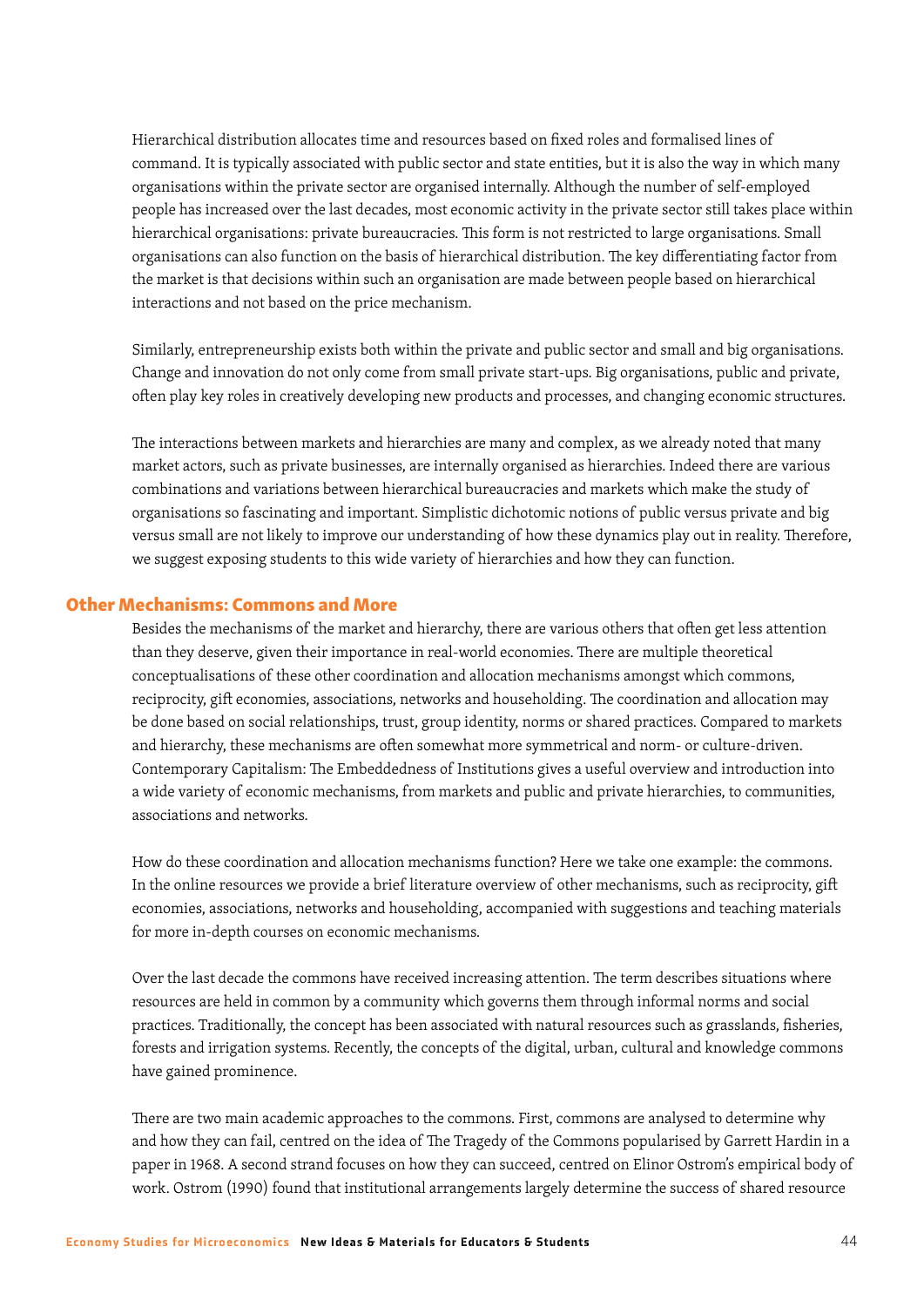management resources, requiring the following:

- 1 Clear boundaries regarding users and non-users and which resources are concerned.
- 2 Appropriation and provision rules are adapted to local conditions
- 3 Most people affected by the arrangements are able to participate in creating and changing its rules
- 4 The appropriation and provisioning, as well as the conditions of the resources, are monitored
- 5 Sanctions for rule violations start very low but become stronger if a user repeatedly violates a rule.
- 6 Mechanisms allow conflicts among users or with officials to be quickly and locally resolved at low costs.
- 7 Higher-level authorities recognize the rights of local users to make their own rules.
- 8 When connected to a larger economic system, governance is organised in multiple nested layers

Going beyond the notion that resources necessarily need to be managed by either the state or the market, Ostrom points out multiple other possible solutions that rely on voluntary self-governing. The point here is not that markets and states are not important, it simply means they are both part of larger governance structures, which she calls polycentric, in which commons also play important roles.

Rather than debating which mechanism in general is superior, she argues we should be more open-minded and consider the diversity in ways in which decisions about time and resources are made. We should look at specific cases with their own characteristics and contexts and analyse which (combinations of ) mechanisms, and especially which design rules, lead to successes. In other words, rather than trying to simplify the world, we should recognise its complexity and learn about the many ways in which economies can be (more and less successfully) organised.

Coordination & Allocation Mechanisms elaborates upon this overview of the commons as well as the other mechanisms of coordination and allocation by examining them from three perspectives: economic anthropology, social systems of production and new institutional economics. We show how these three are connected, how their focus differs and offer suggestions on how to use them in teaching this material.

economy.st/backgroundbb5

### 3 Practical Suggestions

Below we describe four suggestions to consider when teaching economic organisations and mechanisms. First, treat forms both as analytical concepts and in their real-world expressions: always use examples. Second, start with basic explanations of individual static forms and move towards discussions of dynamic and interacting forms. Third, in specialised courses, showcase the different ways of organising surrounding that topic, such as different labour, financial or tax systems. Fourth, distinguish analytical description from normative evaluation of forms.

First, treat economic organisations and mechanisms both as concepts and as real-world phenomena. Forms of economic organisation (companies, non-profits, etc.) are easily spotted in the real world, and this can make for interesting student assignments. As for the different coordination and allocation mechanisms (hierarchy, the commons, market mechanisms, etc.), they can be quite difficult to grasp. So it might be useful to first discuss the concepts with the help of some clear examples of different mechanisms with students. Nevertheless, it is also important for students to learn how to see these forms in the complex real world around them.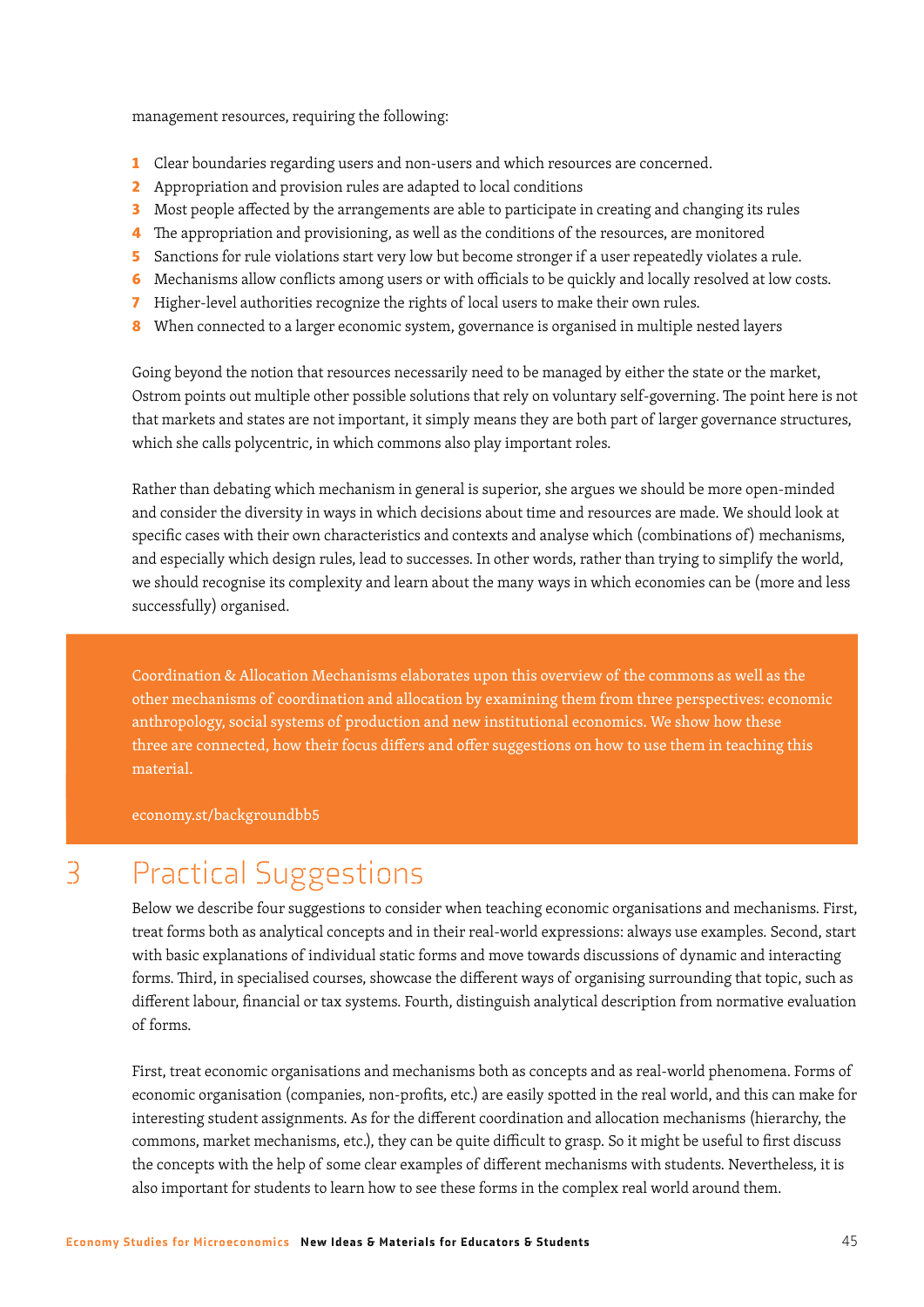An exercise for this could be to let students record the different mechanisms they themselves engage in on a day. A student might wake up and first make breakfast for him- or herself, an example of householding. Subsequently, they might go on public transport to university which is organised through hierarchical organisations of the state, partially funded by taxation. On their way, they might look up the topic of today's class on Wikipedia, a commons. In class, they might help out a friend by lending him or her a pen – reciprocity. For lunch, they buy a meal at a local cafeteria, a market transaction with a formal private business. In the end of the afternoon, they might go to the student sports club, a voluntary association. As a side job, in the evenings they tutor their neighbour's son in mathematics, an informal private business.

A more extreme exercise to make students understand the roles of these mechanisms in economies, would be to give them the assignment to avoid using one mechanism for a day. This could be done once, or multiple times to let students experience it with different mechanisms. How would a day look without being able to buy or sell anything? Not following any instructions from a superior or giving them yourself (please, only on the weekend). Or without being able to reciprocally receive and return favours (not for too long, or everyone will hate you)? And perhaps most impossible of all, without doing any householding and self-care activities? The goal here is not that students strictly adhere to the exercise, but that they realise the prevalence of each of these different economic mechanisms.

For a less extreme exercise, let students describe what life would look like if they were to avoid one particular type of economic coordination mechanism. Different groups could be assigned different mechanisms, and afterwards, groups could debate what mechanisms are most vital to our economic organisation. Our second suggestion: start simple and move to more complexity. To help students get an idea of the different organisations and mechanisms, it might be useful to start with isolated and static descriptions: "This is the concept of a multinational, and here is an example. This is the concept of a commons, and here is an example."

Reality is, however, of course more complex. In the real world, organisations and mechanisms do not exist in isolation from each other but do interact in various complex ways. They might strengthen each other but they might as well undermine each other. Furthermore, things change over time. For example, elderly care might first be organised through households and religions organisations, but later through various state organisations and, after that, privatised to for-profit companies.

Understanding how some economic activities and resources move from one form to another is at the core of understanding economic change. Our advice is to start with isolated static mechanisms and, when possible, move to more complex discussions about how they interact with each other and change over time.

Our third suggestion: when teaching a specific topic, such as finance, labour or fiscal policy, use the same logic. Showcase different ways of structuring economic life. Say you are teaching a course on financial economics. This could include an overview of the highly different kinds of financial organisations: such as commercial and investment banks, public investment banks, credit unions, hedge funds and green banks. It could also include an overview of various mechanisms. For instance, the different financial systems such as a gold standard, fiat money, the international Bretton Woods system and, recently getting more attention, crypto-currencies, full reserve banking and central bank digital currency. The same could be done for various labour arrangements in labour economics courses, or for tax and government systems in public economics, etc.

Fourth and finally, it is important to distinguish normative evaluation as much as possible from the analytical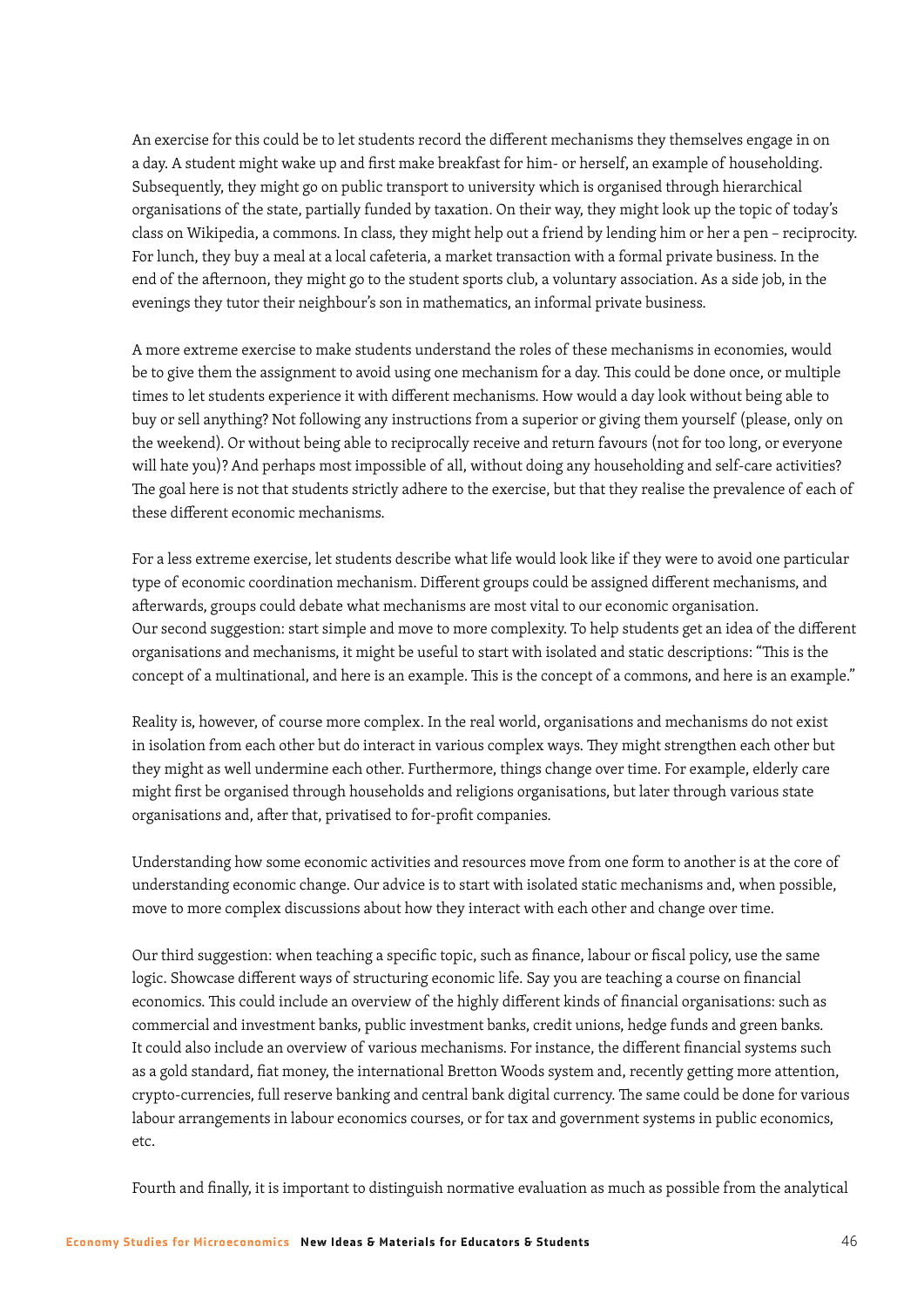description of organisations and mechanisms. Both are relevant for students to learn about, but mixing them can be very dangerous, so we suggest being explicit to students about whether the focus is on description or normative evaluation. Furthermore, we think it is helpful to start by giving students an analytical and real-world understanding of the different ways of organising, before going into the normative judgements about them (which is at the core of the final building block of this book, Building Block 10: Economics for a Better World).

This approach is somewhat opposite from the currently prevalent approach, which starts from a normative assumption and subsequently goes into analytical descriptions. How so? Many current programmes start by explaining to students that markets, if they are 'perfect', lead to optimal outcomes. Much of the subsequent programme then consists of learning analytically how these optimal outcomes, sometimes also referred to as 'competitive equilibria', do or do not come about, with the help of neoclassical models. Later, the state often comes in as a possible solution for market imperfections, although students are also taught to look out for government failures in such cases.

While this approach teaches students many valuable lessons, it can give students the impression that markets (sometimes accompanied by an interventionist state) are a priori desirable and superior compared to other mechanisms. We firmly believe that learning to think independently and critically is at the core of academic education. Therefore, we think it is important that programmes expose students to a wide variety of positions and analytical ideas, as opposed to teaching a single main perspective or starting point, with the danger of (unintentionally) instilling normative beliefs into students.

The point is not that the neoclassical answers to questions about economic mechanisms are false. It is rather that they are only one set of possible answers to complex normative and analytical questions. We therefore advise to expose students to these different sets of answers and help them to critically scrutinize the philosophical arguments and empirical evidence that underline them.

Furthermore, we think it is important to pay attention to the complex and often nuanced nature of arguments and positions. We would not suggest assigning students to write an essay or debate about which mechanism they think is superior. Rather, students might be given specific cases to analyse and argue about how they can best be tackled. This could require students to suggest combinations of mechanisms and organisational forms to address the real-world problem. The degree of nuance and complexity of such an assignment would depend on the level of the student or class.

### Teaching Materials

- Introducing a New Economics by Jack Reardon, Molly S. Cato, Maria A..C. Madi, from 2018, chapters 10, 11 & 12. Three accessible and brief chapters, with accompanying classroom activities and questions, introducing students to what public goods, commons and firms are and how they can be governed, for example as a corporation owned by shareholders or as a cooperative owned by its workers or consumers.
- Economics: The User's Guide by Ha-Joon Chang, from 2014, chapter 5. A short well-written chapter on different economic actors and organisational forms, from multinational corporations, cooperatives, and labour unions, to governments and a variety of international organisations.
- Organisations: A Very Short Introduction by Mary Jo Hatch, from 2011. A brief, accessible and yet highly informative book full with scientific theories and ideas on what organisations are, how they can be structured, how they change, and their internal dynamics and interaction with markets and society.
- Governing the Commons: The Evolution of Institutions for Collective Action by Elinor Ostrom, most recent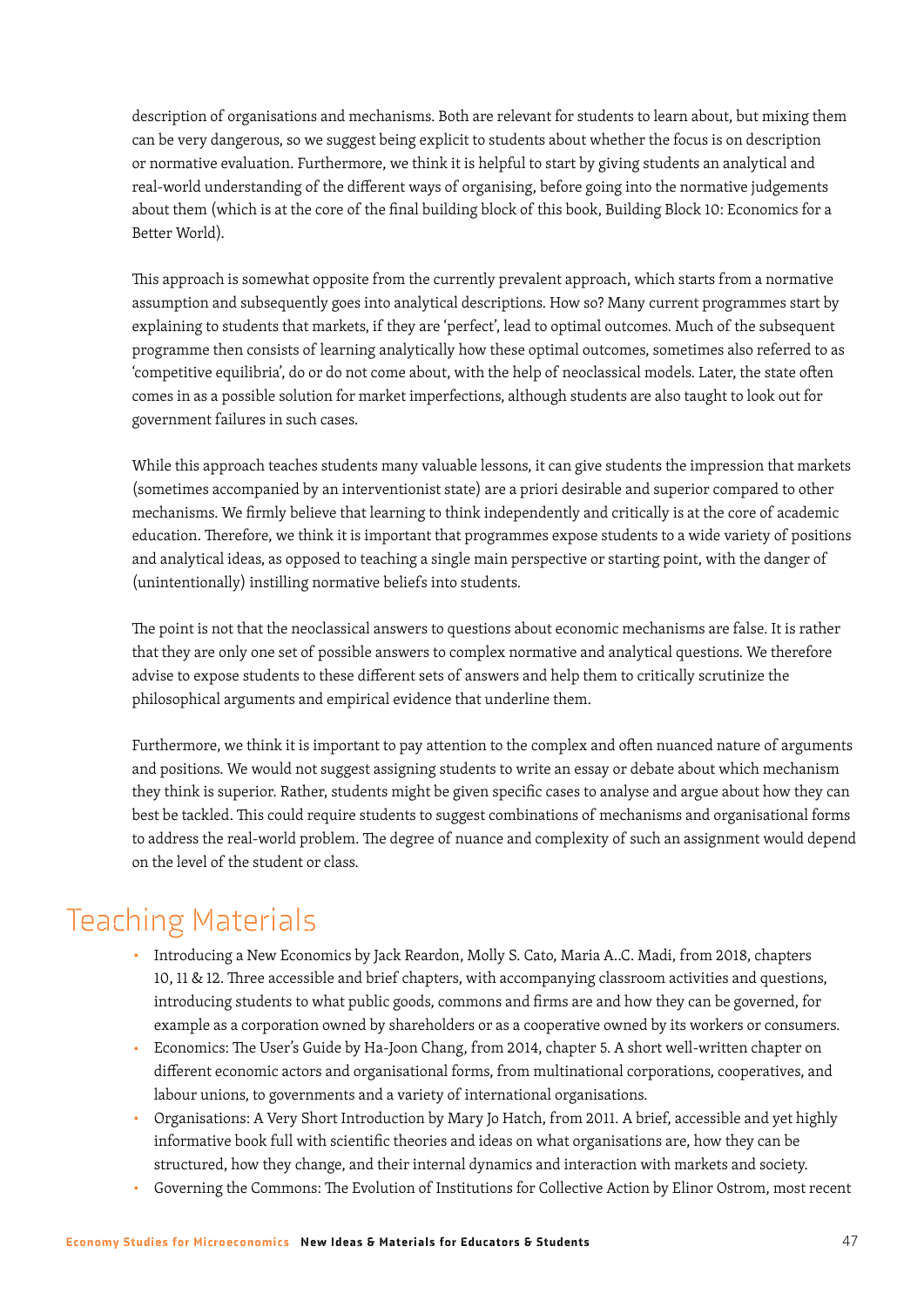edition from 2015, chapters 1, 2 & 3. A sharp and rigorous discussion of commons, how they are different from markets and hierarchies, how we should theorize them and real-world examples that help us better understand how they can be successful.

■ Contemporary Capitalism: The Embeddedness of Institutions by J. Rogers Hollingsworth and Robert Boyer, most recent edition from 2012, chapter 1. An instructive analytical introduction and overview of different coordination and allocation mechanisms, such as markets, public and private hierarchies, networks, communities and associations.

The website provides a wider range of teaching materials for this building block. economy.st/bb5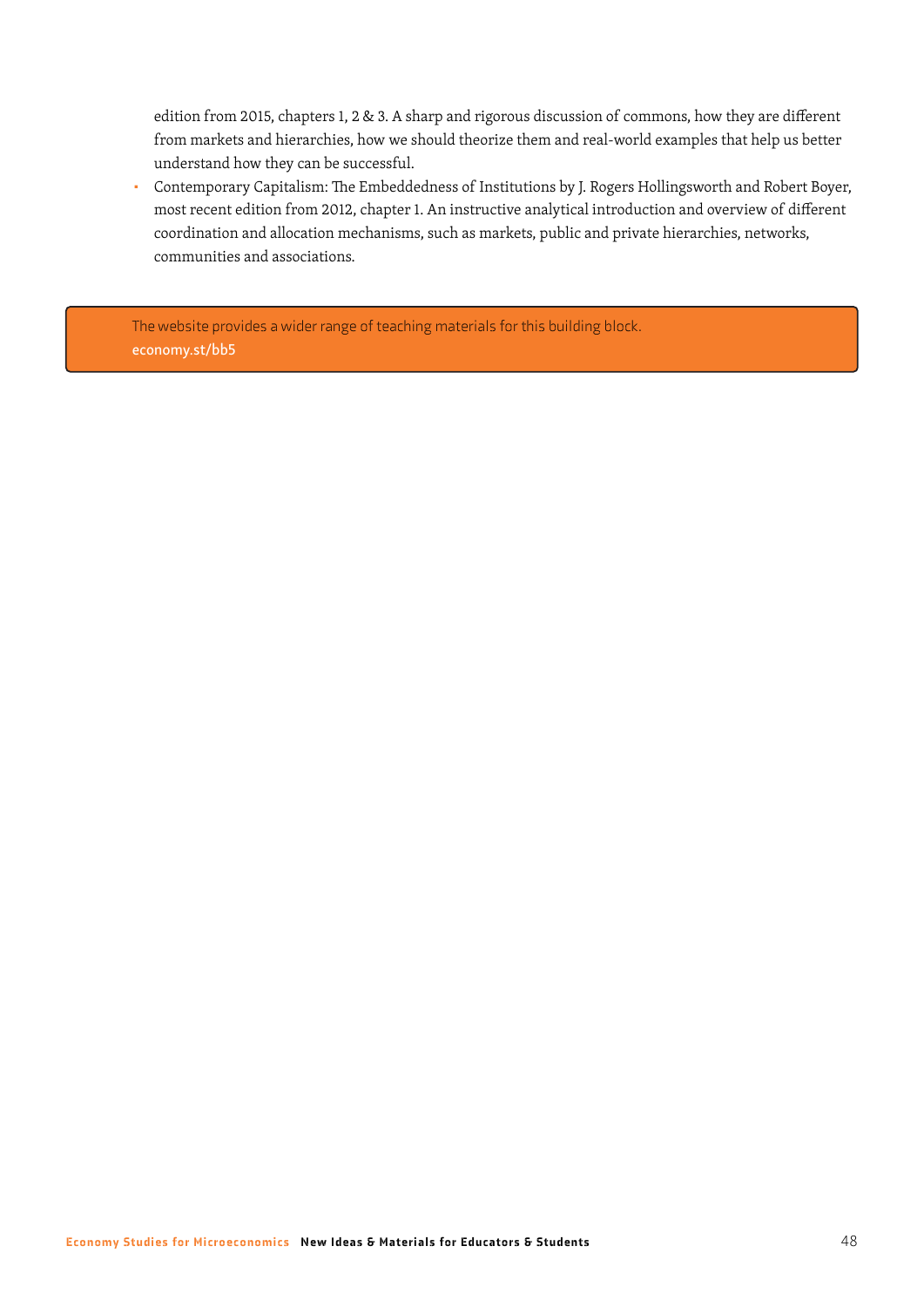# Conclusion

In this concluding chapter, we briefly review what this book has offered and then look ahead, offering practical suggestions and ideas for economics teachers and professors, programme directors and students.

## 1 A New Vision for Economics Education

Our rapidly changing world is faced with many economic challenges, such as increasing debt levels, staggering inequalities and serious forms of ecological breakdown. These challenges are complex and cross multiple dimensions of our social and natural systems. To face these troubles, therefore, it is not nearly enough for economists to hold knowledge in formal, theoretical abstractions. Whilst these may be sophisticated, they only reflect a fraction of what is actually going on in the real world. We need broadly-trained economists with an understanding of the real-world economy. We need economists who know for example how the main industries work, who can grasp the interfaces between state and corporate systems and who see how economies are embedded in the society and ecology at large.

This requires open minds which can look at issues from a variety of perspectives. Given the multifaceted nature of economic systems, no single theoretical framework or methodology can answer all questions, or capture all of its dimensions and mechanisms. Instead, economists need the ability to think critically and evaluate the appropriateness of a range of fundamentally different approaches. In doing so, they also need to be able to clearly distinguish and explicitly discuss the moral dilemmas and normative trade-offs involved in economic decisions.

This book sets out a concrete path towards building such a pluralist and real-world based economics curriculum. While we envision a large diversity of possible economics programs, we suggest that all programs would be improved by following these three organising principles: a pluralist toolkit of theories and methods, sufficient real-world economic knowledge and practical skills, and active training in the consideration of moral and social questions. To flesh out these principles, we propose ten concrete Building Blocks: practical material for the creation of courses. These Building Blocks include introductory material, history of economic thought and reality, forms of economic organisation, research methods, theoretical approaches, normative ideas, practical skills and knowledge of the real economy.

The entire book carries a CC-BY creative common licence, meaning that any part can be freely used, redistributed, or built upon without restrictions. We encourage people to make use of this and apply, edit and adapt the material for their own purposes.

What kind of graduates would a program based on these ideas and materials produce? It is important to acknowledge that they would not have all the skills that current-day graduates have. They would have less mathematical sophistication, less expertise in econometric analysis, and less knowledge of neoclassical theory. In exchange for this, students would gain a deeper understanding and more concrete knowledge of the economy they will live and work in. This includes:

- An understanding of the linkages between the economy, the environment and society.
- The ability to analyse different types of economic topics and problems, by using a variety of theoretical and methodological approaches.
- An integral understanding of how various smaller mechanisms make up larger economic systems.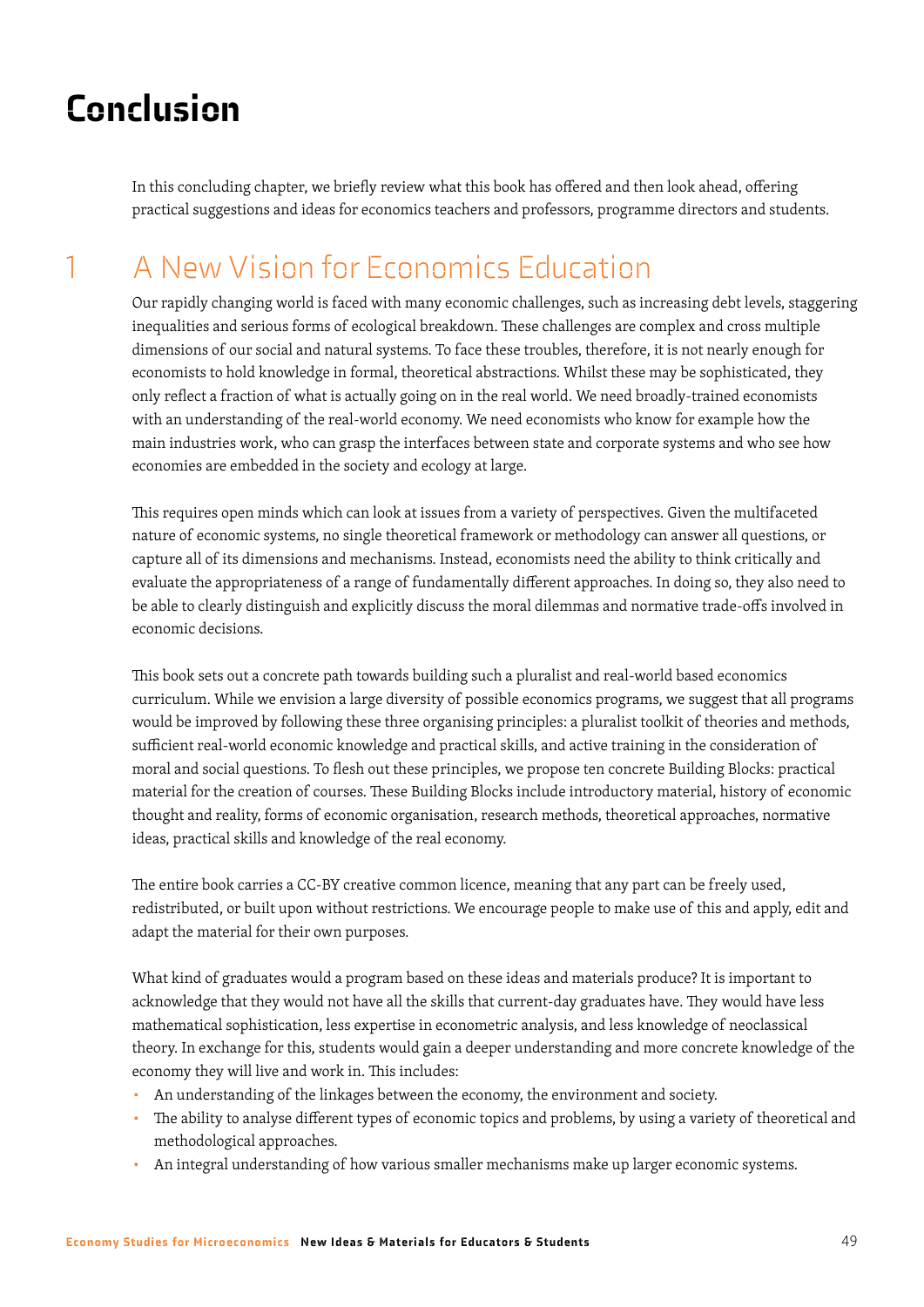- Practical skills for investigating and resolving questions of economic policy: both understanding the context and choosing the right tool.
- The ability to argue morally as well as analytically, and to clearly distinguish the two.

In short, such programmes would produce academically-trained professional economists: broad thinkers and practical scholars, rather than students who are trained to write academic research papers.

### 2 Change Is Necessary and Possible

It will not be easy to build such programmes. We fully realise that these changes cannot be introduced overnight. Surprisingly rare is the academic economist who can teach even a basic introductory course on their national economic sectors and institutions. The structure of the discipline - highly internationalised, methods-centred and organised around a single pyramid structure of journals - does not facilitate the creation of such knowledge. The same applies to pluralism in economic theory: the decades-long marginalization of valuable schools of thought has left us with a dearth of suitably trained academics.

In addition, academic programmes tend to have a strong path-dependency. Most are only updated infrequently and changed piecemeal. Long-running courses have to be adjusted, the order of courses stacking on top of each other has to be reconsidered, new courses have to be developed and new expertise has to come into the economics departments. In many countries, national or international frameworks regulate academic programme content. In short, this is a long road, but one that we believe is both necessary and possible.

The changes we propose are necessary. The devastating impact of our economy on the life-sustaining ecological systems of this planet is increasingly visible, making the realistic study of that economy all the more urgent. The unprecedented centrality of the economy in our society and the big role of economic ideas in political decision-making make it all the more vital for economists to be firmly rooted in the real world, to have a pluralist perspective and to be trained in distinguishing the moral tangles inherent to economic questions. We need to prepare a new generation of economists, and we should start this work now.

And the changes we propose are possible. Indeed, they are happening, thanks to the energy of a growing worldwide network of students and academics. More and more pluralist and real-world textbooks, course formats, readers, best practices and other materials are becoming available (see the online *Teaching Materials* resource chapter for many examples). Increasingly, faculties are teaching economics primarily as a subject-based pluralist discipline, rather than a method-centred monist approach. Economic faculties are hiring academics from other theoretical schools and other disciplines, thus reversing the narrowing of the past decades and enriching both students and colleagues with fresh insights. Various universities are starting to experiment with teaching-based career tracks, enabling staff to focus on developing better teaching materials rather than spending every free minute on trying to get published in mainstream academic journals. Pluralist programs are springing up inside and outside of traditional economics departments, throughout the academic world. Perhaps most importantly, more and more faculties are opening up to the idea of widening their student's view beyond the traditional theories and methods.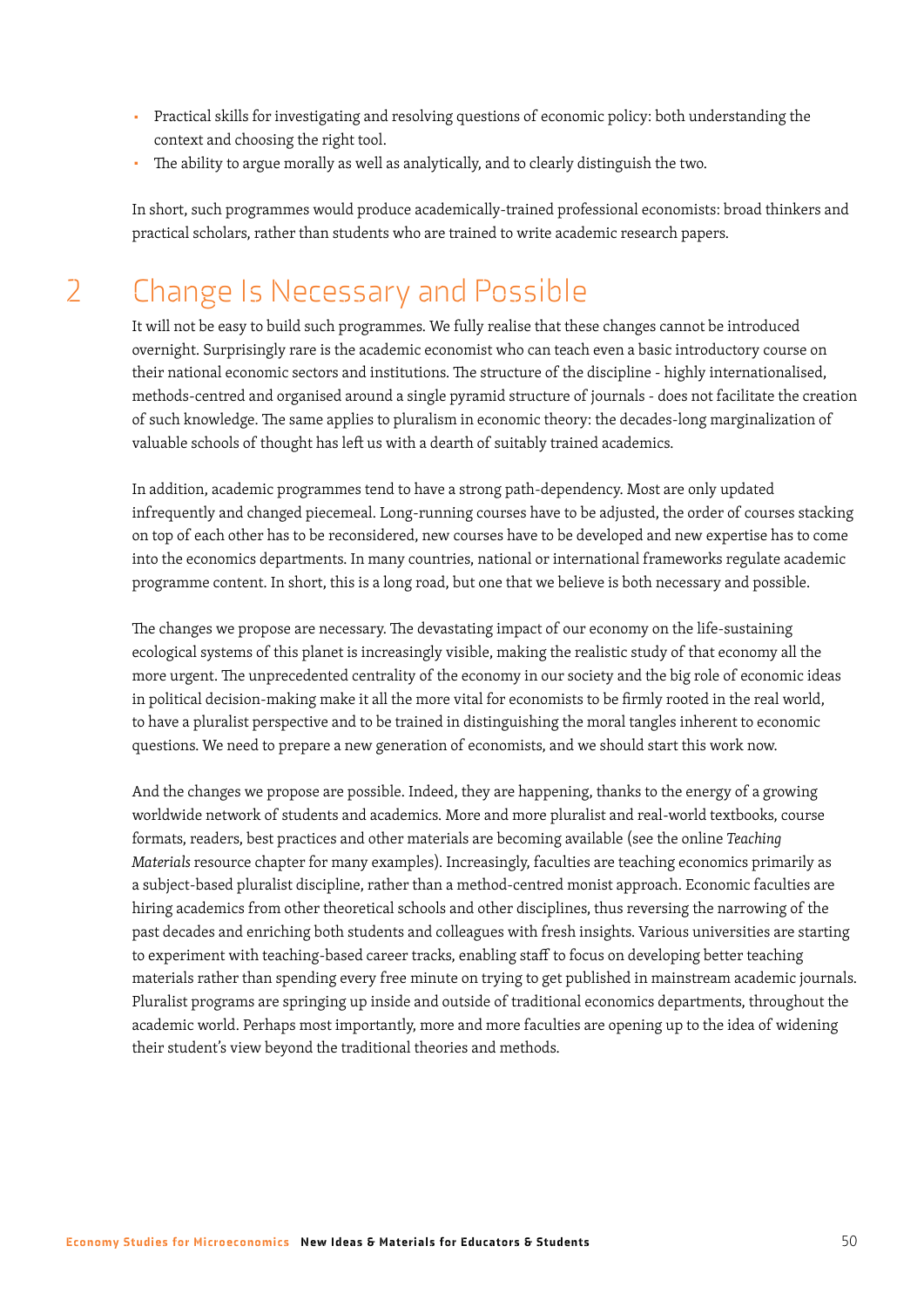# 3 Calls to Action

But while there are hopeful signs of change, this is only the start. We need more students, teachers, programme directors and deans to make a difference and help ensure that the economists of the future are prepared for their roles in society. So what can each of us do to bring economics education to a higher plane?

**Students**, be critical of what you are learning. Do not just ask: *"Is this part of the exam?"*. Instead, ask: *"Does this reflect the real world?"*, *"In what other way could one also look at this issue?"*, and *"What are the moral dilemmas surrounding this case?"*. Look up the course you are following in chapter *Tool 2: Adapting Existing Courses* and discuss the suggested additions and changes with your teacher. Design your own ideal course with the tool of chapter *Tool 4: Example Courses* and campaign to make your dream into a reality. Talk to your lecturers and find out who is interested in your ideas. Build public support by publishing an open letter or petition that advocates for the creation of this new course.

Get in contact with the programme committee and apply the *Tool 3: Curriculum Review* to your programme to see what could be improved. Build, or join, a local team of critical students. Organise a reading group or an event. If you want, you can get affiliated with the international Rethinking Economics network and benefit from the experience, contacts and resources of a large worldwide network of student groups. Doing it together will not only help you last longer and achieve more impact, it will also be more fun.

**Teachers**, think about what you are preparing your students for. Less than 3% of them will become academic economists, the rest will work inside government agencies, policy institutes and think-tanks, (central) banks and other financial corporations, private sector and not-for-profit companies, NGOs and campaign groups, and journalistic entities. As such, they will work on tackling practical and real-world problems, rather than publishing academic articles. So, confront your students with the messy and complex real world, let them practice tackling actual cases, start lectures with today's newspaper, ask guest speakers from the relevant field, and let students go out of the classroom and see it with their own eyes.

Stimulate open discussions and active participation from students, bring in literature from other disciplines, actively expose the weaknesses of the theories you are teaching. Make normative assumptions explicit and let students struggle with the resulting moral dilemmas. Make sure that you are not just pushing through a textbook; be proud of your role as a teacher and *use* it. Make use of the suggestions provided throughout this book, and in particular in *Tool 2: Adapting Existing Courses*. Kick-start discussions, play devil's advocate. Trigger students to start thinking, critically and independently.

Most academics reach many more people through their teaching than through their academic papers. Yet today, teaching is underappreciated and under-rewarded. Often, the time allocated for teaching is not nearly enough. Please speak out about this. Challenge that status quo, with the students as your allies.

**Deans and programme directors**, support and facilitate good teaching. Make sure that your faculty have enough resources and time available for teaching. Enable them to constantly improve their teaching and update the taught material. Give students a voice and role in designing and adapting the courses. And ask yourself: how is our program built? Was it created through a departmental power struggle about which professors' specialisation is more important and deserves most space in the programme? Or is it carefully designed based on a clear idea of the societal roles students are being prepared for?

Do not be afraid to deviate from the standard programme at other universities. Variety in programs makes economics education stronger, not weaker. Take a look at the chapter *Tool 5: Example Curricula* and draw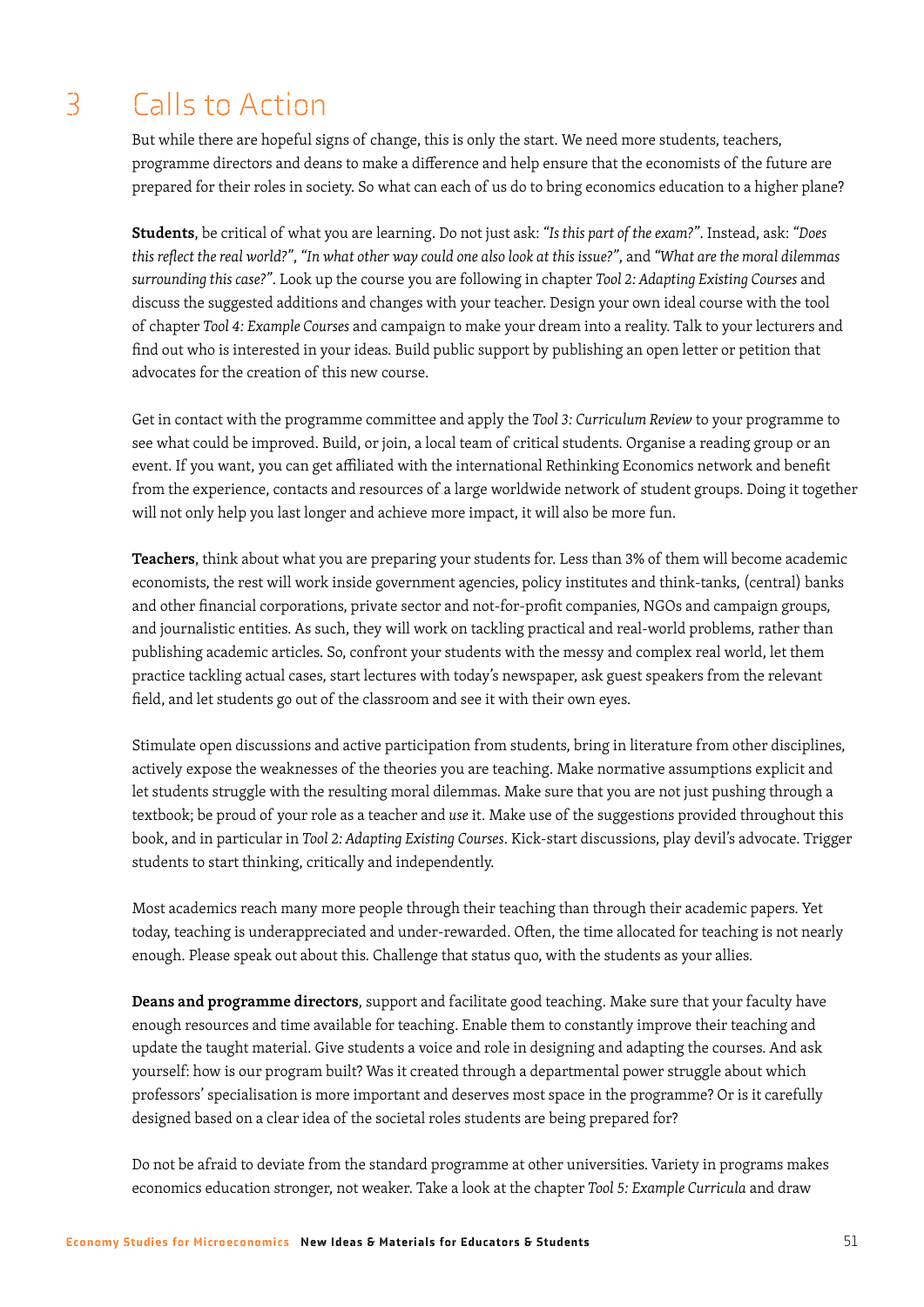inspiration from other innovative programmes. And try your hand at the Curriculum Review Tool, to see where in your programme there might be gaps in terms of relevant knowledge or skills. You could also ask teachers or students to run this analysis, and set up a series of meetings to discuss the outcomes. Or you could ask members of the international Rethinking Economics movement to organise a workshop or conference to further explore how the programme could be improved. Attention and open discussion about how to better economics education can only be positive, contributing to better prepared future economists.

**Governments**, create the right conditions for good economics education. Look at how resources for teaching and research are distributed. Does this encourage relevant, open-minded and interdisciplinary research and teaching, or does it encourage scoring on the intellectual square millimetre through a competitive 'publish or perish' system? Are universities stimulated to offer their faculty career options focused on education and reward good teaching? Governments could also follow the French example (2014) and initiate an independent and in-depth investigation of the state of the economics education in the country.

Climate change, inequality, economic instability, ageing, power concentration, pandemics, biodiversity loss, social polarisation, resource depletion, migration, poverty; these are core challenges for the world of today and tomorrow. Economists have a central role in society and need to tackle these challenges head-on. Reforming and modernising economics education is therefore of great importance not only to the students and teachers directly involved in it, but also to society as a whole. Let's build better courses and programmes, together.